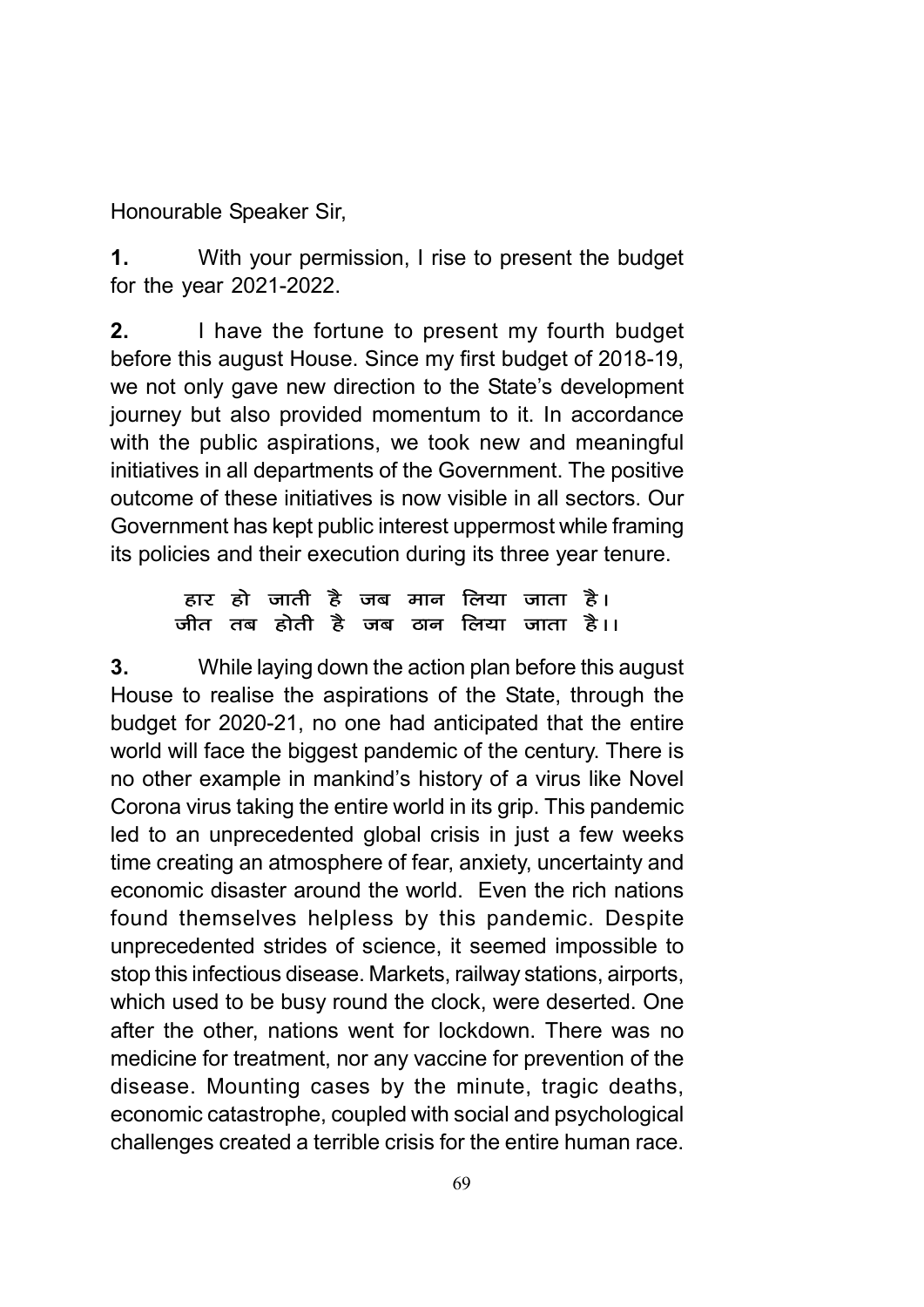No one was left untouched by its ill effects. There was a strange dilemma. One option was to shut down everything and stop all businesses to avoid this epidemic, but the resulting situation was bound to affect many lives. We knew that if the spread of epidemic was not halted, lives will be lost; but, it was also true that if all activities were stopped, livelihoods would be threatened. We had to save lives as well as livelihoods. It was an unusual situation

#### भूख से या वबा से मरना है। यह फैसला आदमी को करना है।।

4. The challenge was unprecedented, but the grit to face the challenge was also unparalleled. We are not only encountering the global Corona pandemic fearlessly and successfully but we have also been able to mitigate its illeffects.

5. Speaker Sir, I pay my respect to the health care and front line workers who, without bothering for their lives, served people of the State with dedication. I express my gratitude to all Corona Warriors for rendering their services to people of the State in an hour when they were required the most.

6. The world has sacrificed millions of lives due to Corona Virus. In Himachal Pradesh too, a large number of families lost their loved ones due to this epidemic. I express my heartfelt condolences to all of them on my behalf and on behalf of this honourable august House. Speaker Sir, I pray, on behalf of this House and people of the State, to Almighty to give strength to the family members of those who lost the battle of COVID to bear this irreparable loss.

**7.** It is the good fortune of our nation that in this hour of difficult ordeal, the leadership of India is in the hands of dynamic, popular and strong willed, Hon'ble Prime Minister Shri Narendra Bhai Modi ji. It is due to his strong and efficient leadership during Corona times that India is not only fighting this epidemic successfully against all odds but is amongst the few leading countries of the world that have developed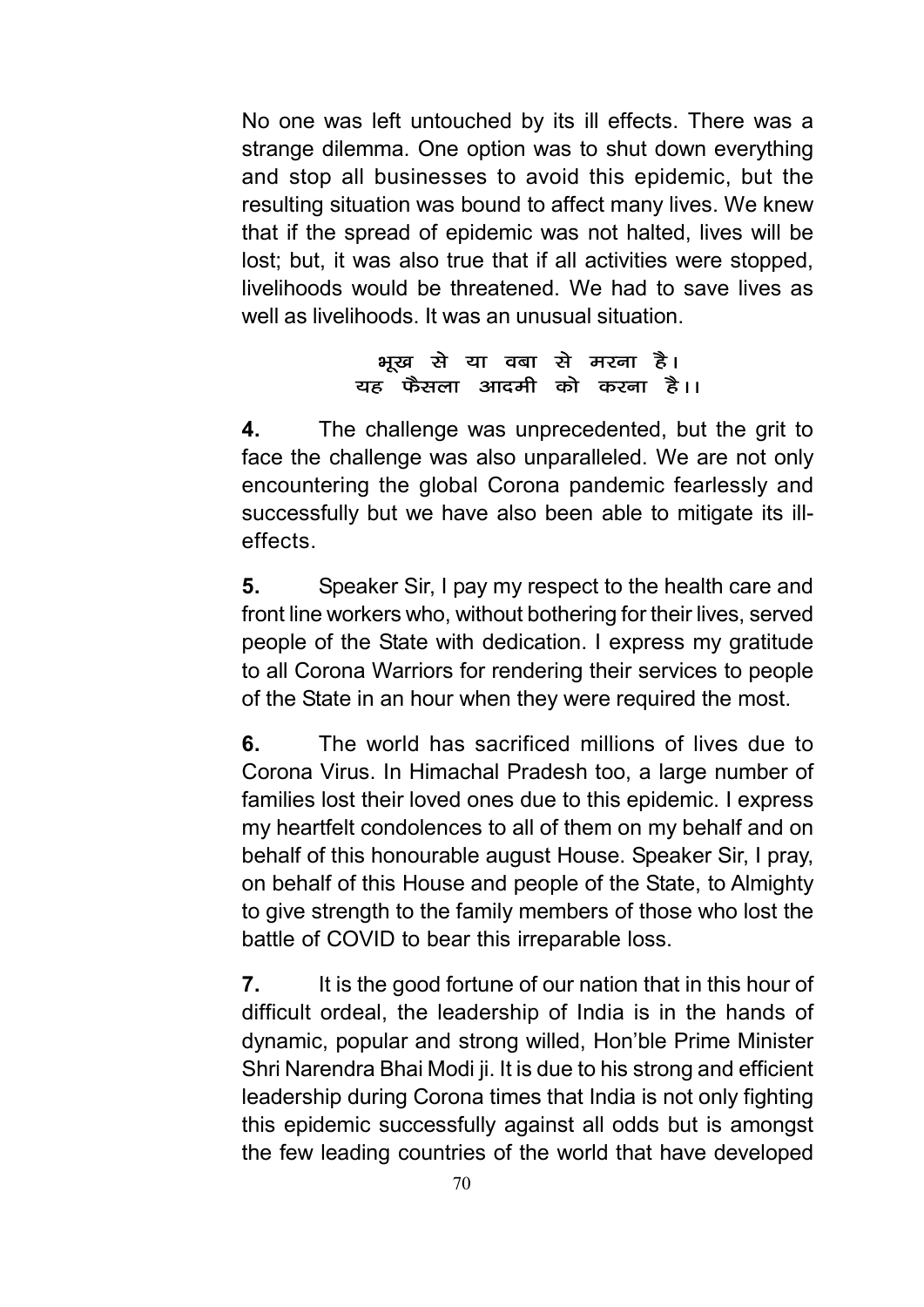the Corona vaccine. We are not only providing vaccine to our fellow countrymen but are also giving it to other countries of the world. This accomplishment is a symbol of our rich cultural heritage of "Vasudhaiv Kutumbkam" and the result of the efforts of our scientists. After a period of despair, rays of hope are visible. We have shown that no crisis can be greater than the collective power of humanity.

#### रोक सकता है तू लहरों को, कोशिश करके तो देख, लौटा सकता है वूँ तूफ़ां को, कोशिश करके तो देख। मूसीबतें खड़ी हैं जो सीना ताने तेरे सामने, सर झुकाएंगी एक दिन, कोशिश करके तो देख।।

8. It is a matter of pride for the people of the State that on January 2021, the State entered its fifty-first year of complete Statehood after completing the journey of fifty golden years. While presenting the budget last year, I had announced that 2020 will be celebrated as the Golden Jubilee Year and major events will be organized across the State so that the young generation gets an opportunity to know the history of the State and become aware of the rich traditions of this Dev Bhoomi and Veer Bhoomi. Though, Novel Corona Virus put a halt to these events but it gave us many opportunities to learn and innovate. We have decided that these events will now be organized in 2021-22 and the saga of our fifty years of development will be taken to each person in the State, through 'Swanim Rath Yatra'. We also plan to bring out a Vision Document for the State.

 $55$  बाधा से जीत रहे हम. मिल कर सपने सींच रहे हम। पीढी दर पीढी जन मन के तप का हासिल है. ये मेरा हिमाचल है, ये अपना हिमाचल है।।

National Economy

9. COVID pandemic has adversely affected global economy and Indian economy has not been an exception. Huge contraction was noticed in the national economy due to Corona and the GDP contracted by minus 23.9 percent in the first quarter. However, the economy started to recover as a result of continuous intervention made by the Government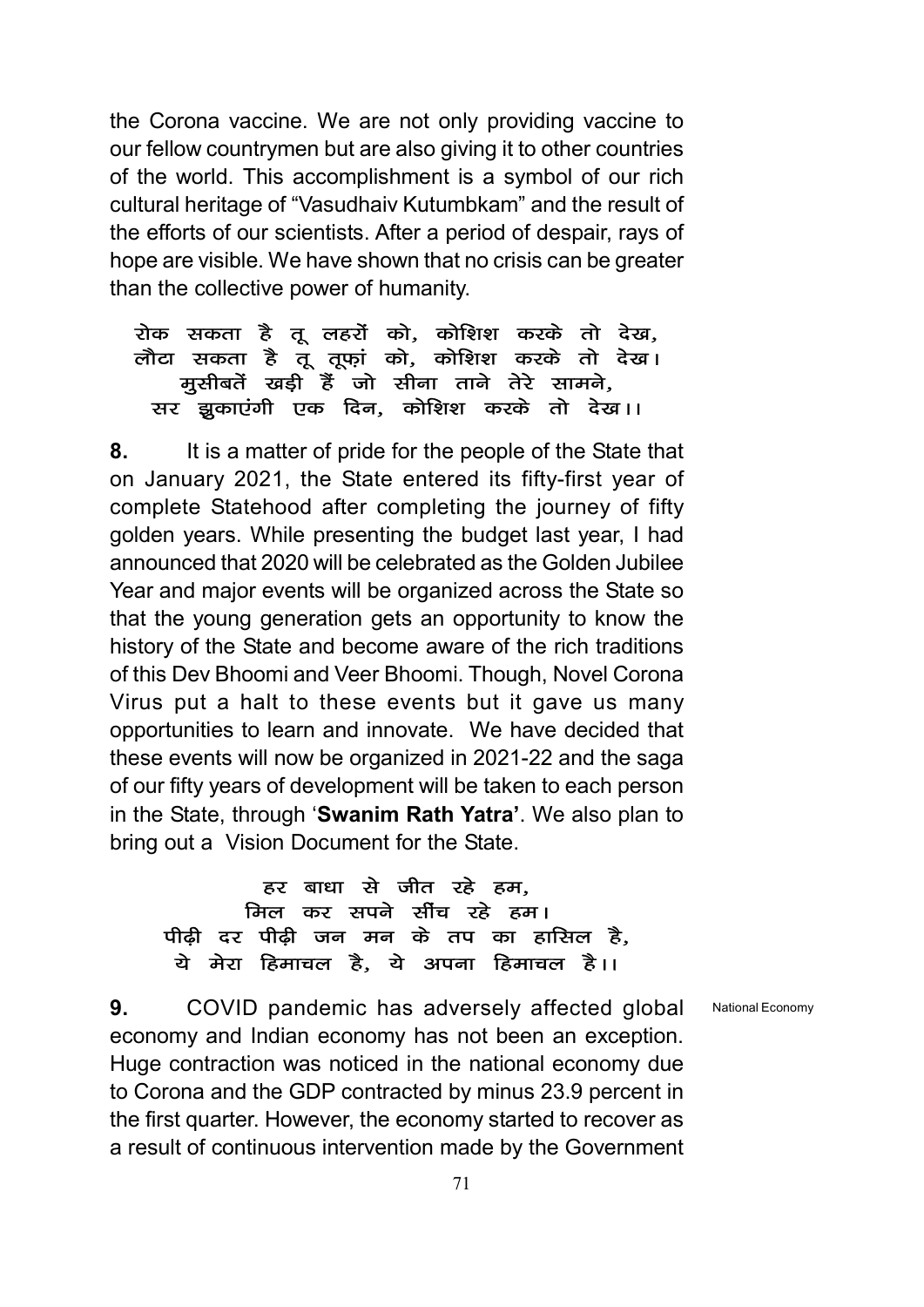and by the end of the year the contraction is estimated at only minus 7.7 percent. Not only this, the Economic Survey 2020-21 has estimated a growth of 11 percent in the coming year. Due to the well-planned strategy of lock-down followed by un-lock in a phased manner, we are today confident of economic recovery . This is an encouraging situation. In the third quarter of the year, the GDP growth has turned positive. This "V" shaped economic recovery is the result of imaginative, innovative and forward-looking schemes such as the Pradhan Mantri Garib Kalyan Yojana, Atamnirbhar Bharat Package of Rs.27 lakh crore and direct transfer of money into the accounts of needy people.

#### हिम्मत वाले पल में बदल देते हैं दूनिया को, सोचने वाला दिल तो बैठा सोचा करता है।

State Economy

Development Budget

10. It is because of the efforts made by our Government that the State's economy is estimated to contract only by minus 6.2 percent which is 1.5 percentage points less than the estimated contraction of GDP at national level during 2020-21. The Gross State Domestic Product (GSDP) is expected to be Rs.1,56,522 crore during 2020-21 as per the Advance Estimates. The per capita income of State is estimated to be Rs.1,83,286 which is more than the estimated national per capita income for 2020-21 by Rs. 56,318.

11. Speaker Sir, the Budget of the next year has a different format as the State Government has taken a decision to end the distinction between Plan and Non-Plan, starting from 2021-22. This decision has been taken in accordance with the practice at the national level. Now budgetary outlays will be classified only as Revenue and Capital outlays. The Scheduled Caste Component Programme will now be termed as Scheduled Caste Development Programme and the Tribal Sub Plan will be known as Tribal Area Development Programme. The practice of earmarking 25.19 percent of the total development outlays for Scheduled Caste Development Programme and 9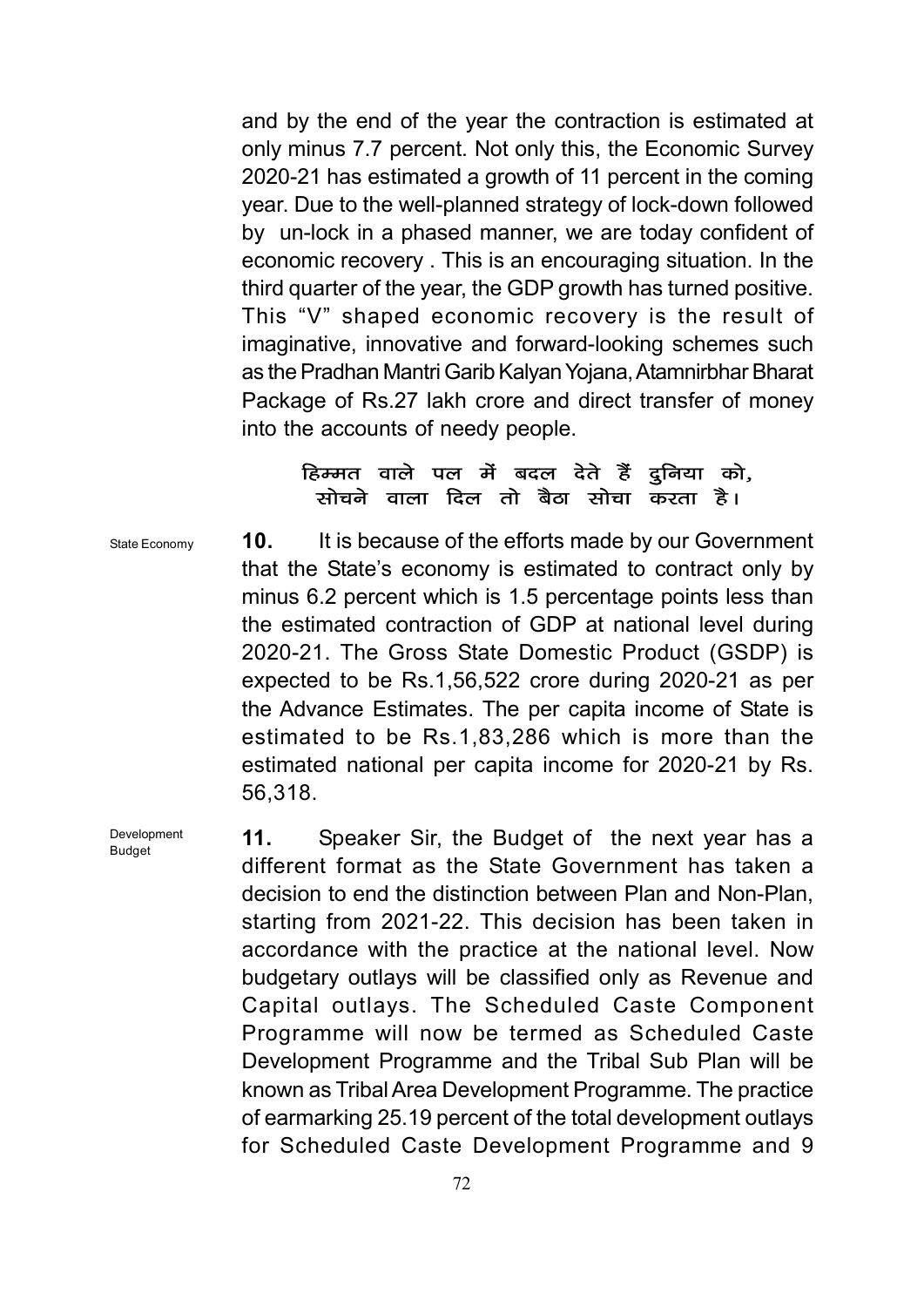percent for Tribal Area Development Programme remains unchanged.

12. Rs. 9,405 crore is proposed for developmental activities during 2021-22. Outlay of Rs.2,369 crore is proposed for Scheduled Caste Development Programme and an outlay of Rs.846 crore is proposed for Tribal Area Development Programme. An outlay of Rs.93 crore is proposed for Backward Area Development Programme. I also propose to rename the Planning Department as Neeti Department in view of the changed circumstances and budget structure.

13. My Government has rationalized some schemes and programmes under implementation for a long time with a view to make them more effective. Rationalization is expected to be completed in 2021-22.

**14.** The 15<sup>th</sup> Finance Commission has recommended a significant award of grants for Himachal Pradesh despite fiscal difficulties arising out of the once in a century pandemic. On behalf of the people of the State, I take this opportunity to express my thanks to the Central Government and the 15<sup>th</sup> Finance Commission.

15. The Union Government has provided Rs. 450 crore to the State as interest free loan in two instalments with a repayment period of 50 years. We thank the Central Government for this financial assistance.

16. Speaker Sir, I would like to inform this august House that our Government has succeeded in getting 639 MLA priority schemes worth Rs. 2,382 crore during the first three years of its tenure from NABARD. Our Government has not only increased the pace of making DPRs but also speeded their execution by making adequate budgetary allocations. I request the Hon'ble MLAs to provide assistance in getting private land donated for execution of these schemes, wherever required.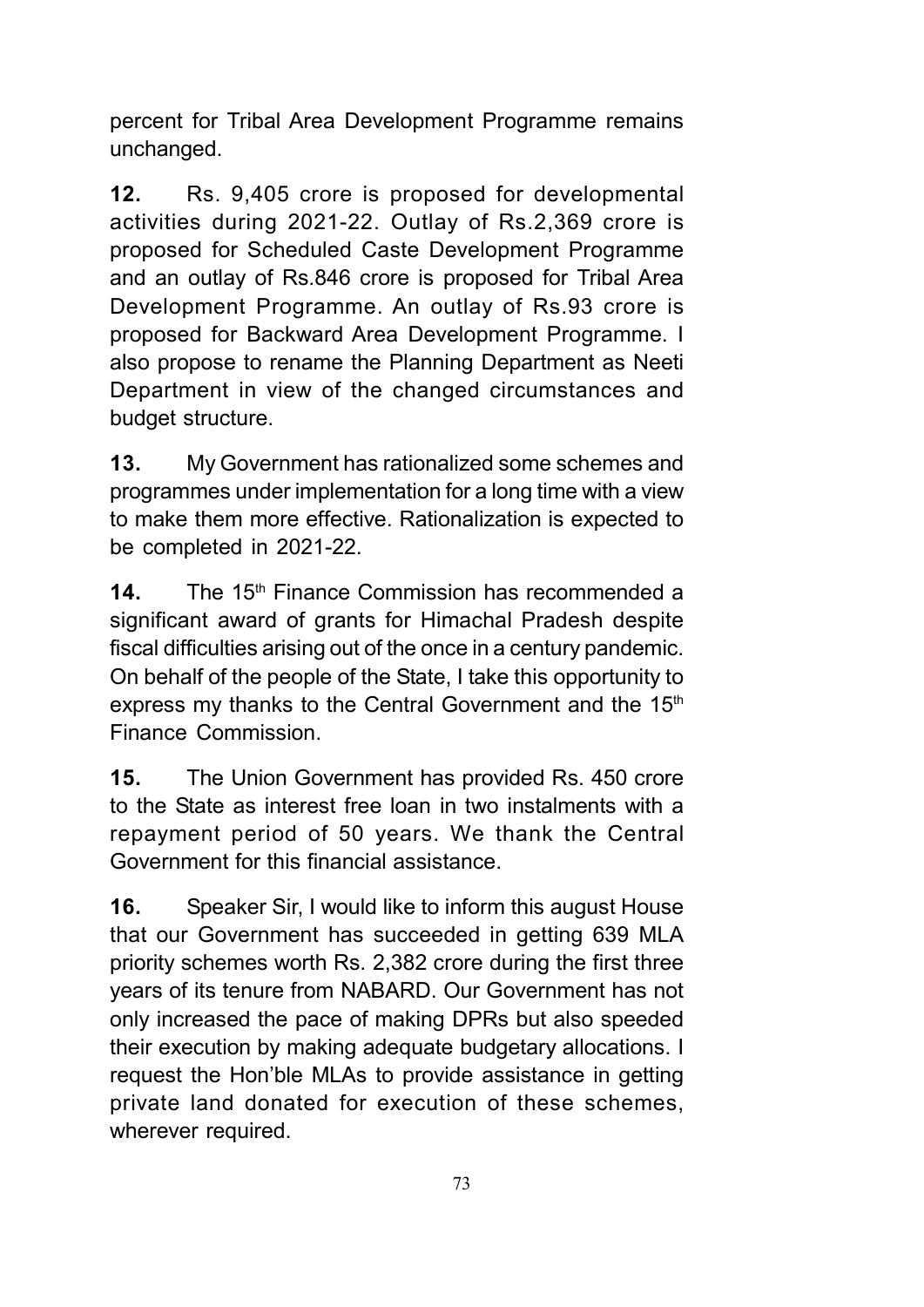17. I make following announcements for 2021-22 based on the suggestions received from the Hon'ble MLAs during the meetings held with them on  $8<sup>th</sup>$  and  $9<sup>th</sup>$  February, 2021:-

- The outlays under 'Vikas Mein Jan Sahyog' will be doubled as compared to current financial year.
- The present limit of Rs.120 crore for posing MLA priority schemes to NABARD for funding under RIDF will be increased to Rs.135 crore.
- The 'Vidhayak Kshetra Vikas Nidhi Yojana' was suspended in April 2020 due to difficult financial situation. Later it was partially restored and an amount of Rs. 50 lakh was released. This Nidhi will be restored in 2021-22 and I announce the increase of this Nidhi from the existing Rs.1.75 crore to Rs.1.80 crore. The Hon'ble MLAs can recommend a maximum amount of Rs. 50,000 for Self Help Groups in addition to Mahila Mandals and Yuvak Mandals. Necessary guidelines in this regard will be issued separately.

18. Speaker Sir, under the leadership of the Hon'ble Prime Minister Sh.Narendera Modi, the Central Government had reduced the salaries of Hon'ble Union Ministers and Hon'ble Members of Parliament to raise additional resources to fight COVID. I would like to extend my thanks to all the Hon'ble Ministers, Members of Legislative Assembly and Chairmen/Vice Chairmen of the Boards and Corporations in Himachal Pradesh, who took a 30 percent cut in their salaries for supplementing resources, required for tackling Corona. I announce that this cut will be restored with effect from 1<sup>st</sup> April, 2021.

19. Speaker Sir, despite Corona pandemic, our Government has been able to provide timely services to the people of the State, using the Online Platforms. Taking a cue from digital experiences during the pandemic, more services will be provided digitally, to increase their Digitization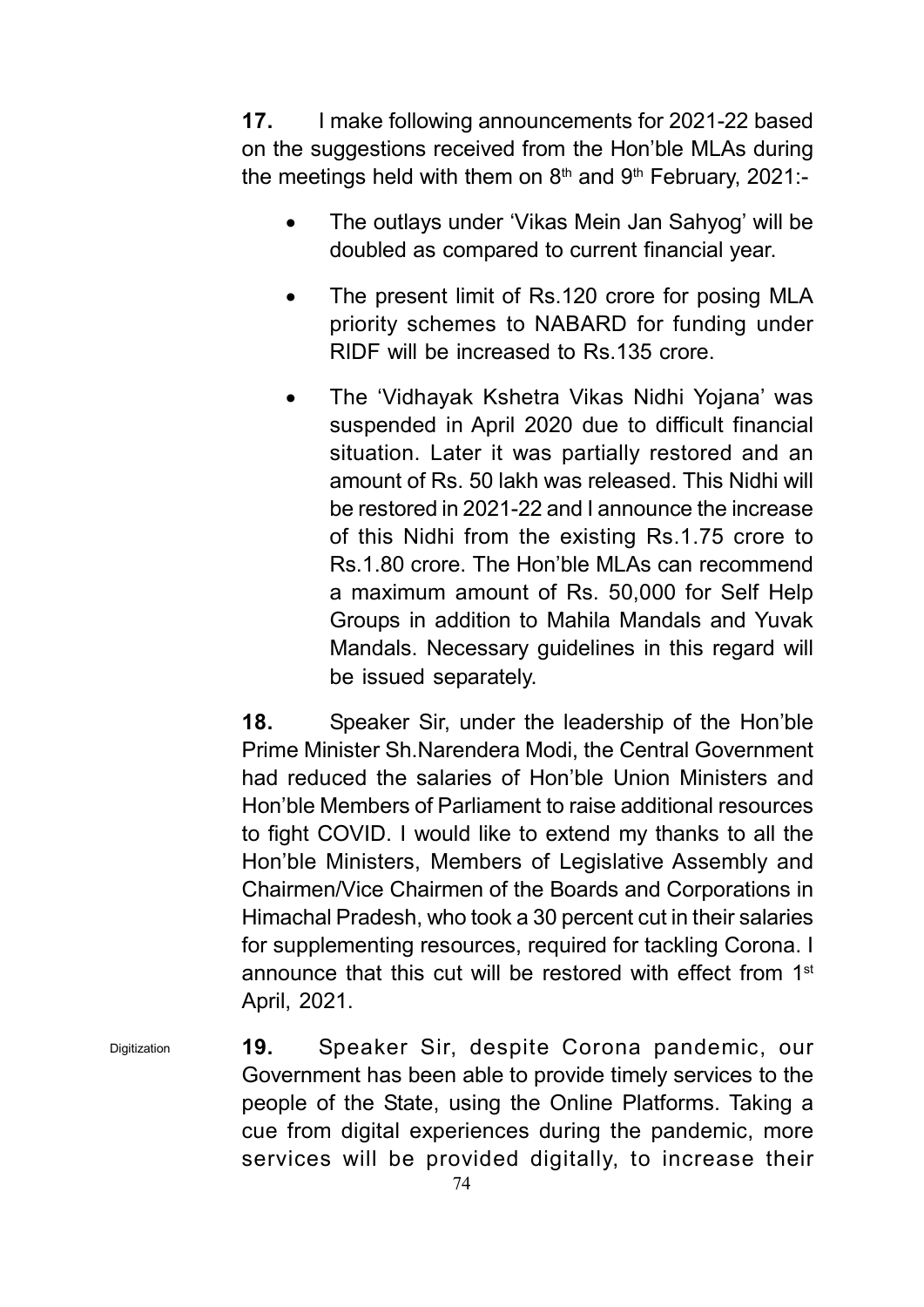effectiveness. In this direction, following steps are proposed next year:-

- An integrated Command and Control Centre will be established in the State Secretariat at Shimla. This will help in managing and delivering urban services promptly in Shimla and Dharamshala on a unified platform.
- Under the 'Swaran Jayanti Sampark Sankalp', all Panchayati Raj bodies and Municipal bodies will be digitally connected through video conferencing in a phased manner. Rs.60 crore will be spent for the purpose.
- Video conference facilities will be made available in ITIs, of the State.
- 80 services will be integrated with the Himachal Pradesh Online Portal and made available through Lok Mitra Kendras.
- To effectively regulate the higher Private Educational Institutions, HP Private Educational Institutions Regulatory Commission will launch an IT based Management Information System.
- State schemes will be integrated with the Public Finance Management System on the pattern of the Government of India.
- An Integrated Beneficiary Data Base Management System will be developed for proper selection of beneficiaries in the various schemes of the Government.

20. Speaker Sir, we are committed to provide transparent, accountable and corruption free administration. After assuming office we have put an end to partisan politics of revenge.

Governance and Administrative Reforms.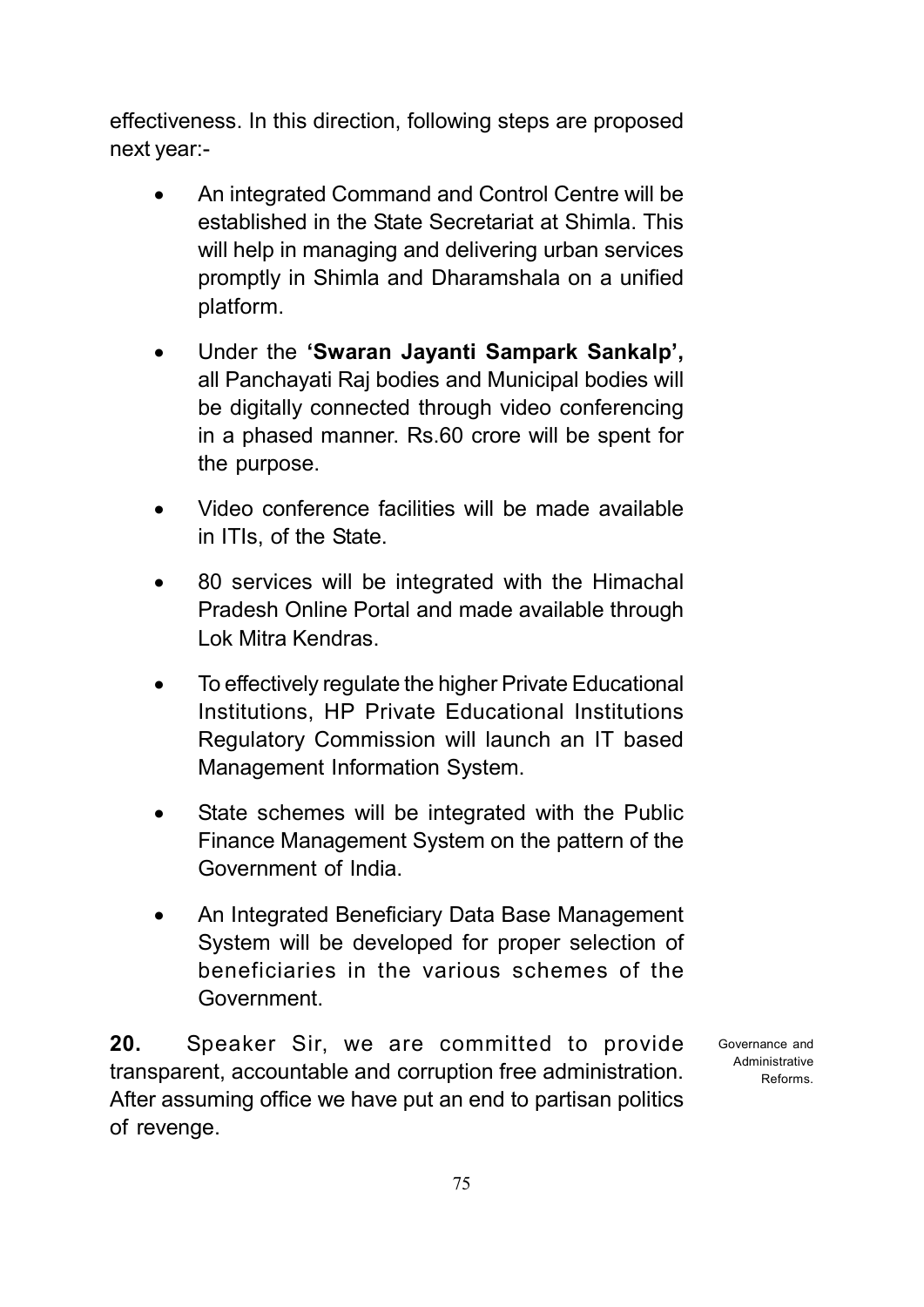21. Our Government is committed to ensure transparency in Governance and also more efficient service delivery in the State. I propose the following during 2021-22 to make administration more effective:-

- To improve Governance and to promote healthy competition among the Deputy Commissioners, 'Swarn Jayanti Innovation Fund' will be established.
- To increase transparency in public life, it would be mandatory to upload online Annual Assets & Liabilities Statement for Class I & II officers.
- All departments will review and make necessary amendments in their respective Rules, Acts and processes to improve the Ease of Doing Business and Ease of Living for citizens.
- Training of officers and employees in all departments will be made more effective.

22. Our Government gives top most priority to the dignity of women and is implementing several schemes to realise this objective. Grihani Suvidha Yojana is an important initiative in this connection. It has freed the homemakers from disease, pollution and avoidable drudgery.

23. Under the 'Himachal Grihani Suvidha Yojana', over 2 lakh and 92 thousand families have been provided gas connection. New eligible families will also be provided gas connection under the scheme and free cylinder refill will continue to be given. Our Government will spend Rs.20 crore on this scheme in the next year. Swami Vivekananda had said, "There is no chance for welfare of the world unless the condition of woman is improved. It is not possible for a bird to fly on only one wing."

24. Considering the importance of social distancing, Food and Civil Supplies Department will explore the possibility

Grihini Suvidha Yojana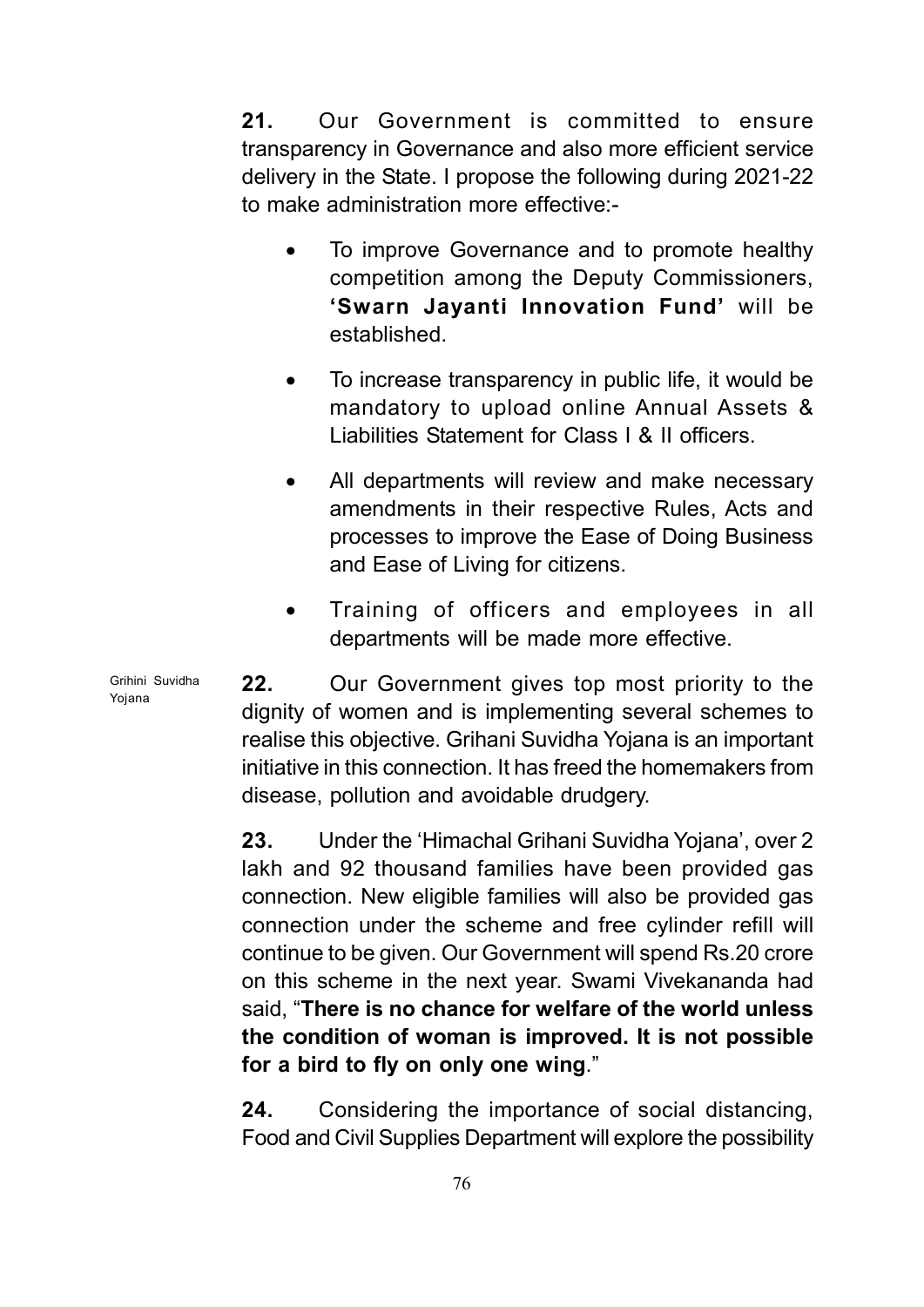of introducing IRIS scanning as a method of Biometric identification to improve the processes involved in ration distribution.

25. Despite COVID, the hard working farmers of the State have supported the State's economy by toiling in their fields. Agriculture is the foundation of life. Our government expresses gratitude towards the farmers. The various schemes being implemented for farmer welfare are in deference to their role in nation building and their contribution to the national economy.

26. Considering the success of the first phase of the Japanese Government assisted JICA project in 5 districts of the State, the  $2<sup>nd</sup>$  phase of the project will be implemented in all 12 districts of the State. This project will be implemented with a total cost of Rs.1,055 crore for which formalities are being finalized. With the objectives of diversification of crops and increasing farmers income, all preparatory activities including finalization of 60 DPRs, capacity building farmers associated with Krishak Vikas Sanghs, modernization of Mandis etc. will be started in 2021-22.

27. 'Subhash Palekar Natural Farming System' being implemented under 'Prakritik Kheti Khushhaal Kissan Scheme' has been running successfully and has given encouraging results. 1,05,218 farmers have adopted this scheme. 50,000 more farmers would be brought under this scheme in 2021-22. In addition, 1,00,000 farmer families will be made aware about the benefits of natural farming. To create market niche for organic produce, it is proposed to register and certify farmers engaged in this practice and their produce will be branded. I propose a budget of Rs.20 crore for this scheme in 2021-22.

28. Our Government will start "Swaran Jayanti Paramparagat Beej Suraksha Samvardhan Yojana" to conserve and propagate traditional seeds in the State. Strategy will be chalked out to link propagation of seeds of Agriculture and Irrigation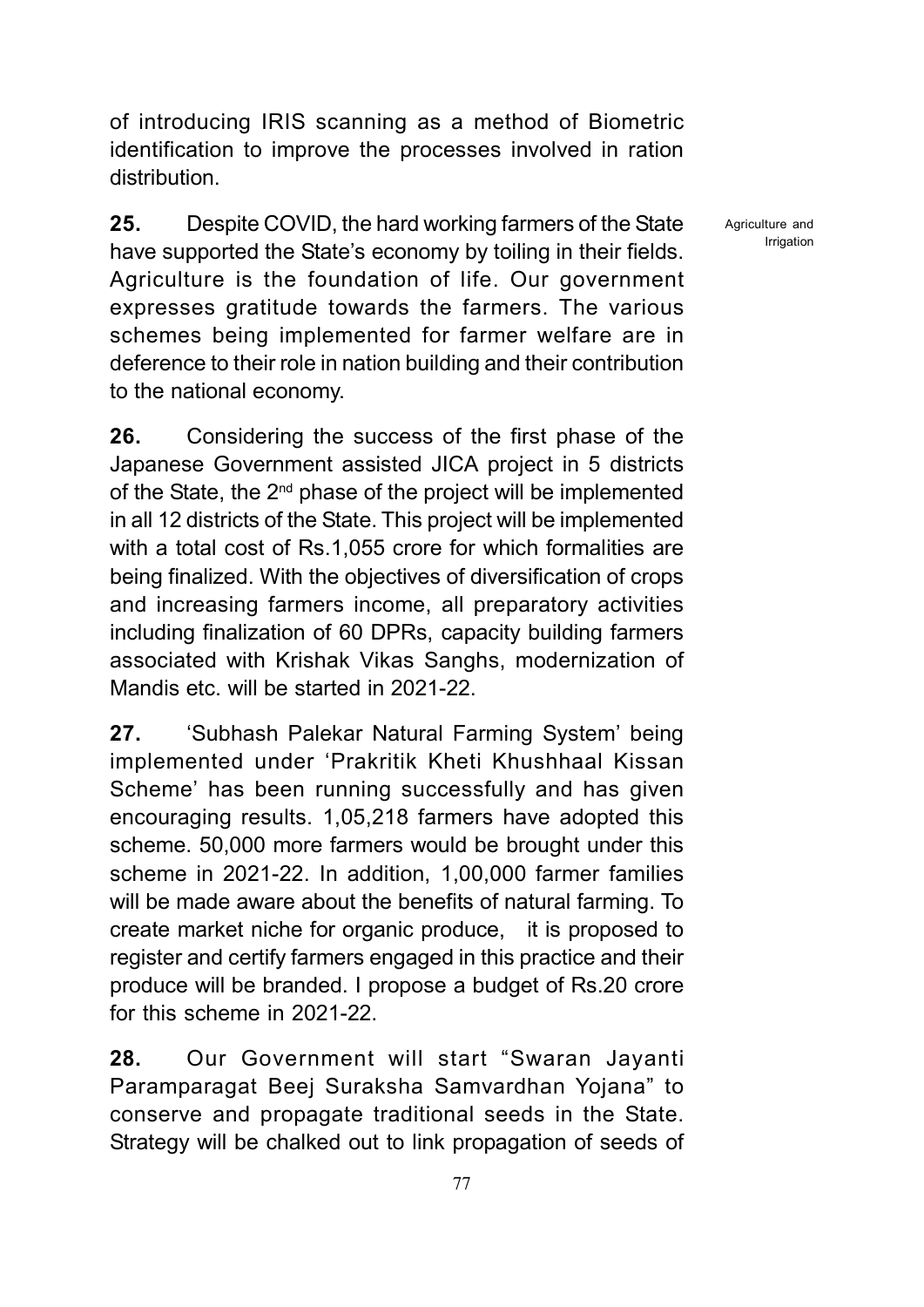local pahari pulses, traditional grains and off-season vegetables with the market. Self Help Groups, Farmers and Producer Organizations and Krishak Vikas Sanghs will be included in the scheme.

29. Speaker Sir, to encourage research and keeping in view the spirit of  $6<sup>th</sup>$  pillar of the Union Budget 2021-22, which is 'Innovation and Research & Development', I announce creation of a "Research and Development Fund" for the Agriculture and Horticulture Universities of the State. This fund will be established with an initial corpus of Rs.5 crore. Detailed guidelines for the same will be issued separately.

30. 63 Mandis are presently operational to assist farmers and producers in selling their produce in the market. The work on 3 new Mandis – Mehndali and Shilaroo (Shimla), Bandrol (Kullu) and expansion and up-gradation of 20 existing Mandis would be completed in 2021-22. For this purpose, Rs.200 crore would be spent. Apart from the existing 19 Mandis, 10 additional Mandis will be linked to 'E-NAM System'. Presently, Floriculturists are not able to sell their produce in Krishi Mandi of the State because of absence of any provisions in the related Act. I announce that marketing and trading of flowers will be made a permissible activity in these Mandis, by making appropriate addition in the Schedule of HP Agricultural, Horticultural Produce Marketing (Development and Regulation) Act, 2005.

31. Speaker Sir, to effectively utilise and harness the Culturable Command Area (CCA) already created, the HIMCAD Scheme has been started by the Government. 15,242 hectares of CCA have already been brought under the Command Area Development Scheme. In 2021-22, 4,000 hectare of additional land is proposed to be brought under the scheme at a cost of Rs.83 crore, which is double of the earlier budget provision.

#### किसान का बेटा हूँ खेती करना मेरा कर्म है, अपने साथ दूसरों का पेट भरना मेरा धर्म है।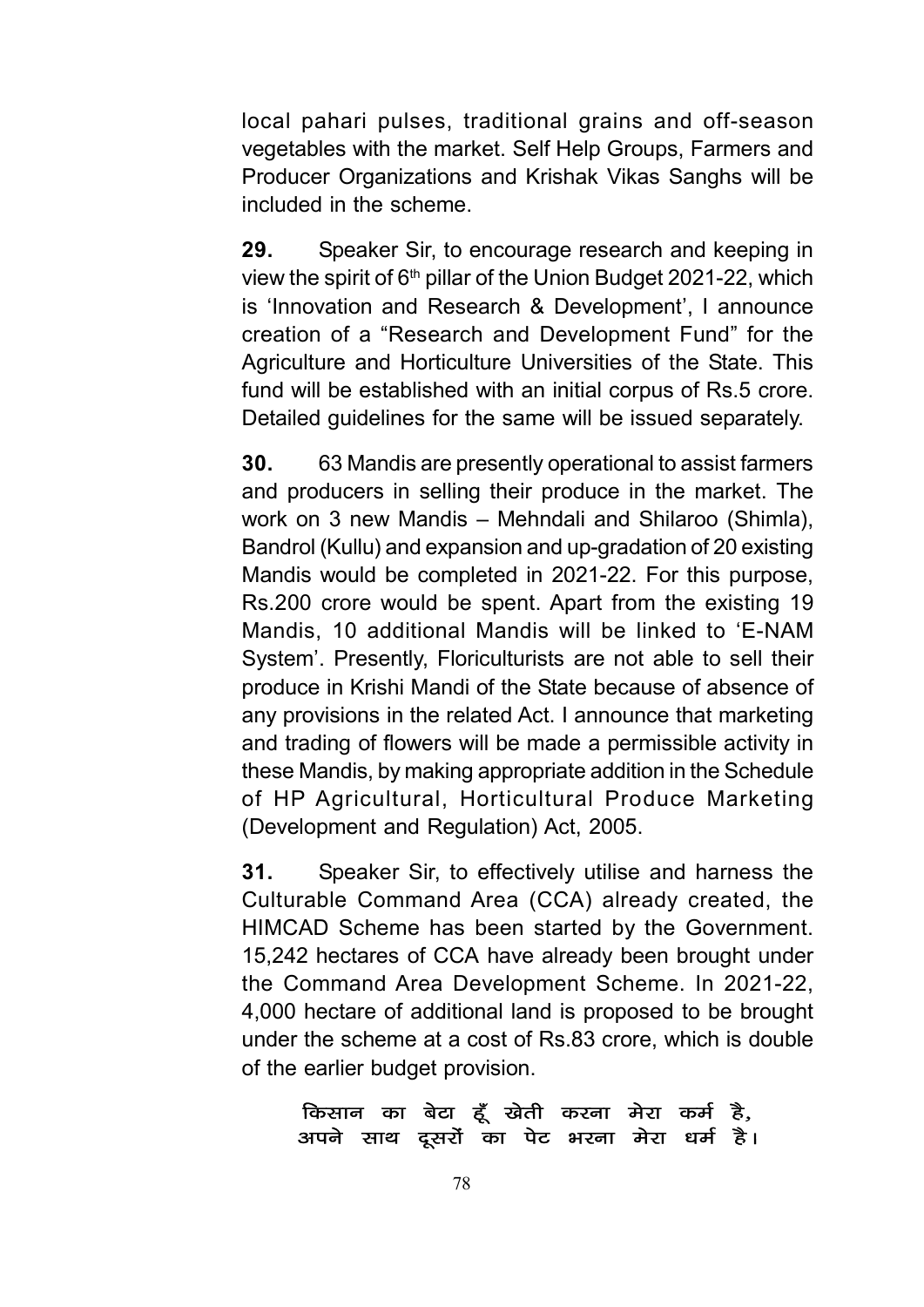**Horticulture** 

32. Our Government considers Horticulture as an area of prime importance. The State has achieved several milestones in horticulture sector in the last 50 years due to the hard work of farmers and horticulturists.

33. Under the Rs.1,000 crore World Bank-funded Horticulture Development Project, following initiatives will be taken in 2021-22, besides other activities:-

- Five lakh root stocks will be imported.
- 8 thousand hectares command area will be provided minor irrigation facilities through 200 Water Users Associations.
- A Gene Repository would be established in Dr. Y.S. Parmar University, Nauni.
- The work of CA stores and Pack Houses at Jarol-Tikker, Rohru, Oddi, Patlikuhl and Tutupani will be completed.
- An Apple Juice Concentrate Plant will be established in the plant at Parala, Shimla.

34. Implementation of a pilot project at a cost of 10 million US dollars being implemented to boost horticulture farming in Sub Tropical Areas of the State will be fast tracked.

35. I announce a new scheme "Swarn Jayanti Smridh Bagwan" to provide high density good quality plants to the farmers at affordable cost.

36. Under the Krishi Utpad Sarankshan (Anti Hail net) Yojana (KUSHY), agriculture and horticulture farmers will continue to get subsidy on hail net. This scheme is quite popular. I would like to apprise the House that the outlay for this scheme was just Rs. 2.27 crore in 2017-18. The scope of this scheme has been expanded immensely by our Government during last three years. I propose to continue this scheme in 2021-22 with an outlay of Rs.60 crore which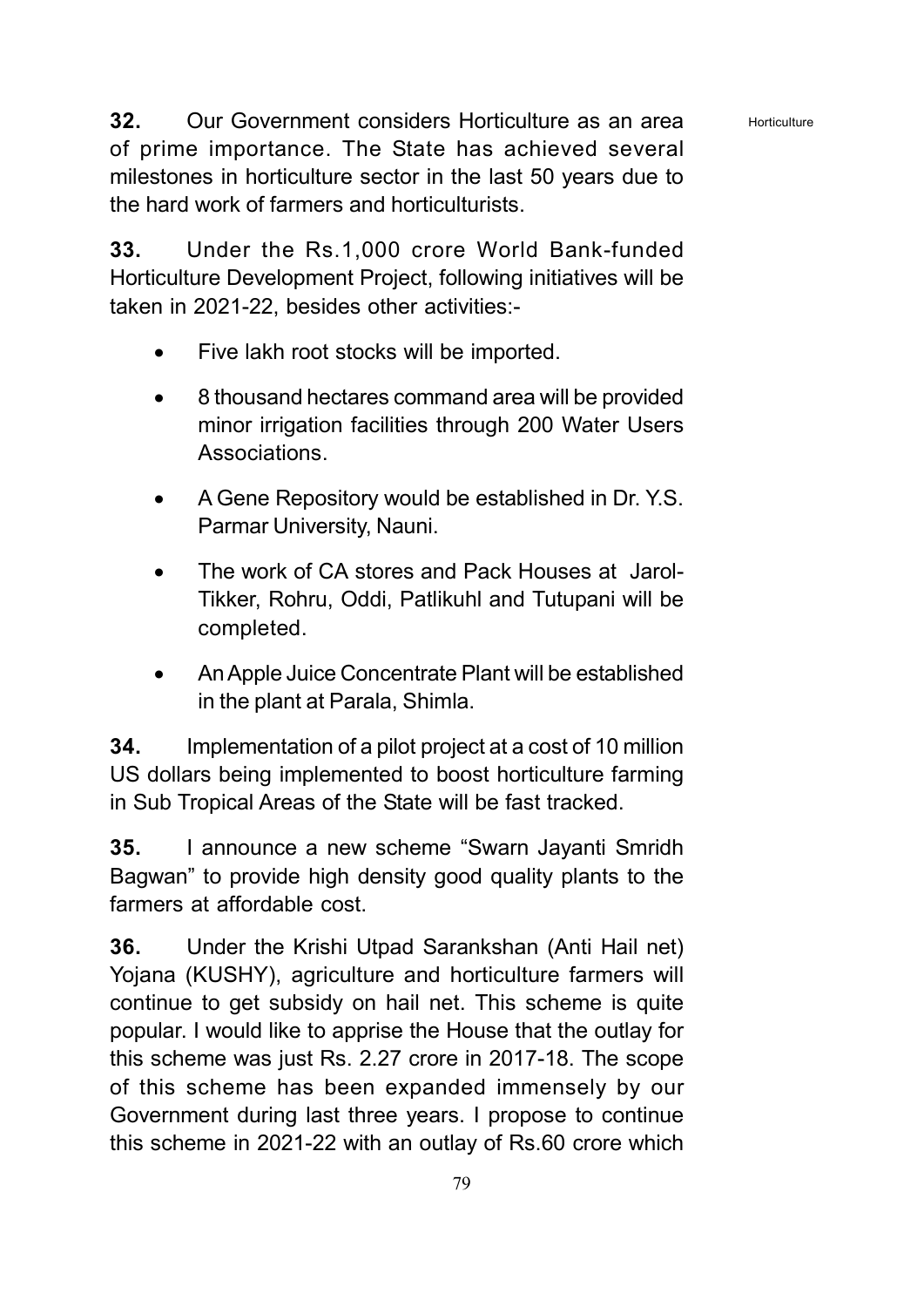is enhancement of more than 10 crore over the previous outlay.

**37.** I announce the setting up of the State Bee Board to encourage beekeeping activities and to ensure appropriate price to farmers for their produce.

38. Green houses will be developed on 1 lakh square metres area at a cost of Rs.11 crore in 2021-22 under Himachal Pushap Kranti Yojana to boost floriculture.

Rs. 543 crore have been earmarked for Horticulture Sector in 2021-22.

39. Speaker Sir, to provide specialised high quality services to dairy farmers, 3 zonal hospitals and 10 veterinary polyclinics will be modernised and provided with modern equipment and tools. The veterinary institutions at subdivision level will also be equipped in a phased manner. An outlay of Rs. 5 crore is proposed for this purpose in 2021-22. Animal Husbandry/ Cow Protection

> 40. Our Government is dedicated to Gau-seva. It has been providing per Gau-vansh assistance through cow sanctuary and Gau-Sadans in the State. Availability of adequate fodder has to be ensured to serve Gau-vansh. Sheep breeding centres of Taal and Jeori and at cow breeding Centres at Palampur and Bagthan will be developed as Fodder Production Centres.

> 41. Speakers Sir, I am happy to announce increase in milk procurement price by Rs. 2 for dairy farmers. During 2021-22 an outlay of Rs. 28 crore is proposed for MILKFED.

Fisheries

42. Speaker Sir, modern fish markets and allied infrastructure will be developed for fishermen engaged in Gobind Sagar and Pong reservoirs, on the line of agriculture markets. It will help in better marketing of fish and will provide better returns to fish farmers.

43. One ornamental fish unit each will be set up in Shimla and Kangra in the private sector. One Bio flock Fish Farming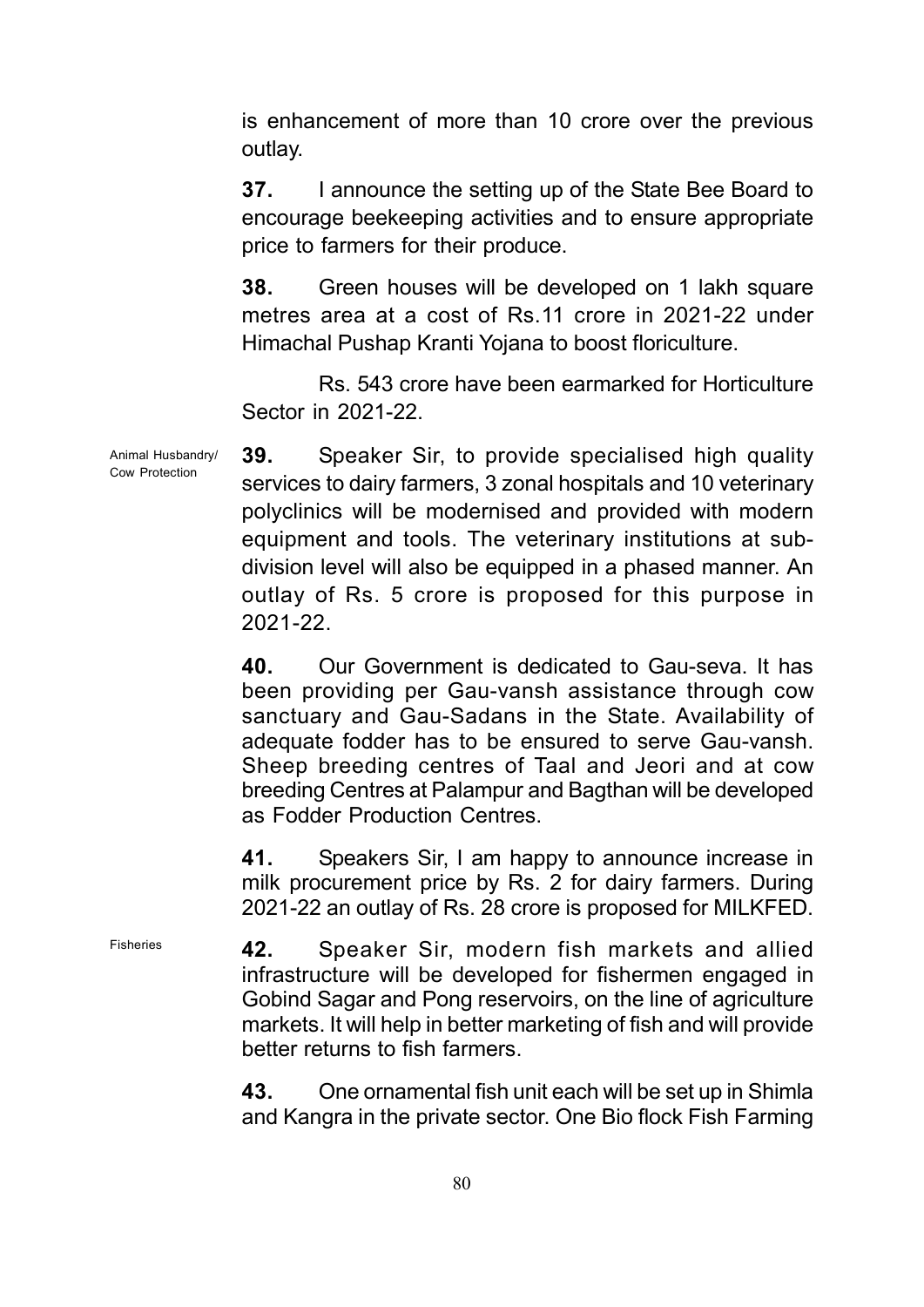unit will come up in Kangra district. 100 new Trout units will also be established.

44. Speaker Sir, Hon'ble Prime Minister has emphasized promotion of Climate Change Resilient Agriculture. Even today 90 percent families of the State are directly or indirectly connected to Agricultural and allied activities. Farmer family at the village level is a single unit that engages in agriculture, horticulture, animal husbandry, floriculture, bee keeping, fisheries and other allied activities. Various departments try to reach this same integrated unit through their respective schemes.

45. It has been observed that at times there is duplication in schemes which does not allow optimum utilisation of time, money and effort. I propose to rationalize and restructure existing schemes being run by different departments in agriculture and allied sectors by keeping interest of farmers at the centre stage. I propose to constitute an Expert Group to prepare an ambitious action plan. This Expert Group will also give recommendations to make efforts for doubling farmers income more effective.

Speaker Sir, I come from a farming family and understand the pain of farmer.

### चीर के ज़मीन को उम्मीद के बीज बोता हूँ, किसान हूँ, सींचता हूँ लहू से तब फसल देता हूँ।

46. Speaker Sir, recently the elections to Panchayati Raj and Urban Local Bodies have been concluded peacefully and successfully in the State. People have participated in these elections with great enthusiasm and I am happy that they have wholeheartedly supported the policies of our government. I express my gratitude to people of the State. I also congratulate the newly elected representatives of the rural and urban local bodies. 102 Gram Panchayats have returned their representatives unopposed, without casting a single vote. All such Panchayats are eligible for getting an incentive grant of Rs.10 lakh each.

47. New Gram Panchayats were last constituted in 2005 although there had been a consistent demand to create new

**Agriculture** and Allied Sectors

Panchayati Raj & Rural Development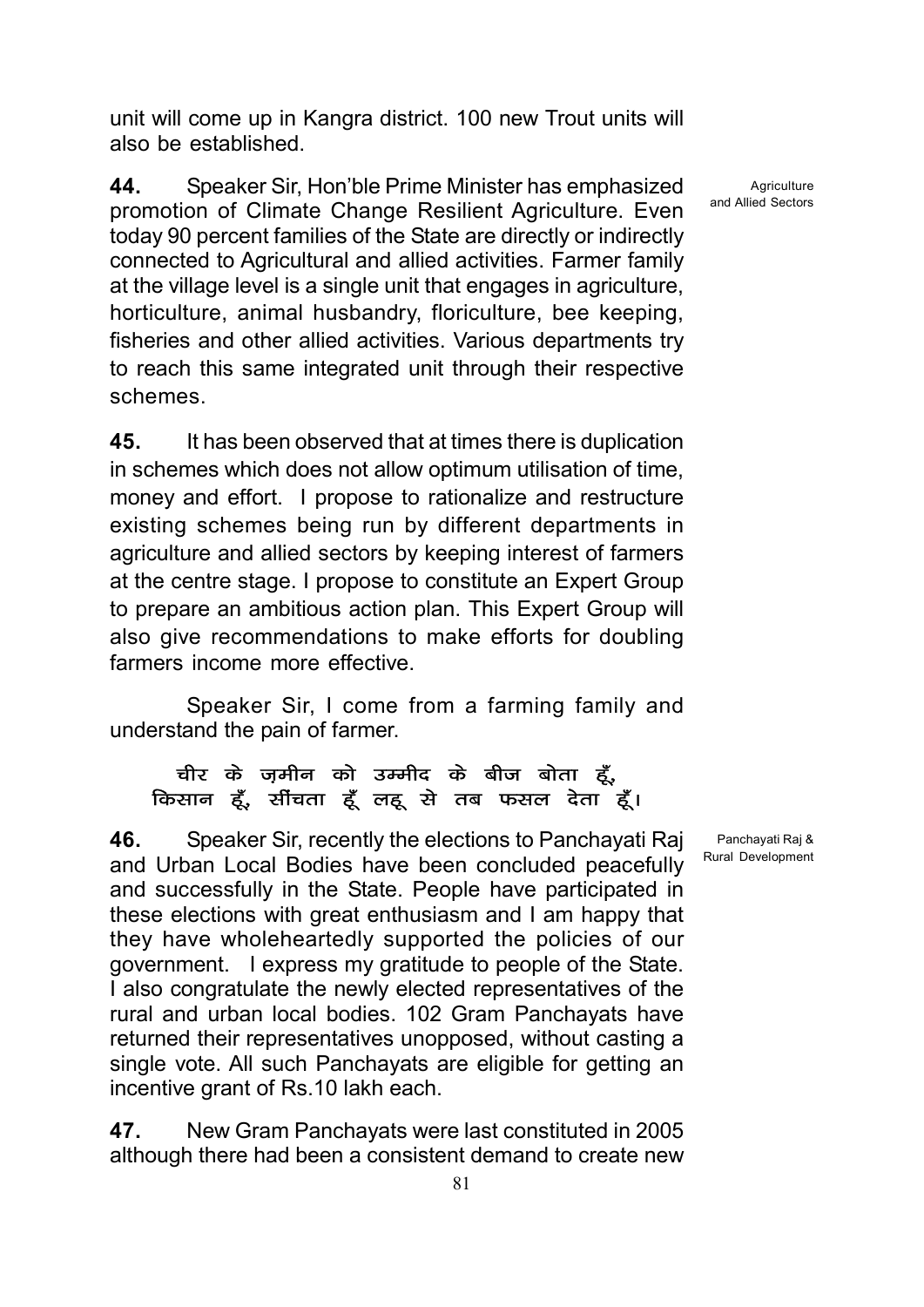Panchayats to meet the geographical and administrative needs. 412 new Panchayats have been recently. Currently, there are 3,615 Gram Panchayats in the State.

48. I announce that all the newly notified Gram Panchayat will be provided with Panchayat Ghars in a phased manner.

49. Rs. 248 crore will be provided to the Panchayati Raj Institutions in 2021-22 as per the recommendations of  $5<sup>th</sup>$ State Finance Commission. In addition Rs. 409 crore provided by the Central Government will be spent for rural development programmes through these institutions.

50. District Resource Centres have been constructed in five districts namely Kangra, Hamirpur, Solan, Mandi and Bilaspur to train representatives of Panchayati Raj Institutions,. Three centres are under construction is Kinnaur, Sirmour and Shimla. In 2021-22 work on District Resource Centres will be started in Una and Kullu.

51. 598 Common Service Centres are being set up in the Panchayats to provide all IT related services at panchayat level under one roof. 2982 Common Service Centres will be established in 2021-22 at a cost of Rs.149 crore.

52. In 2020-21, 364 sites have been identified and work has been started at 180 places under the 'Panchwati Scheme'. In 2021-22, parks will be constructed at 100 additional sites under this scheme.

53. Self Help Groups (SHGs) are a useful tool to empower rural women. Presently over one lakh SHGs have been formed by different departments in the state.

54. I announce that 5 thousand 500 Self Help Groups will be provided Rs.8 crore 25 lakh as Revolving Fund and 1,500 SHGs will be provided Rs.7 crore 50 lakh as Community Investment Fund under 'National Rural Livelihood Mission'.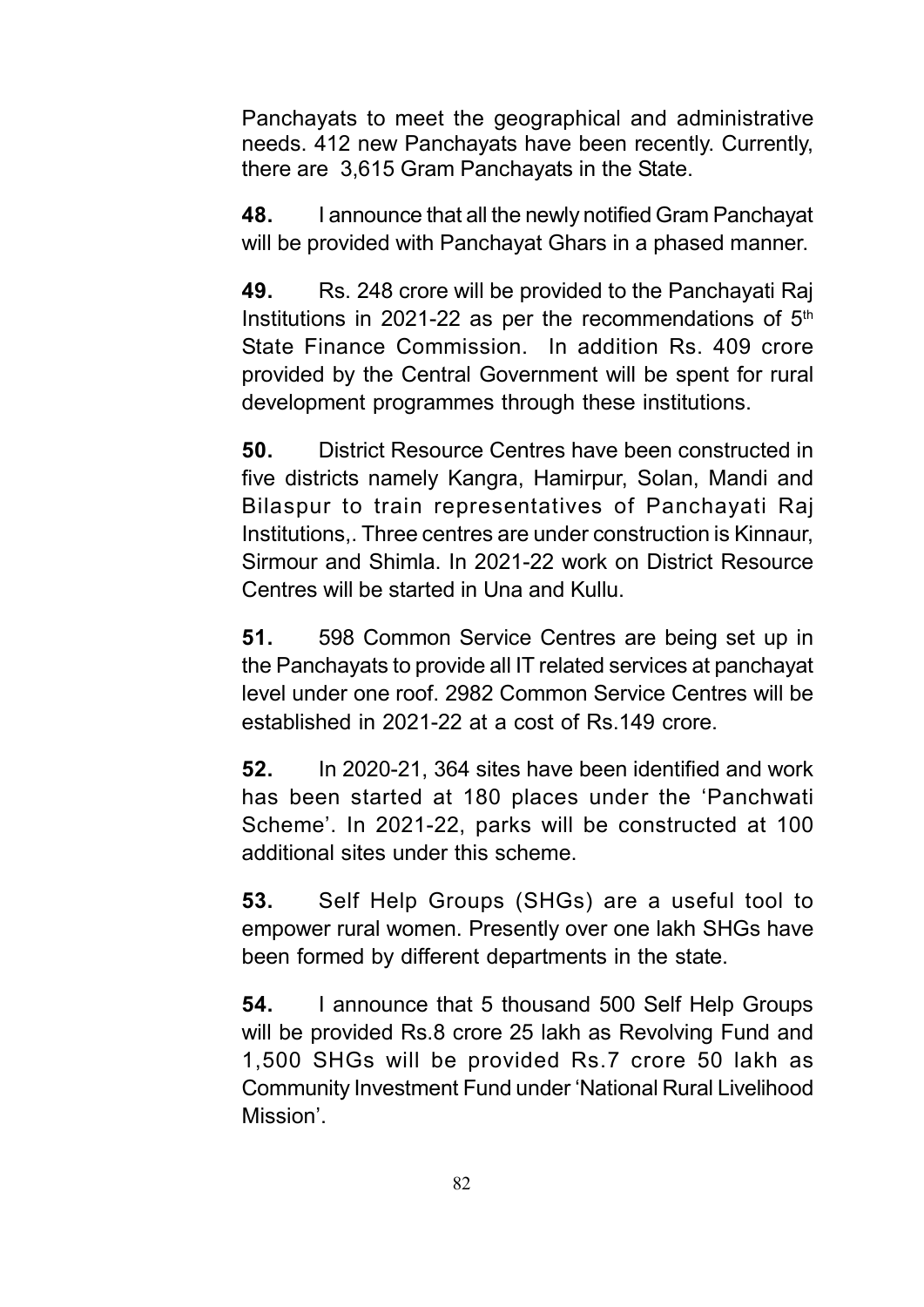55. There is a need to provide well-thought and wellplanned support to develop entrepreneurship amongst the SHGs. At present the SHGs can avail interest subvention based loan up to an amount of Rs.3,00,000. I propose that the SHGs willing to take a loan up to Rs.5,00,000 to increase their activities and develop their entrepreneurship will be provided interest subvention on same rates for additional amount of Rs.2,00,000. Rs.10 crore will be spent annually on this subsidy.

56. Self Help Groups need a range of specialist support services to improve their functioning and to take their products to the market. Best 100 SHGs will be provided performance based incentive to meet these objectives. Detailed guidelines will be issued in this regard at an early date. I announce to bring both these initiatives of my Government under a new 'Swaran Jayanti SHG Sahyog Yojana'.

57. I announce to launch a new scheme "HIM IRA Rasoi (Canteen)" on pilot basis under which SHGs will run canteens in Technical Education Institutions and government offices to provide additional livelihood opportunities for Self Help Groups. The successful model of "She-Haat" started in Sirmour District will be replicated in other districts as well with the participation of Women Self Help Groups.

58. I announce that One thousand candidates will be trained in traditional arts of metal, stone and wood craft under 'Mukhya Mantri Gram Kaushal Yojana' in 2021-22 and one thousand beneficiaries will be provided job placement under 'Deen Dayal Upadhyaya Grameen Kaushal Yojana'.

**59.** It is proposed to construct 100 Community Sanitary Complexes in Gram Panchayats. 16 Plastic Waste Management Plants and 12 Goverdhan projects will be established under 'Swachh Bharat Mission (Grameen)'. Solid and Liquid Waste Management activities will be started in 2,400 villages.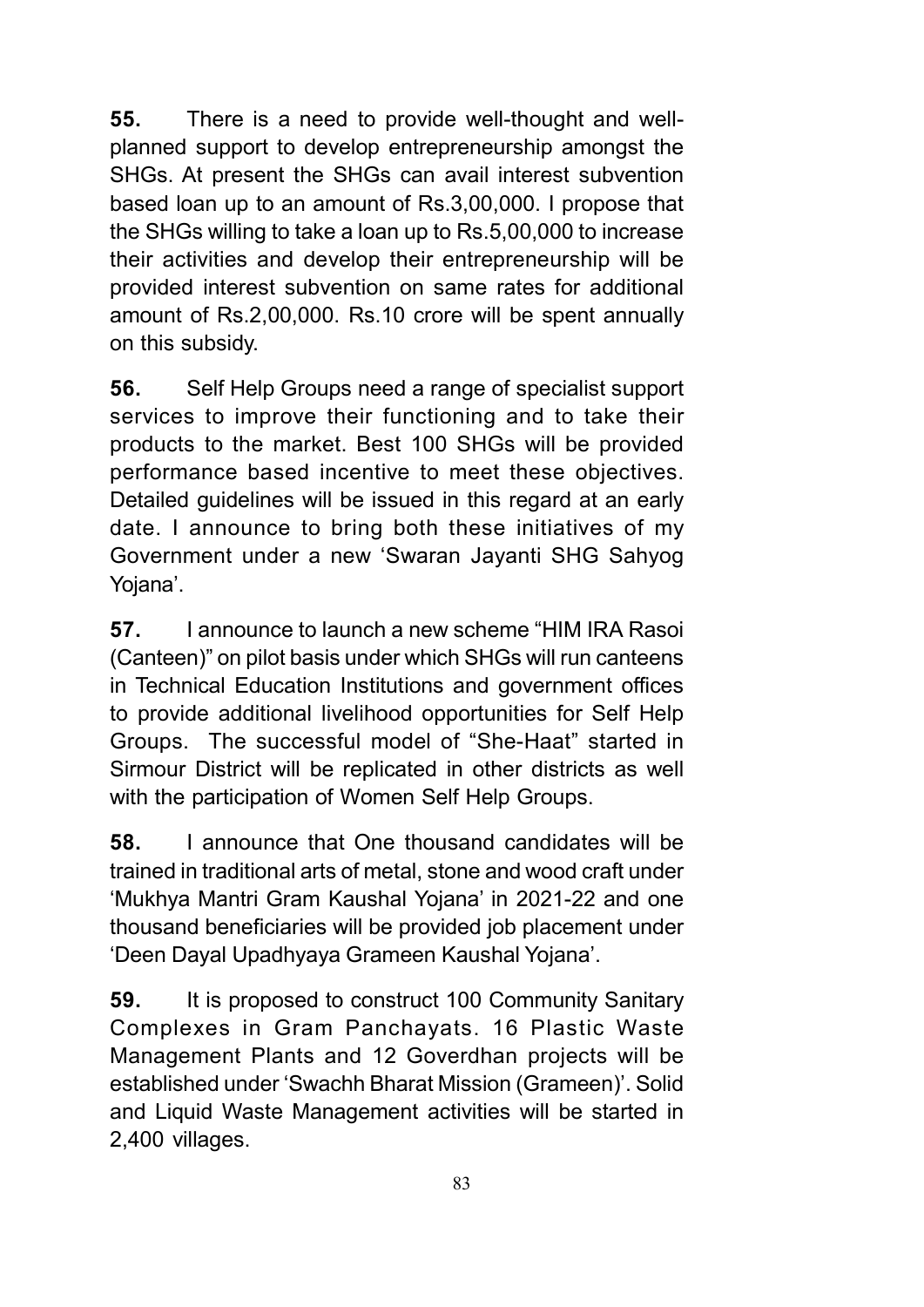60. 250 women will be authorised by banks to work as 'Bank Correspondent Sakhis' to provide better banking facilities in remote areas,

61. I am happy to announce enhancement of honorarium of Panchayat Chowkidars and Silai Adhyapikas by Rs.300 per month.

Forest Conservation and Forest Based Livelihoods

62. In the last budget, I had affirmed Government's resolve to increase the tree cover percentage from 27.72 percent to 30 percent by 2030. A new policy will be formulated with provisions for both incentives and disincentives to increase survival percentage of new plantations and to ensure accountability. New plantation on 12,000 hectare land was targeted in 2020-21. I propose to enhance this target and new plantation will be done on 14,000 hectare land in 2021-22.

## तमाम दिन जो कड़ी धूप में झूलसते हैं, वही दरख्त मुसाफि़र को छाँव करते हैं।

63. On the occasion of the  $50<sup>th</sup>$  anniversary of Statehood our Government will develop 68 Swarnim Vatikas to promote healthy and natural life styles among citizen.

64. Presently, 3 Externally Aided Projects are being implemented in the State namely Forest Ecosystem Climate Proofing Project of KfW; JICA assisted Improvement of Himachal Pradesh Forest Ecosystem and Livelihood; and World Bank assisted IDP for Source Sustainability and Climate Resilient Rain-Fed Agriculture. Under these projects, 2000 hectare of land infested with lantana will be treated, plantations will be raised on 3,000 hectare area and 7,000 hectare area will be treated under soil conservation and management works.

65. Water storage facilities will be created to tap perennial streams by building check dams to increase moisture content in forest areas. Each such dam/pond would be able to retain 8 to 10 lakh litres of water. 300 dams/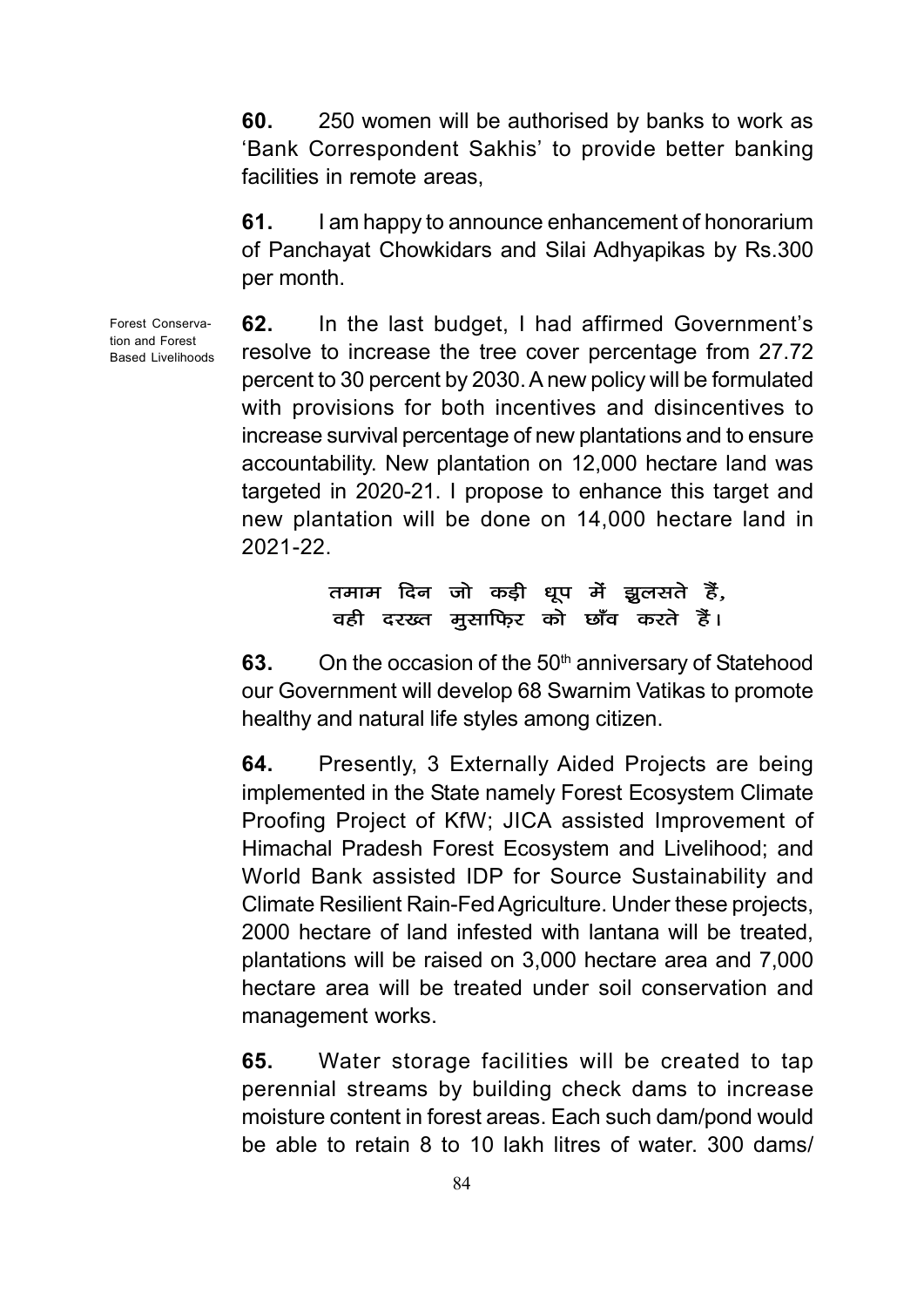reservoirs will be constructed in the next 2 years on which Rs.100 crore would be spent.

66. 'Chharma' (Seabuckthorn) plantation will be undertaken on 250 hectares in the high altitude areas of Lahaul & Spiti and Kinnaur districts in the next 5 years. 'Chharma' will be planted on 50 hectares land in 2021-22.

67. Speaker Sir, recently we have simplified the procedures for obtaining permission for felling trees on private land. This will help increasing farmers' incomes. Divisional Forest Officers/ Conservators have been delegated enhanced powers to give tree-felling permissions.

68. Speaker Sir, the Science Learning and Creativity Centre being constructed at a cost of Rs.10 crore near Shoghi in Shimla will be dedicated to the people in 2021-22. The construction of the much awaited Planetarium will also be started at the same place in 2021-22 at a cost of Rs.7 crore.

69. A Digital Library on climate change adaptation and mitigation will be established in collaboration with the Government of India and GIZ during 2021-22 in the Department of Environment, Science and Technology. 70. Our government has prepared an action plan for effective waste management. 70 plastic waste shredders, 70 plastic waste baling machines and 70 plastic waste compactors shall be provided to the Urban Local Bodies (ULBs) to help them collect and manage plastic waste on sustainable basis. The ULBs will be provided technical support to make plastic bricks and tiles for permanent solution of plastic waste. It is our moral duty to keep our environment clean. Atharv Veda says:-

#### "माता भूमिः पुत्रो अहम् पृथिव्याः"

अर्थात् यह धरती माता है और मैं उसका पुत्र हूँ।

71. Speaker Sir, Himachal Pradesh welcomes the 'National Education Policy-2020'. This policy will bring comprehensive and far reaching changes in the field of

**Environment** Science and **Technology** 

Quality Education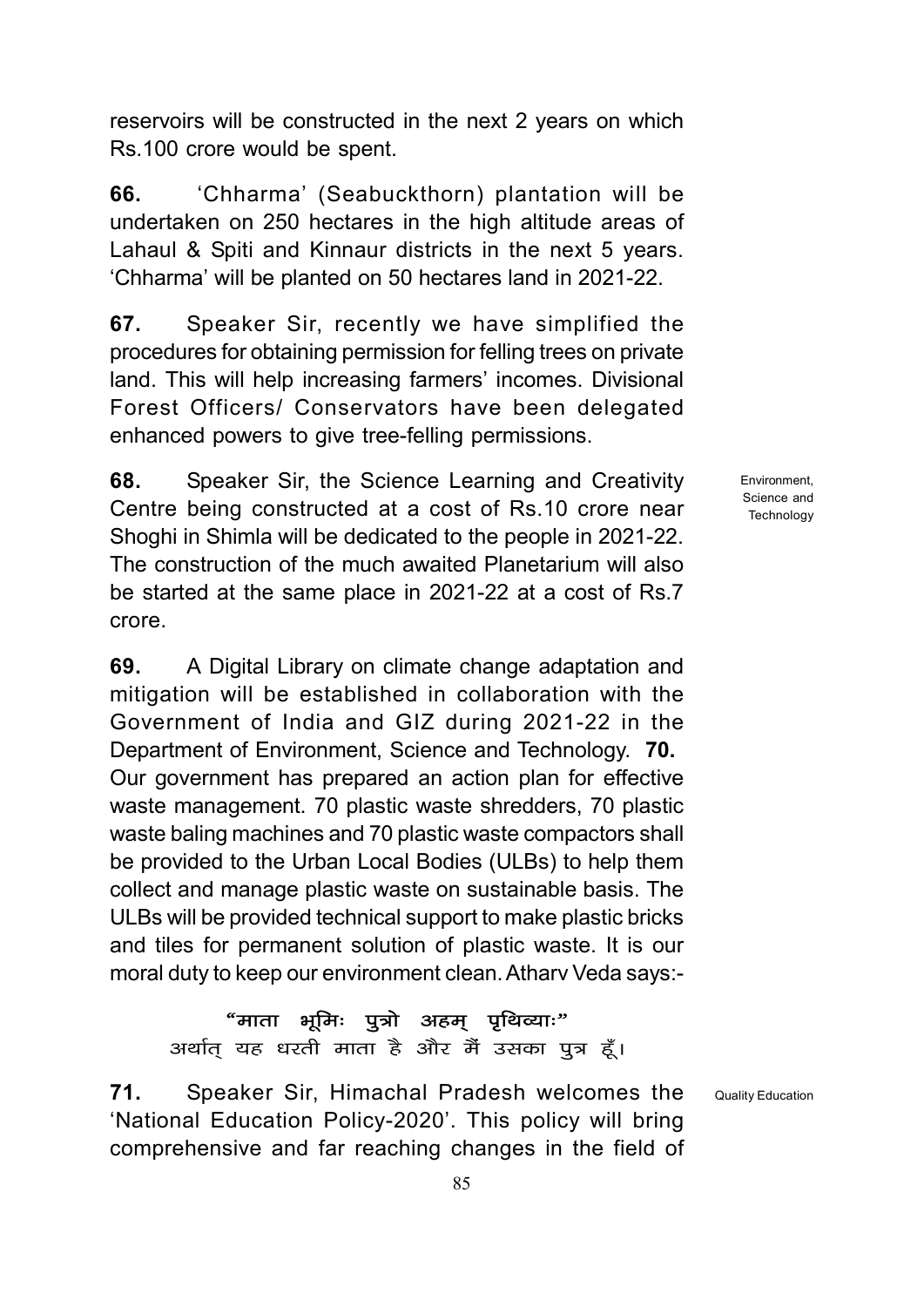education right from early childhood care to higher education. Credit goes to the Hon'ble Prime Minister who has dedicated National Education Policy-2020 to the nation to realise the resolve of Atmanirbhar Bharat.

The determining principle of the National Education Policy-2020 is :

"The purpose of the education system is to develop good human beings capable of rational thought and action, possessing compassion and empathy, courage and resilience, scientific temper and creative imagination, with sound ethical moorings and values."

**72.** School examination for the students studying in  $3^{rd}$ , 5<sup>th</sup> and 8<sup>th</sup> standards will be mandatory for assessment of the Teaching Learning Process as per the National Education Policy-2020.

73. I had announced "Swaran Jayanti Super-100" scheme in my previous budget which aimed at providing coaching to the meritourious students for admission into professional institutions. I propose to expand the scope of this scheme and start a new Scheme "Top-100 Scholarship Scheme". Under the scheme, best 100 students from all Government schools will be selected by the SCERT after 5<sup>th</sup> standard.

**74.** I propose to start special courses in Science, Maths and Spoken English on pilot basis to prepare young students for competitive examinations. In 2021-22, 100 Maths Labs will be established in Government Middle Schools. Chess will be promoted to develop mental faculties of children. It is said:-

> कर्तव्यों का बोध कराती अधिकारों का ज्ञान. शिक्षा से ही मिल सकता है सर्वोपरि सम्मान।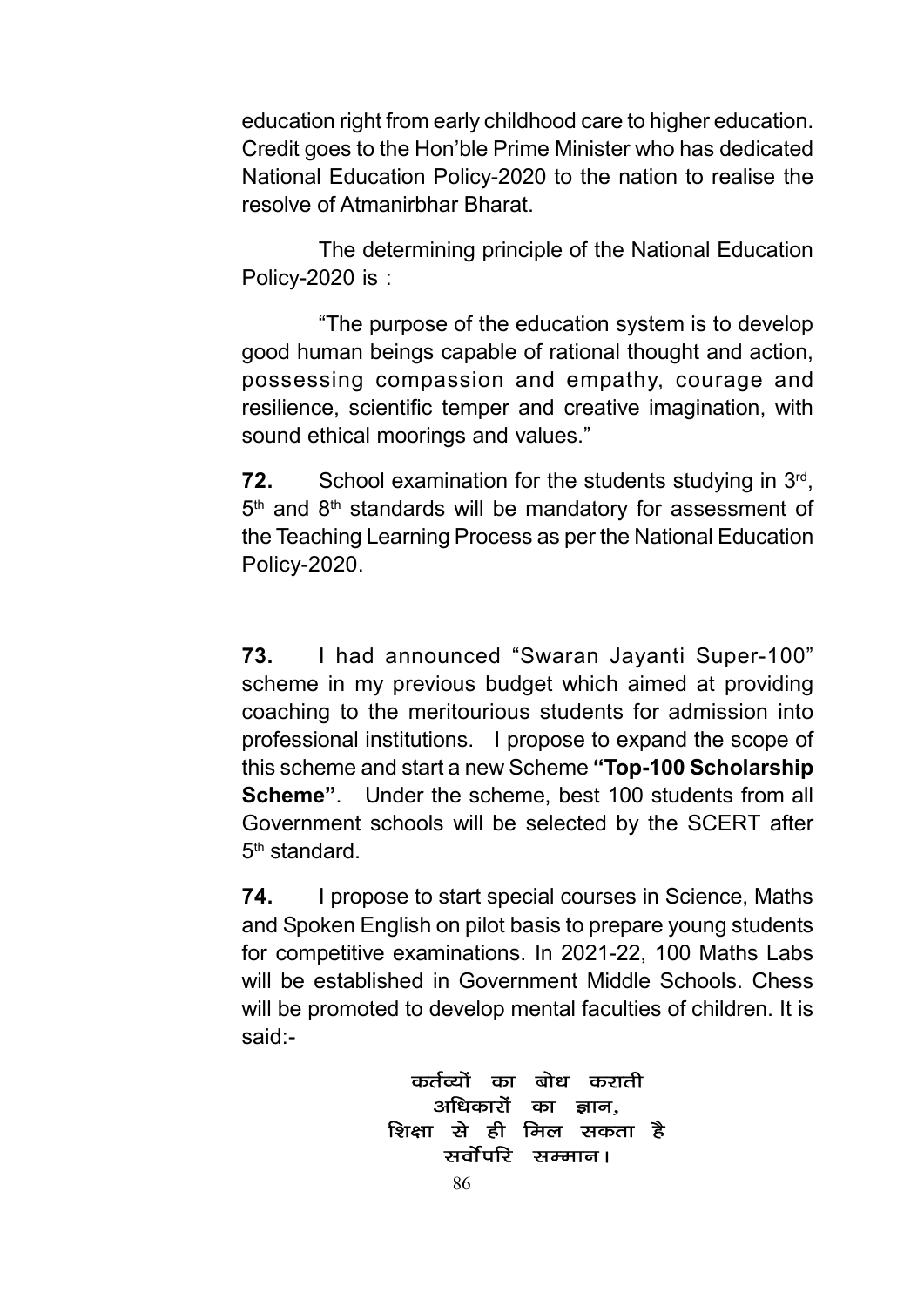75. 'Him Darpan Shiksha Ekikrit Portal' will be developed to deliver quality education to increase effectiveness of education system. Portal will enable uploading of information pertaining to teaching learning practices and personnel matters through mobile application.

76. Sports play an important role in the overall development of the students. School sports tournaments are organized at Block, District and State level. I propose to double the diet money of the participants from Rs.50 to Rs.100 at Block level, from Rs. 60 to Rs.120 at Zonal and District level and from Rs. 75 to Rs.150 at the State level.

77. Speaker Sir, our Government started 'Medha Protsahan Yojna' in 2018-19 to provide financial assistance to meritorious students who aspired to take coaching for competitive exams outside the State. Till date 838 students have been given monetary help of Rs.2.19 crore. The State Government will continue to promote meritorious students in the State through all possible measures.

78. Quite after, our talented students very often have to go outside the State to take coaching for competitive exams. During COVID time the education department provided quality education by reaching out to the remotest parts of the State through 'Har Ghar Pathshala', the digital platform. Our Government will make a policy using available human resources and technology to coach Government school students for various competitive exams. The policy will also take into account the personality development and career counselling needs of the students. Both online and offline modes will be used for providing coaching to the students. I propose an outlay of Rs. 5 crore for this purpose.

79. Under the 'Sriniwas Ramanujam Scheme', meritorious students are given laptops. Given the technological advances, alternatives to laptops are available. It is proposed to consider suitable modifications to the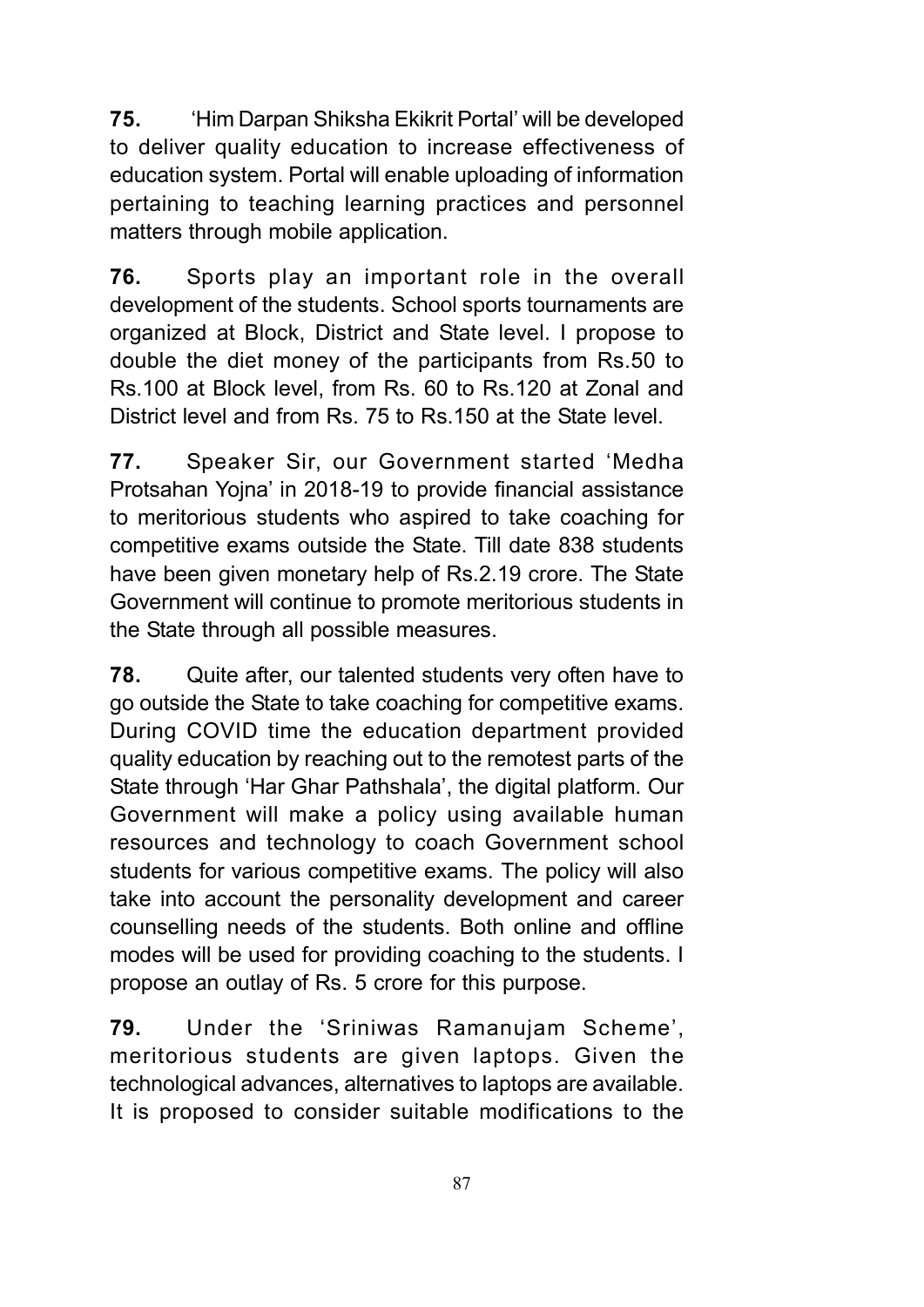existing scheme. Outlay of Rs.25 crore is proposed for this scheme.

80. Speaker Sir, last year we took the initiative to give new direction in education sector with focus on quality. Specifically, I would like to mention three schemes– Swaran Jayanti Gyanodaya Cluster Srestha Vidyalaya Yojana, Swaran Jayanti Utkrisht Vidyalaya Yojana and Utkrisht Yojana for the Colleges. 100 Cluster Schools, 68 Senior Secondary Schools and 9 Colleges will be covered under these schemes in the coming year. These institutions will be equipped with essential modern facilities and will be adequately staffed. I propose Rs. 63 crore for these three schemes in 2021-22.

81. Infrastructure up-gradation will be taken up in 100 other schools in convergence with the Rural Development Department.

82. I announce to enhance the maximum limit of remuneration of all categories of teachers under SMC by Rs. 500 per month. I also announce to raise remuneration of IT teachers deployed on outsourced basis in different schools.I also announce to setup a High Powered Committee under the Chairmanship of Chief Secretary to look into the demands of Teachers of various categories.

83. Keeping in view the health of school children our government will provide hygiene kits to the Mid Day Meal workers in 2021-22. I am happy to announce that the honorarium of Mid Day Meal Workers and Water Carriers will be enhanced by Rs.300 per month.

I propose an outlay of Rs. 8,024 crore on Education during 2021-22.

84. Speaker sir, presently tool kit grant is being given to all SC trainees passing out from ITIs. I announce that appropriate guidelines will be issued for providing tool kit grant to students belonging to other categories as well.

Technical Education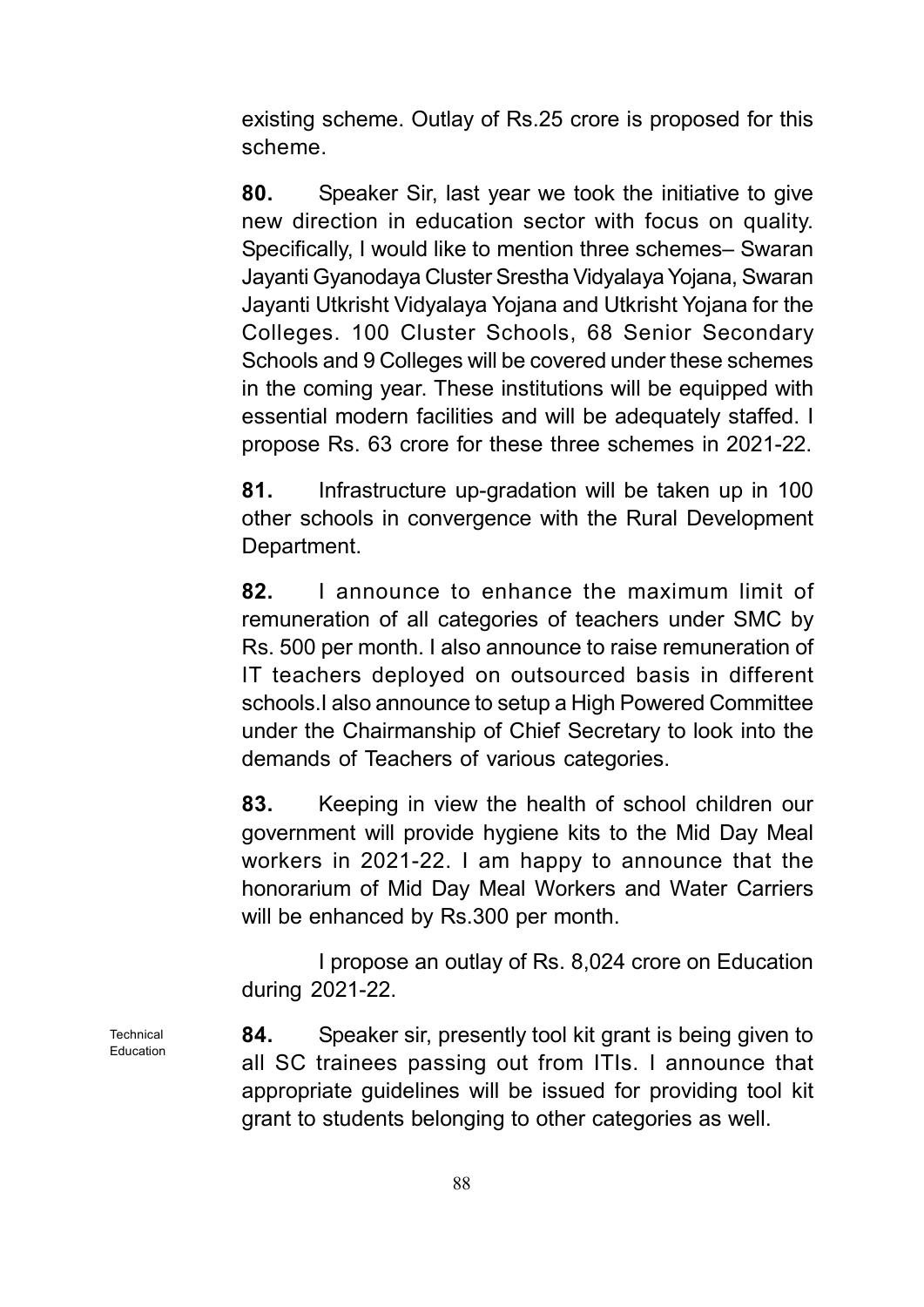85. The construction work of civil block at Mahatma Gandhi Government Engineering College, Kotla (Jeori); Mechanical Engineering Block at Sundernagar; Workshop Block-B at ITI Kumarsain; Workshop Block at ITI Arki; ITI building at Gangath; ITI building at Karsog; Government Polytechnic for Women at Rehan and Hydro Engineering College at Bandla will be completed and dedicated to the public in 2021-22. An amount of about Rs.400 crore will be spent on these works.

86. Speaker Sir, our Government is fully committed to the health and well-being of the people of Himachal Pradesh particularly children. Our Government is studying the recent report of National Family Health Survey- 5 in its seriousness. Different departments will have to come together to address the problems of stunting, wasting, malnutrition, and anaemia. I announce that the Government in collaboration with the NITI Aayog conduct a study and prepare an Action Plan based on it to tackle these problems.

87. As Positron Emission Tomography (PET) Scan facility is not available in any health institution in the State, therefore, cancer patients are compelled to get this facility at exorbitant rates in neighbouring States. I announce that PET scan machine will be installed in IGMC, Shimla during 2021- 22. In addition, CT Scan and MRI machines will be provided in the Medical College Tanda. Hamirpur and Nahan Medical Colleges will be provided MRI machine. I propose an outlay of Rs.70 crore for this.

88. Speaker Sir, the state Government expresses its gratitude to the Union Government for the apex health institutions such as AIIMS, Bilaspur and PGI Satellite Centre, Una. I announce that the Super Speciality Hospital, Chamiyana, Shimla being built with a total cost of Rs.278 crore will be made functional during 2021-22. In addition, the new OPD Block and Trauma Centre being constructed with a cost of Rs.103 crore and Rs.25 crore respectively at IGMC Shimla will also be made functional in 2021-22. The

Health and Medical Education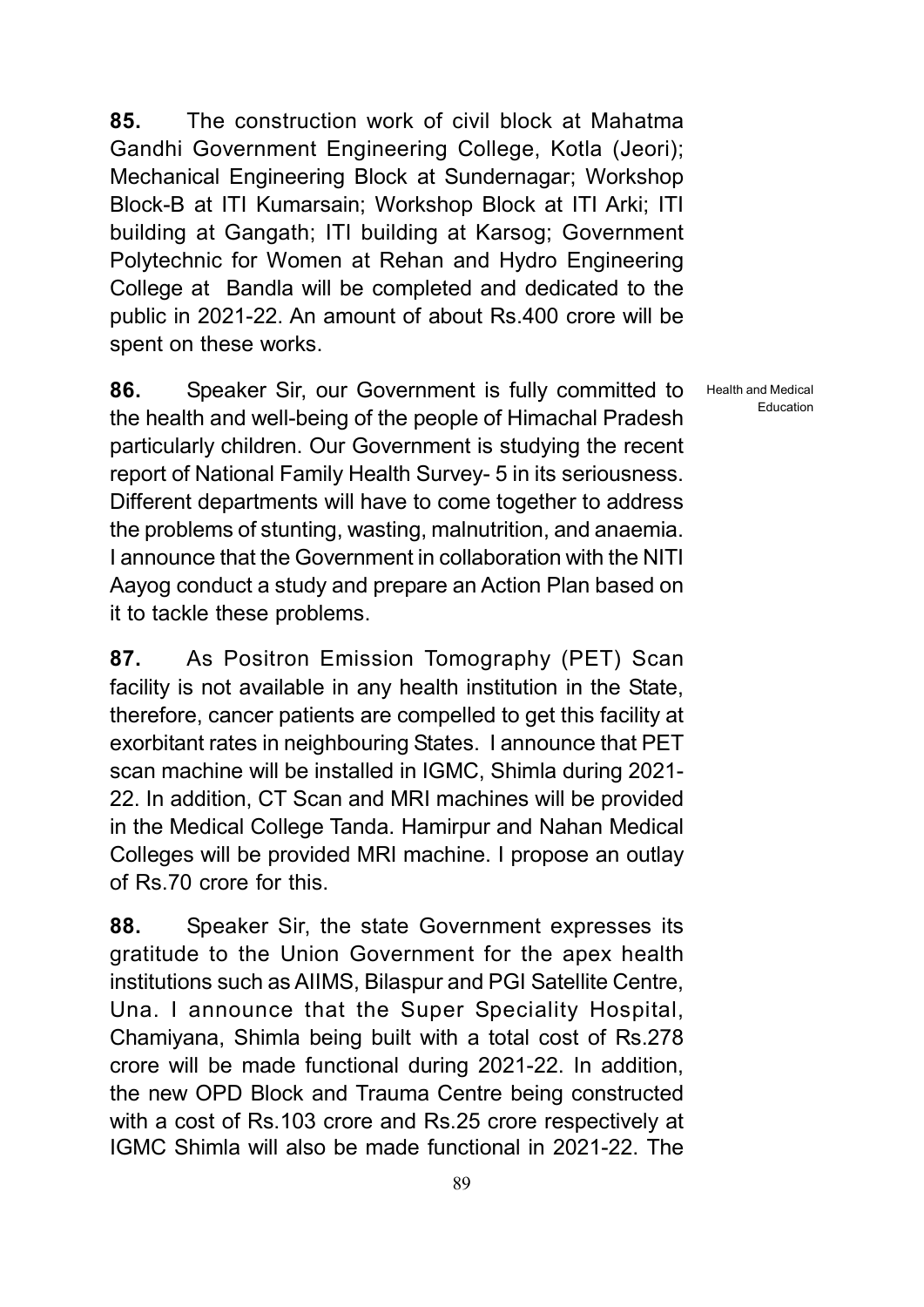Super Speciality Ward at Dr RPGMC Tanda will also be strengthened. Efforts will be made to attract as many super specialists as possible to work in the State.

89. Unprecedented expansion has been made in the tertiary health care in the last three years. Rs.772 crore will be spent to provide adequate services and for infrastructure improvement in the State Medical Colleges located at Shimla, Tanda, Nahan, Hamirpur, Chamba and Nerchowk and also in the Dental College at Shimla. This expenditure has risen by 28 percent from Rs. 554 crore, three years back, when my Government took office.

90. At present 1,600 treatment packages are available under HIMCARE. Need based expansion of the Scheme will be considered. I announce that from 2021-22 all HIMCARE beneficiaries of above 70 years of age and all orphan children living in the Bal Ashrams of the State will be covered under the scheme without having to make any contribution.

91. I would also like to inform the honourable House that the State Government will spend more than Rs.250 crore in 2021-22 under Aayushman Bharat, HIMCARE, Mukhyamantri Chikitsa Sahayata Kosh, Free Medicines, Sahara, Samman, Nikshay Poshan Yojana and other health related welfare schemes.

**92.** Dealing with blindness and other vision related ailments among children is a challenge for health policy makers. These children need corrective action at an early age. I announce launching of 'Mission Drishti' to cover all Government school students from Class-VI to Class-X. Free eye check-ups will be done and free spectacles, if needed, will be provided to them.

**93.** I am extremely happy to announce that the State has emerged as the best performer in Total Immunisation. Mother and Child Health services will be provided in an integrated manner. Digital Haemoglobin Meters will be provided to all the Health Sub-Centres and Rashtriya Bal Swasthya Karyakram teams. These will be helpful in timely identification and addressing the problem of anaemia.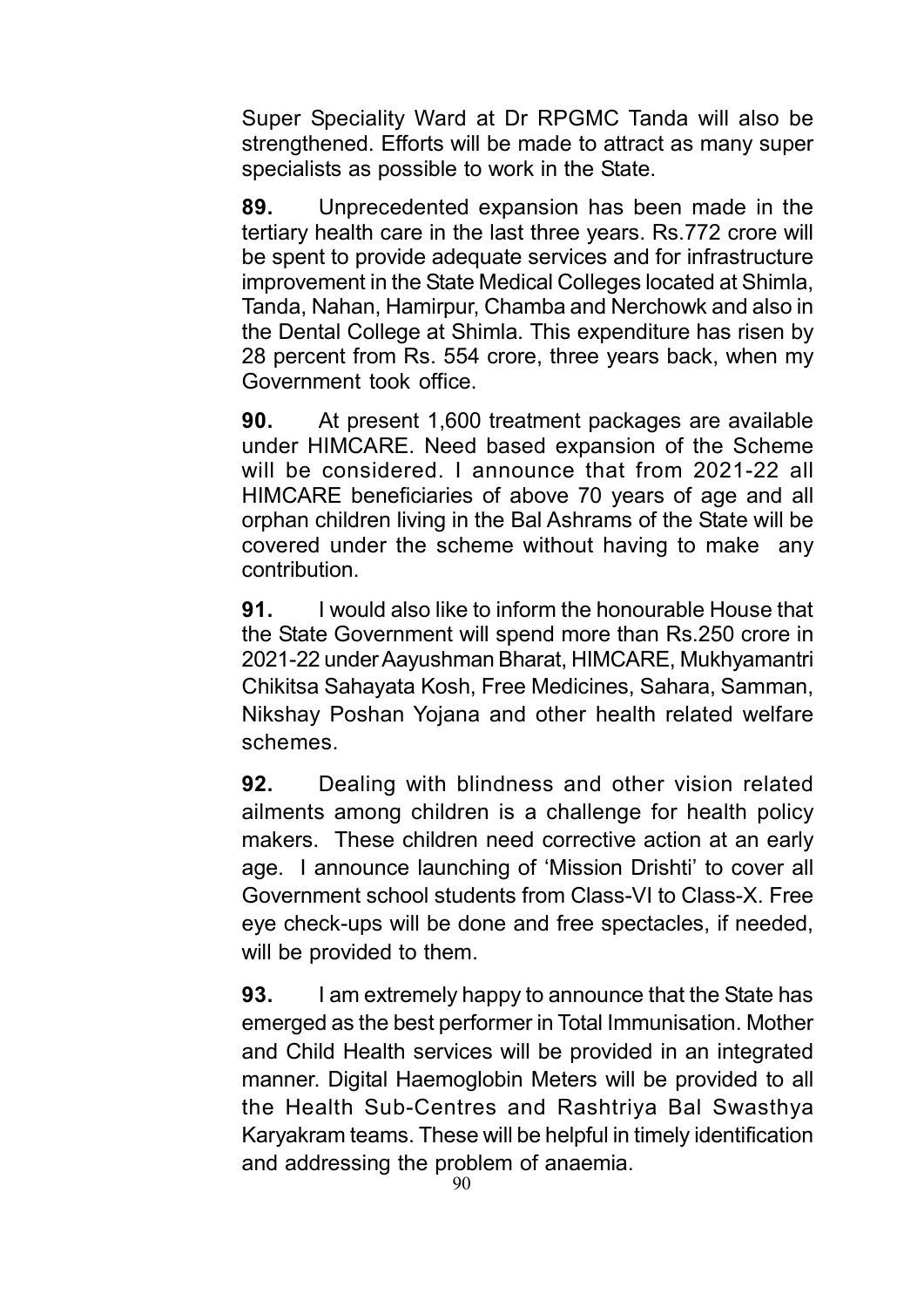94. Pneumonia is one of the major reasons of under 5 mortality. Our Government has taken several steps to reduce the deaths on account of pneumonia. In this context I announce that pneumonia screening will be done in all Health and Wellness Centres with the help of Oximeter under the Universal Primary Health Care Programme. The programme will be started in Mandi and Chamba districts in first phase and will be expanded to other districts, based on the results.

95. Child malnutrition figures are a matter of concern. My government is fully committed to improve this situation. Poshan Punrvaas Kendras will be set up in all the State Medical Colleges to address this problem.

**96.** I announce to increase the stipend of PG students, Junior Residents, Senior Residents, DM/M.ch students by Rs.5,000 per month.

97. ASHA workers have made valuable contribution during Corona. I announce to increase their honorarium by Rs.750 per month. In addition, they will be incentivised to take expectant mothers to 'Pradhan Mantri Surakshit Matritva Abhiyan' Clinics for third Ante Natal Check-ups. An amount of Rs.2 crore will be spent on this.

98. State Government will set up 143 AYUSH Wellness Centres in 2021-22. AYUSH Department will train a group of Yoga instructors who will be available to give services in private sector to popularise Yoga.

99. Everyone knows "Jaan Hai to Jahan Hai". Here I would like to repeat the following lines spoken daily by billions of Indians representing our cultural tradition:-

# ऊँ सर्वे भवन्तु सुख्रिनः, सर्वे सन्तु निरामयाः। सर्वे भद्राणि पश्यन्तु, मा कश्चिद्दूःख भाग्भवेत् ।। or

Om, May all be happy; May all be free from Illness; May all see what is auspicious; May no one suffer.I propose an outlay of Rs. 3,016 crore for health services.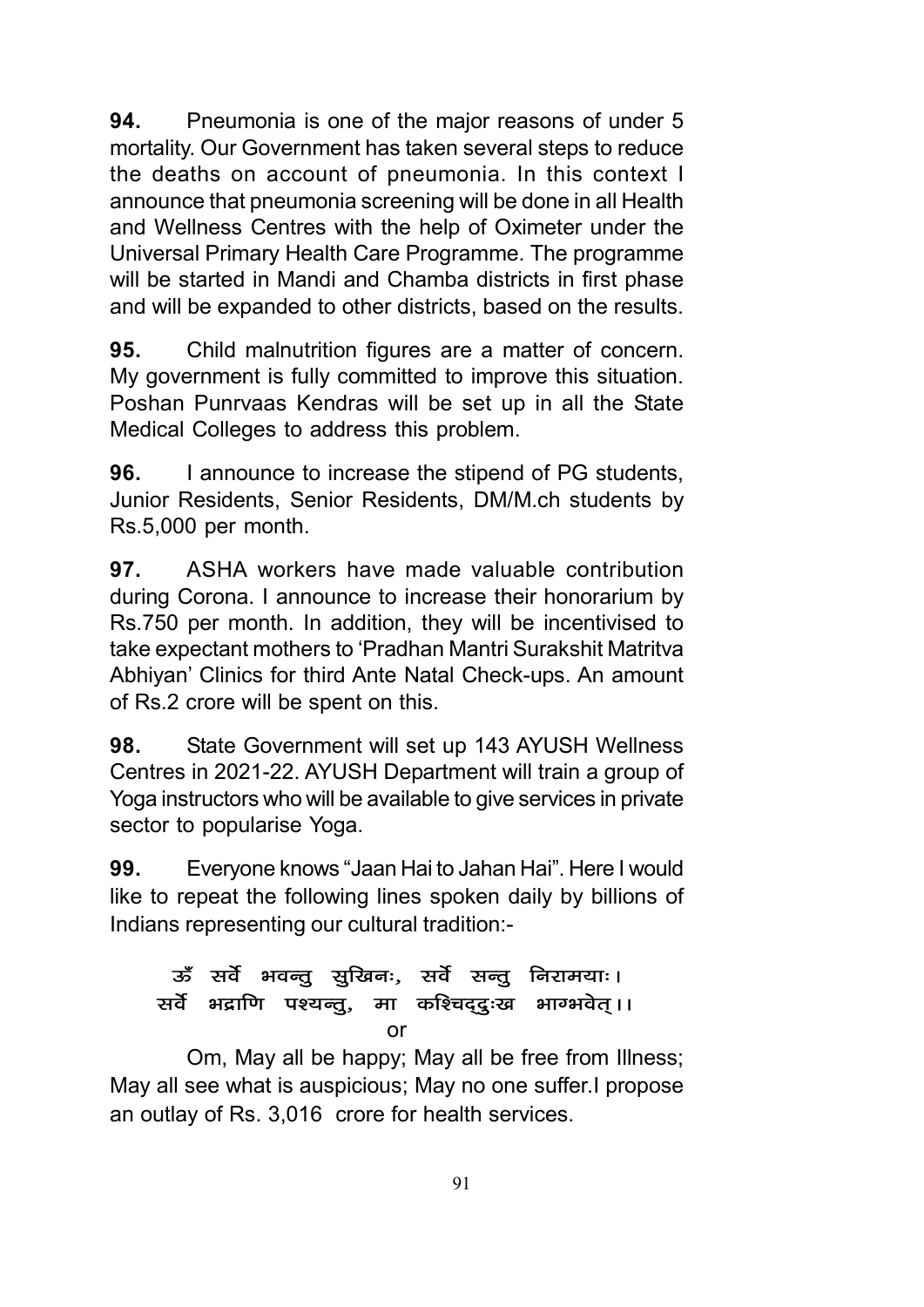100. Our Government will computerise 50 Societies on pilot basis with the assistance of NABARD to strengthen the Primary Agriculture Cooperative Societies in the State. In coming years, the programme will be expanded to include all Primary Agriculture Societies at a cost of Rs.10 crore. Cooperation

> 101. Our Government will help 50 Primary Agriculture Cooperative Societies to convert as Multi Service Centres by providing assistance at concessional 4 percent interest through Cooperative Banks. The programme will be expanded in a phased manner to cover more Primary Agricultural Cooperation Societies (PACS).

102. Speaker Sir, despite increasing urbanization only 10 percent of our total population lives in notified urban areas. After an interval of 15 years our Government has reorganized urban areas of the State to ensure planned development of fast urbanizing areas. As a result 3 new Municipal Corporations at Mandi, Solan and Palampur; one new Municipal Council at Sarkaghat; and seven new Nagar Panchayats at Shahpur, Amb, Ani, Nirmand, Chirgaon, Nerwa and Kandaghat have been notified. Urban Development

> 103. The newly created ULBs and the newly merged areas have been exempted from paying properly tax for a period of 3 years and the rights of the residents have also been protected. Our Government is committed to strengthen infrastructure in these urban bodies by providing better facilities such as street lights, parks, roads, parking, open gym etc. All the required posts will be filled up in the newly created urban local bodies at the earliest to strengthen these bodies.

> 104. I propose to give grant of one crore rupees each to the newly notified Municipal Corporations of Solan, Palampur and Mandi to strengthen the basic infrastructure for the benefit of the people in the newly created urban bodies and merged areas. Grant of Rs. 20 lakh each for the newly notified Nagar Panchayats during 2021-22 will be provided.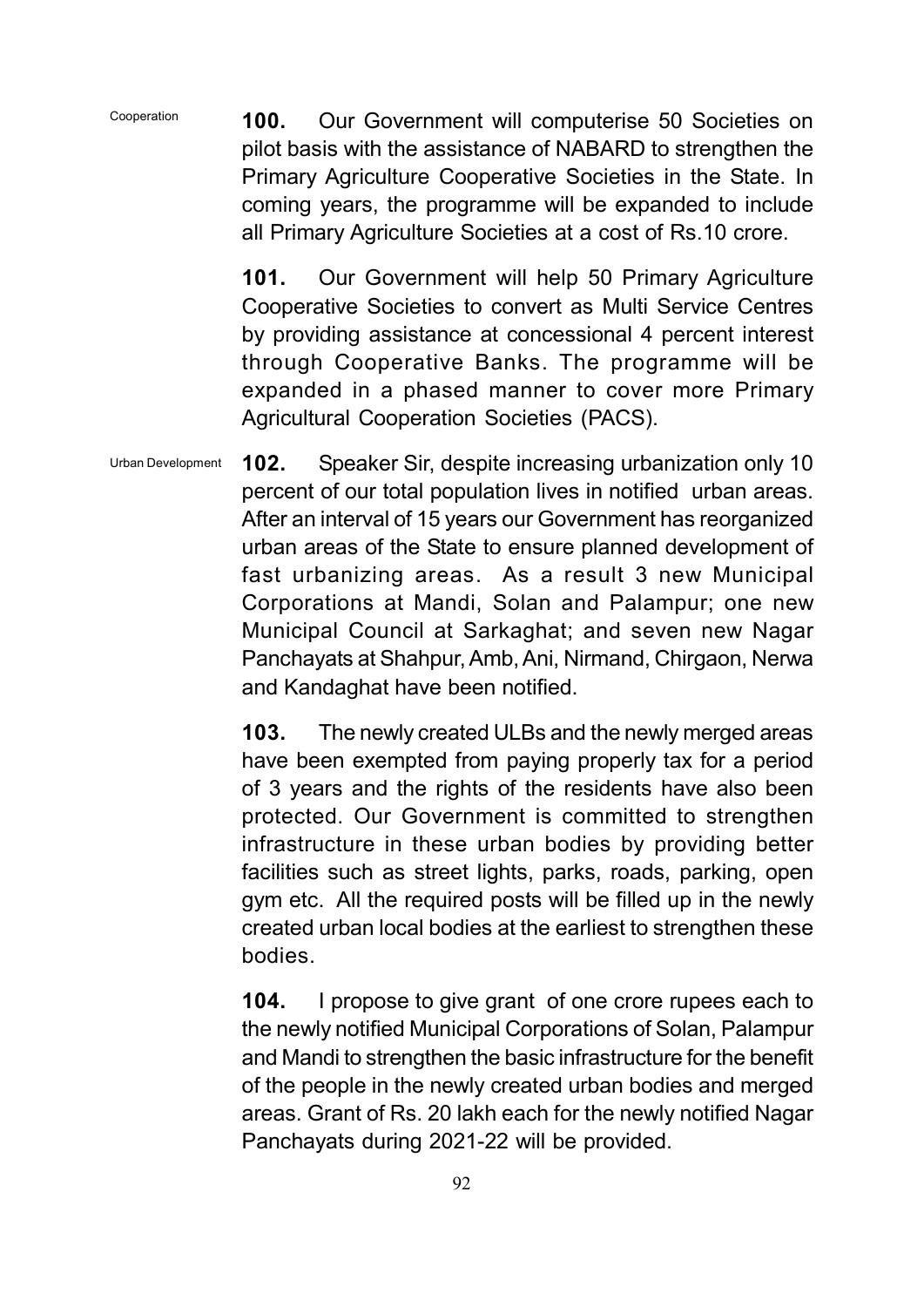105. I announce that all the ULBs will strive to get ODF+ level certification. 15 ULBs will be got certified for status of ODF++ and for 1 Star rating under 'Star rating under Garbage Free Cities-2021. In addition to this, target is fixed to achieve 5 Star rating under the Star Rating System of Garbage Free Cities for Shimla, Dharamshala and Mandi Municipal Corporations.

106. Speaker Sir, my Government will dedicate following works worth Rs.94 crore to the people of Shimla to be completed through Shimla Jal Prabandhan Nigam in the coming year:-

- Sewage Treatment Plants at Lal Pani, Malyana and Dhali being upgraded at a cost of about Rs.63 crore.
- New Sewage Treatment Plant being constructed with a cost of Rs.13 crore in Ashwini Khad.
- Sewer Network and Sewage Treatment Plant for residents of Tutu area with a cost of Rs.12 crore.
- Faecal Sludge Treatment Plant with a capacity of 2.5 Kilolitre per day at Lal Pani.

107. In addition, work for establishing 24X7 water distribution system for all Municipal Wards in Shimla town will be started in 2021-22 with an outlay of about Rs.270 crore.

108. Sewage Treatment Plants using 'Root Zone Technology' are being established at four places in Dharamshala. In 2021-22, work on another STP will be started. The construction work of Faecal Sludge and Septage Management Plant will be started with a total cost of Rs.10 crore. In addition, 7000 LED lights worth Rs.25 crore will be installed in Dharamshala in 2021-22.

109. Speaker Sir, under Shimla Smart City Project many important works will be completed in 2021-22. These works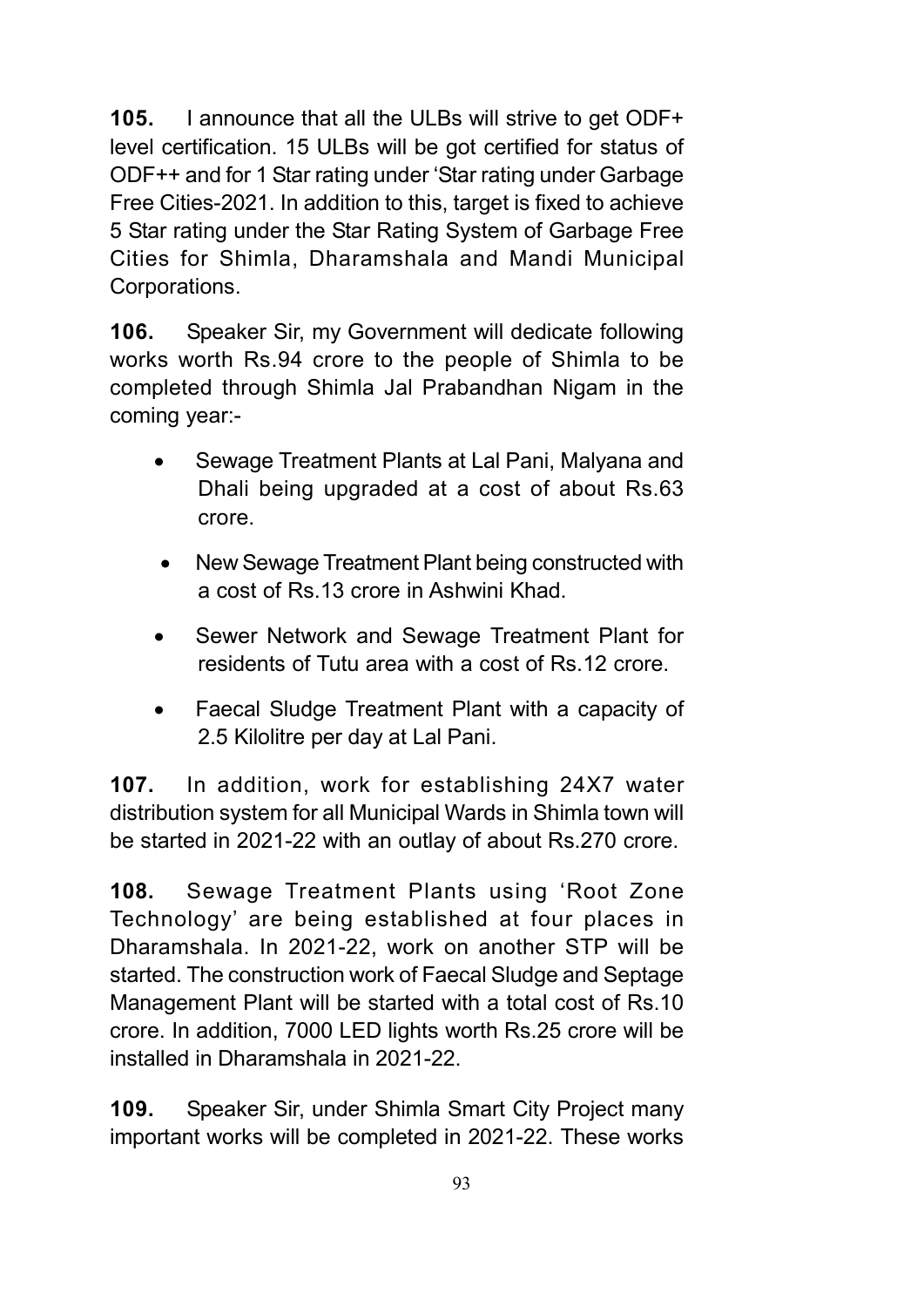include construction of smart path between Sanjauli and IGMC; construction of multi storey parking near IGMC; widening of the Circular Road and construction of pedestrian paths along side; stabilization of the Ridge; construction of foot over bridges and escalators at various places; installation of smart meters and construction of smart school in Krishna Nagar etc. Rs.258 crore will be spent to speedup execution of these works.

110. Under Ease of Doing Business reforms, AutoDCR software will be started in Urban Local Bodies and planning areas enabling them to grant online approvals to building maps and development plans. This will have provision of software based scrutiny of maps to reduce human interface.

111. I propose an outlay of Rs.163 crore in 2021-22 for development of infrastructure and service delivery in urban areas as per the recommendations of the State Finance Commission. Similarly grant of Rs.161 crore will be provided to Urban Local Bodies and Cantonment Boards for the coming year as recommended by the 15<sup>th</sup> Finance Commission.

112. Speaker Sir, my Government is concerned about the problem of legacy waste in urban areas. A comprehensive policy will be framed in 2021-22 to tackle this problem for which funds from different sources will be channelized.

113. Revenue Department is simplifying the processes of registration of property by using National Generic Document Registration System (NGDRS). It was started on pilot basis. Now this will be rolled out in 174 sub-Registrar offices in the State. This will provide online registration platform and citizens will be able to pay fees, get e-stamps and deposit registration documents from home.

114. The State Government has received in- principle approval to execute a project worth Rs.800 crore for Disaster Risk Reduction with the assistance of the French Development Agency. Main components of the project are

Revenue and Disaster Management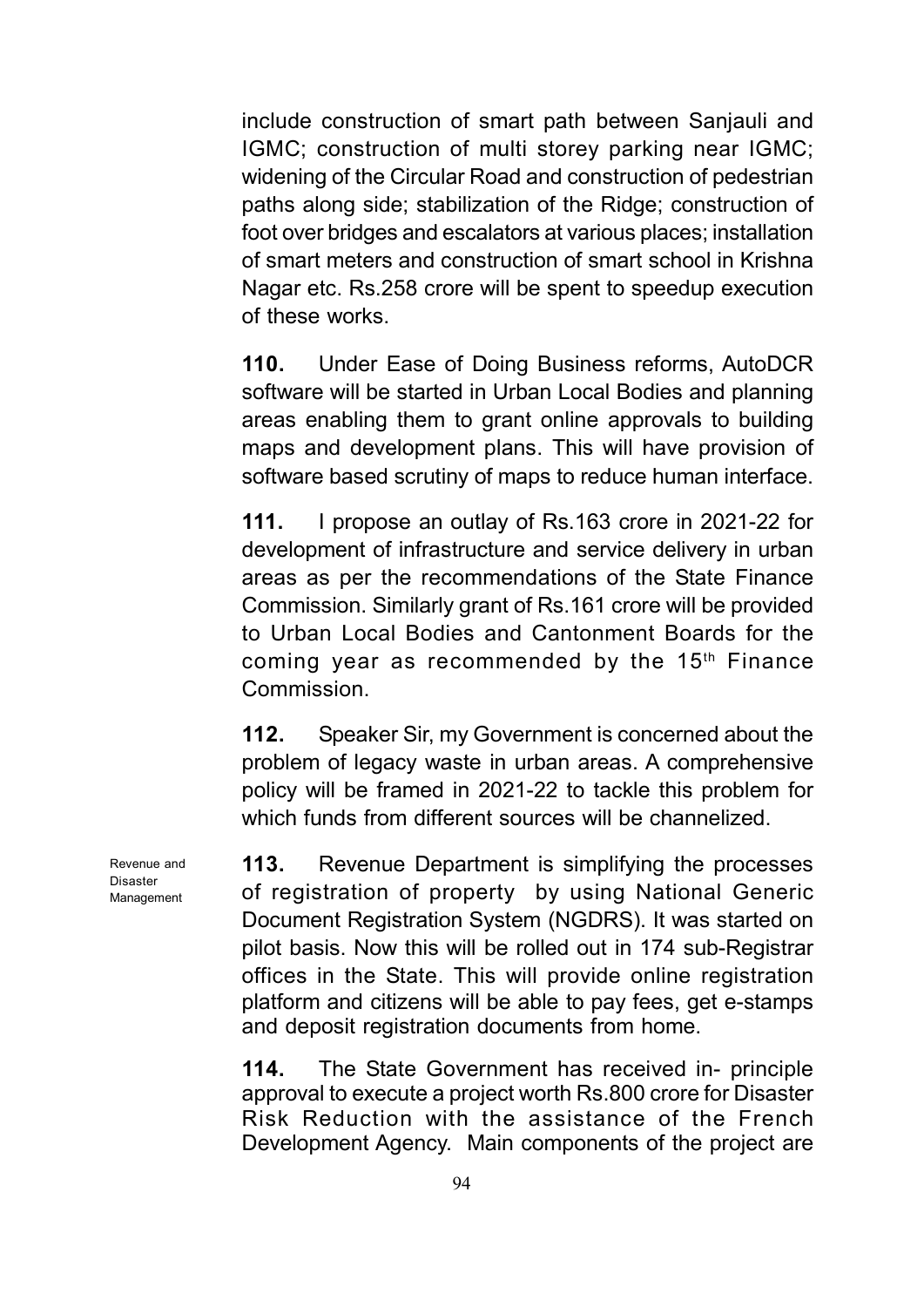warning systems, capacity building and development of climate change resilient policy. In addition, Himachal is one of the eight states selected by the National Disaster Management Authority for implementation of World Bank funded National Earthquake Risk Mitigation Project.

115. The State Government will receive an amount of Rs.409 crore during 2021-22 from Government of India under National Disaster Relief Fund as per the recommendation of the Fifteenth Finance Commission. These funds will be used for capacity building for risk mitigation and to provide immediate relief in case of any eventuality.

116. Taking the inspiration from the Hon'ble Prime Minister, my Government has constituted an Expert Committee in Revenue Department to suggest necessary amendments in various Acts and Rules and to ensure early disposal of revenue matters.

117. I propose to increase the honorarium of part time workers engaged in Revenue Department by Rs.300 per month. I also propose to increase monthly honorarium of Nambardars by Rs.300.

118. Speaker Sir, the State Government is extremely thankful to the Union Government for providing a record allocation of Rs. 2, 87,000 crore in the Union Budget under Jal Jeevan Mission and also for extending this scheme to urban areas.

 119. Out of 17,03,626 households in Himachal Pradesh, about 13 lakh households have already been provided tap water supply connections. 3 lakh new connections will be provided during 2021-22 under Jal Jeevan Mission of the Government of India. In 2020-21 all households have been provided connections in Kinnaur, Lahaul & Spiti and Una districts. In 2021-22, three more districts namely Solan, Hamirpur and Bilaspur will be fully covered under the scheme.

120. With an objective to provide drinking water supply to such partially covered rural habitations where the drinking water supply is less than 55 litres per capita per day, a project has

Water Supply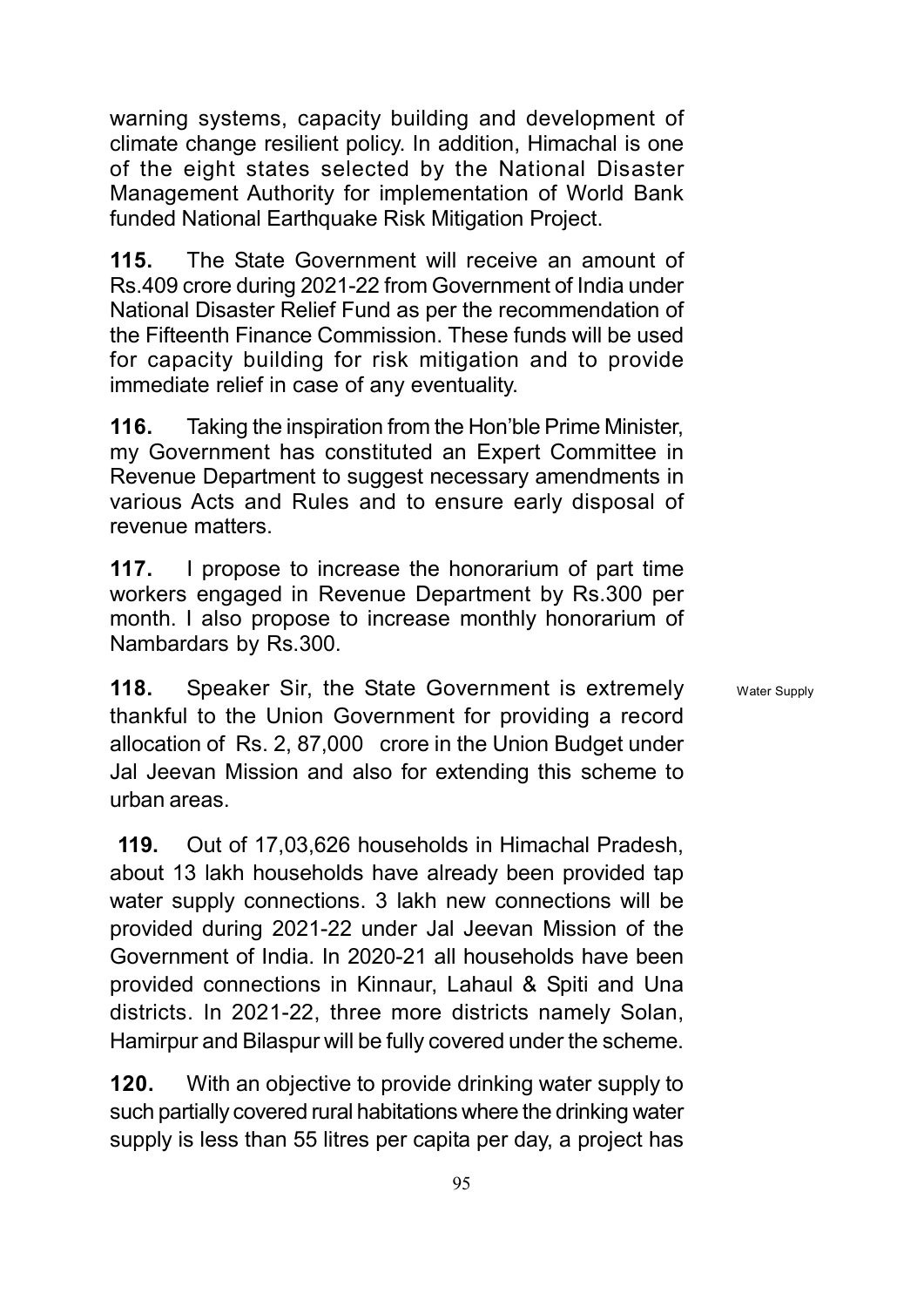been posed for funding of Rs.740 crore to the New Development Bank (NDB). 24 water supply schemes benefiting 3,154 habitations will be executed under the scheme.

121. Another proposal with a total cost of Rs.903 crore benefiting 77 thousand households by executing 187 water supply schemes has been posed to ADB for funding. The funding negotiations with ADB are in final stages and work is expected to start in near future.

122. The State Government will spend Rs. 604 crore as energy charges in 2021-22 for running drinking water and irrigation schemes. My Government intends to reduce this expenditure. Solar power based drinking water supply scheme will be constructed in Paonta Sahib on experimental basis in 2021-22. At least 10 more such schemes will be identified which are power guzzlers and have scope for solar energy driven pumping of water. Solar Plants will be installed at such locations to reduce energy charges.

123. Nine new water testing labs will be established where people will be able to get water samples tested at a nominal fee. A mobile app will be launched enabling consumers to pay their water bills online and also to apply for a new connection.

124. It is proposed to construct new Faecal Sludge Management Plants and to improve the existing ones, in urban areas of the State. 166 villages adjoining towns will be linked to the pre-existing Faecal Sludge Management Plants. Efforts will also be made to re-use the treated water from these Plants. Presently four Faecal Sludge Management Schemes are under construction on pilot basis. This scheme will also be expanded to other thickly populated areas of the State.

125. I would like to make a special mention that Sewage Schemes and STPs are being constructed in important areas of the State namely Parwanoo, Kala Amb, Nalagarh, Baddi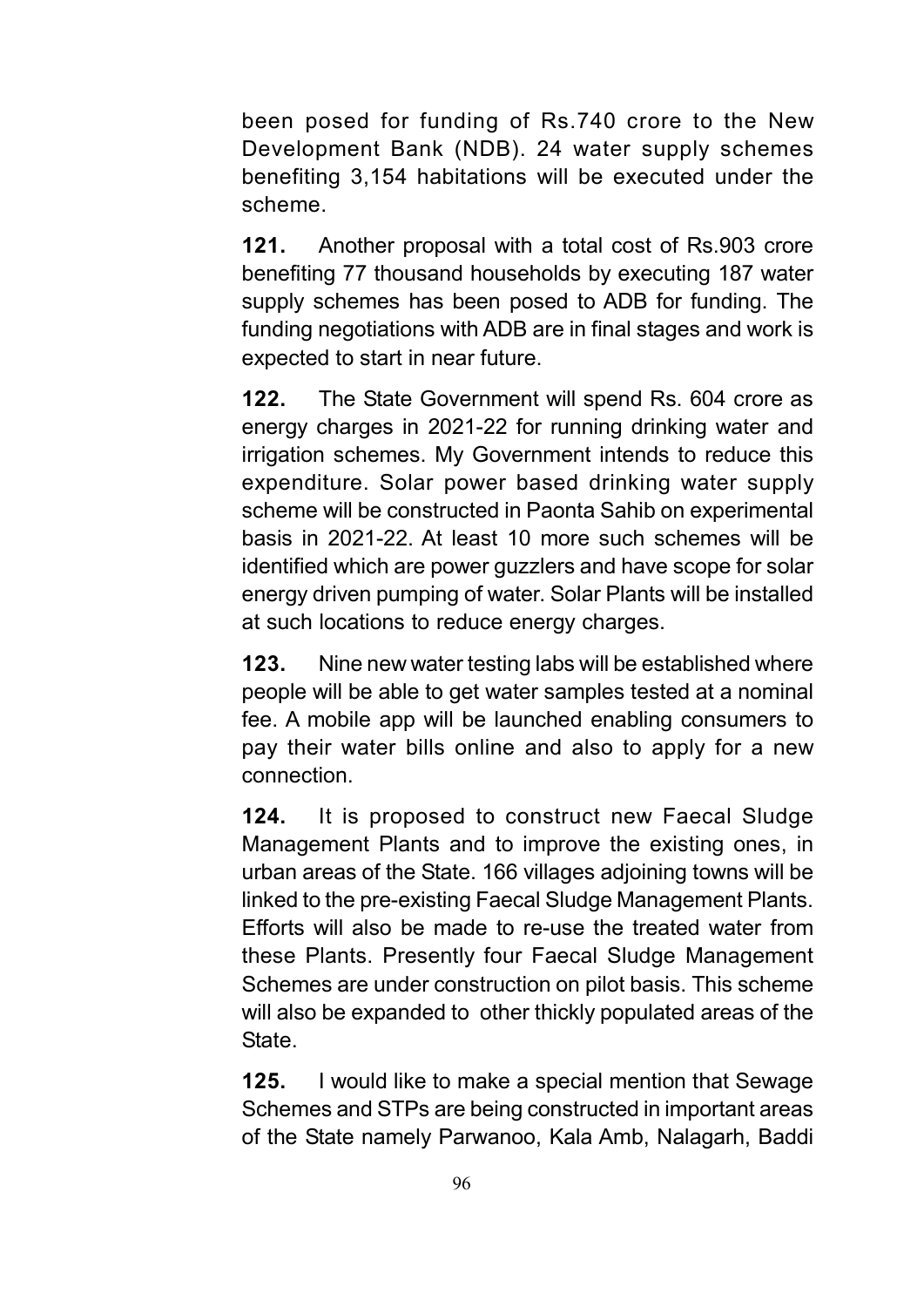and at some places on Beas river in Kullu and Mandi Districts. Rs. 364 crore will be spent on these. An outlay of Rs. 200 crore is proposed for these schemes in 2021-22.

**126.** The Hon'ble MLAs have been suggesting the need of Sewage Treatment Plants in thickly populated rural areas. This is a recognized infrastructure scheme under NABARD. I will urge Hon'ble MLAs to consider rural sewage schemes while finalising their priorities.

127. I announce to increase the honorarium of Water Guards, Para Fitters and Pump Operators by Rs.300 per month.

128. Speaker Sir, simplification of procedures to encourage private investment in the state is need of the hour. Now private investors spend very less time in getting necessary clearances compared to past, due to the steps taken by our Government in this direction. We are committed to simplify the processes further.

129. The State Government organized Global Investor Meet in 2019 in Dharamshala where our Prime Minister Sh. Narendra Modi blessed us by being the chief guest. More than 700 MOUs worth Rs. 96,000 crore approximately were signed in this Investor Meet. Within one month, in December 2019, first ground breaking ceremony of MoUs worth Rs.13,000 crore was held in the presence of Hon'ble Home Minister Sh. Amit Shah. There were some interruptions due to COVID-19 but now we are ready for the second ground breaking ceremony involving an investment of Rs.10,000 crore. The fact is that my Government has, for the first time in the State's history, undertaken the task of attracting private investment to the State in an ambitious and well planned manner. We want to make Himachal the first choice of investors. I want to say that:

> 97 मेरी मंज़िल मेरे करीब है, इसका मुझे अहसास है। गुमां नहीं मूझे इरादों पर अपने, ये मेरी सोच और हौसलों का विश्वास है।।

Industries/ Private Investment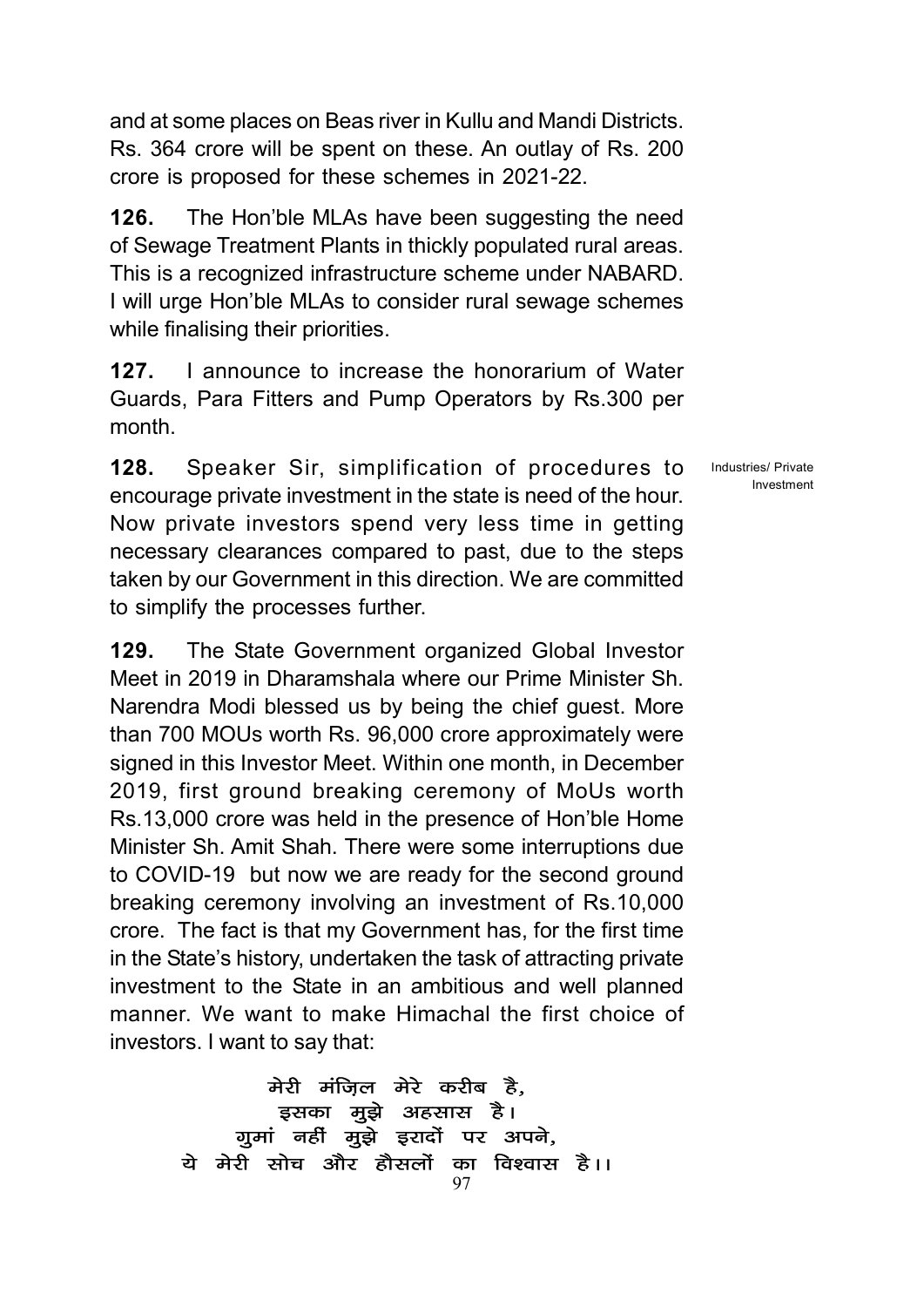130. Following proposals have been sent to the Government of India to establish industrial units in different areas of the State for which adequate land is available:

- Bulk Drug Park project worth Rs.1190 crore to be set up on 1405 acre land in Una District. It will attract an investment of 8000 crore, turnover of Rs.50,000 crore is expected and it will generate employment for 15,000 people. Government of India will provide a grant of Rs.1,000 crore for this park.
- Medical Devices Park in Nalagarh on 265 acre land with the investment of Rs.261 crore. It will attract investment of Rs.3 to 5 thousand crore, turnover is expected to be Rs.20,000 crore, and it will provide employment opportunities to 10,000 people.
- Plastic Park in Nalagarh over 100 acre land.
- Electronics Manufacturing Hub and Power Equipment Manufacturing Hub in Nalagarh on 400 acre land.

131. Speaker Sir, our Government is committed for employment creation. This august House will agree that in present scenario, it may not be possible to develop economy at required pace without private investment and self employment It is also important that we encourage a new eco-system where youth become employment creators. With this objective in mind my Government has started "Mukhya Mantri Swavlamban Yojana" in 2018-19.

**132.** Speaker Sir, more than 3,000 cases have been sanctioned by the banks under "Mukhayamantri Swablamban Yojana", which has generated employment opportunities for 10,000 people. The scheme has been made online and provision has been made to front load 60% of the grant amount. I propose to enhance the present limit of project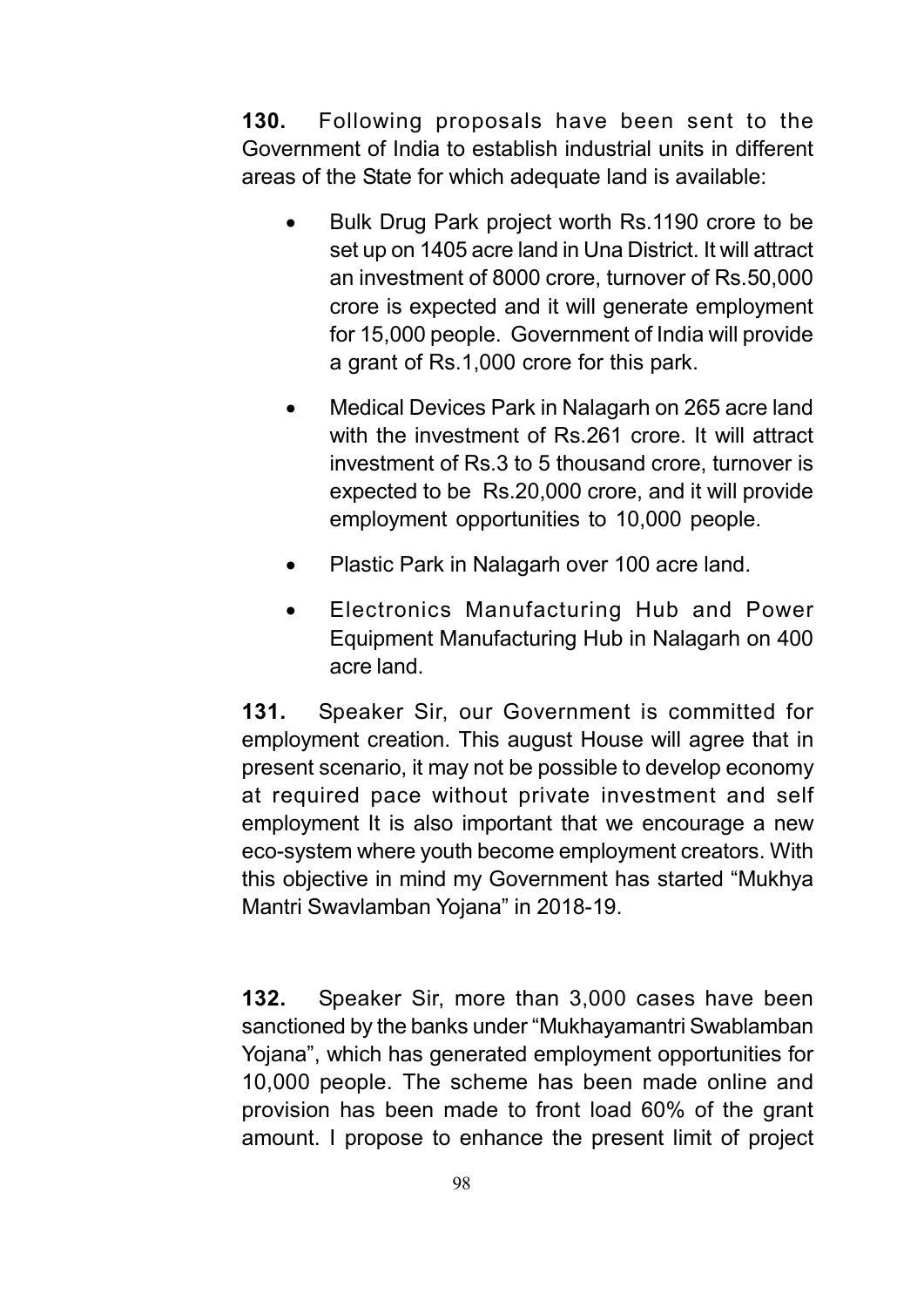cost from Rs.60 lakh to Rs.1 crore. In addition, the grant limit on eligible plant and machinery is proposed to be enhanced from Rs.40 lakh to Rs.60 lakhs.

133. The scheme will be expanded in the coming year to include more activities. For this, a Committee will be constituted without delay and the improved scheme will be presented within a period of three months. In 2021-22, an expenditure of Rs.100 crore is expected under the Scheme.

134. Prime Minister Formalisation of Micro Food Processing Enterprises (PMFMFPE) Scheme has been started under "Atam Nirbhar Bharat" which focuses mainly on assisting micro industries in food based unorganized sector to bring them under organized sector. I am glad to inform that under "Ek Zila, Ek Utpad Karyakaram" one product each for 12 districts of the State has been approved, based on local possibilities.

135. Government of India is emphasizing development of toy manufacturing industry. In order to develop this sector in the State, I propose to establish in 2021-22 two toy manufacturing clusters by Industries Department and State Handicraft and Handloom Corporation respectively. Specialized services of National Institute of Fashion Technology, Kangra will be taken for this.

136. Baddi-Barotiwala-Nalagarh Development Authority has a special role in the State's development. Considering its importance for investors, the State Government has allocated an additional amount of Rs.15 crore to acquire land to four-lane Pinjore-Nalagarh National Highway. To continue the development of the area, a bridge on Bald rivulet in Jhad Majri will be completed and dedicated to the people in 2021-22.

137. To speed up the pace of development and to provide basic infrastructure facilities to BBN and other industrial areas, a comprehensive infrastructure Master Plan will be prepared. Police infrastructure will be strengthened to improve law and order in this area. Private investment will be attracted for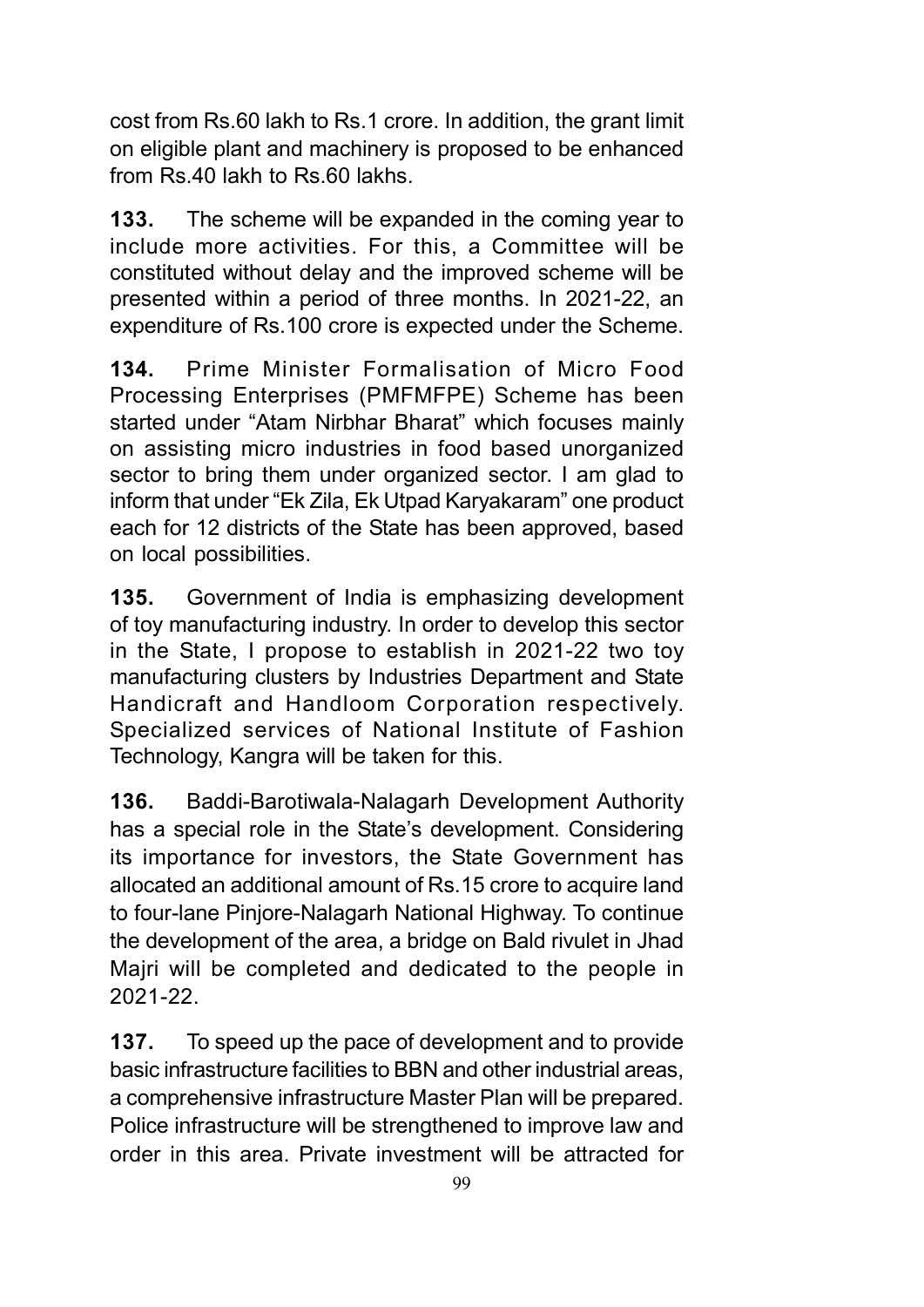setting up a new Township on the land available in industrial area of Baddi-Barotiwala-Nalagarh.

138. Speaker Sir, Himachal Pradesh is a leading hydro power producing State. We are thankful to the Government of India to include hydro electric projects in the category of renewable energy. MPP and Power

> 139. The State Government has decided in November, 2020 to give one time relaxation to all the power producers to construct pending hydro electric projects at an early date. During the 2021-22, projects of around 755 MW capacity are likely to be commissioned, which include Bajoli Holi (180 MW), Parvati-II (400 MW), Tidong-I (150 MW) and Lambadug (25 MW).

> 140. Speaker Sir, Hydro Power Policy of the State was notified in 2006. Keeping in view the changes in energy sector and to eradicate the problems in this sector, our Government will present "Swaran Jayanti Energy Policy this year". Hybrid power projects will also be covered under this policy. We will also present Power Vision Document 2030, which will propose to harness additional 10,000 MW of renewable energy by 2030.

> 141. Government will identify 10 projects under Plug and Play Model and after seeking necessary approvals these projects will be offered to private sector through competitive bidding.

> 142. Government is committed to provide reliable and  $24 \times 7$  electricity to all the consumers. Towards this, 8 schemes will be fast tracked and 5 new Extra High Voltage schemes will be started in 2021-22.These schemes will enhance the capacity by 417 MVA.

> 143. 29 new schemes will be started in 2021-22 for qualitative improvement in electricity supply. In addition to this, 23 under construction schemes will be completed in the financial year 2021-22.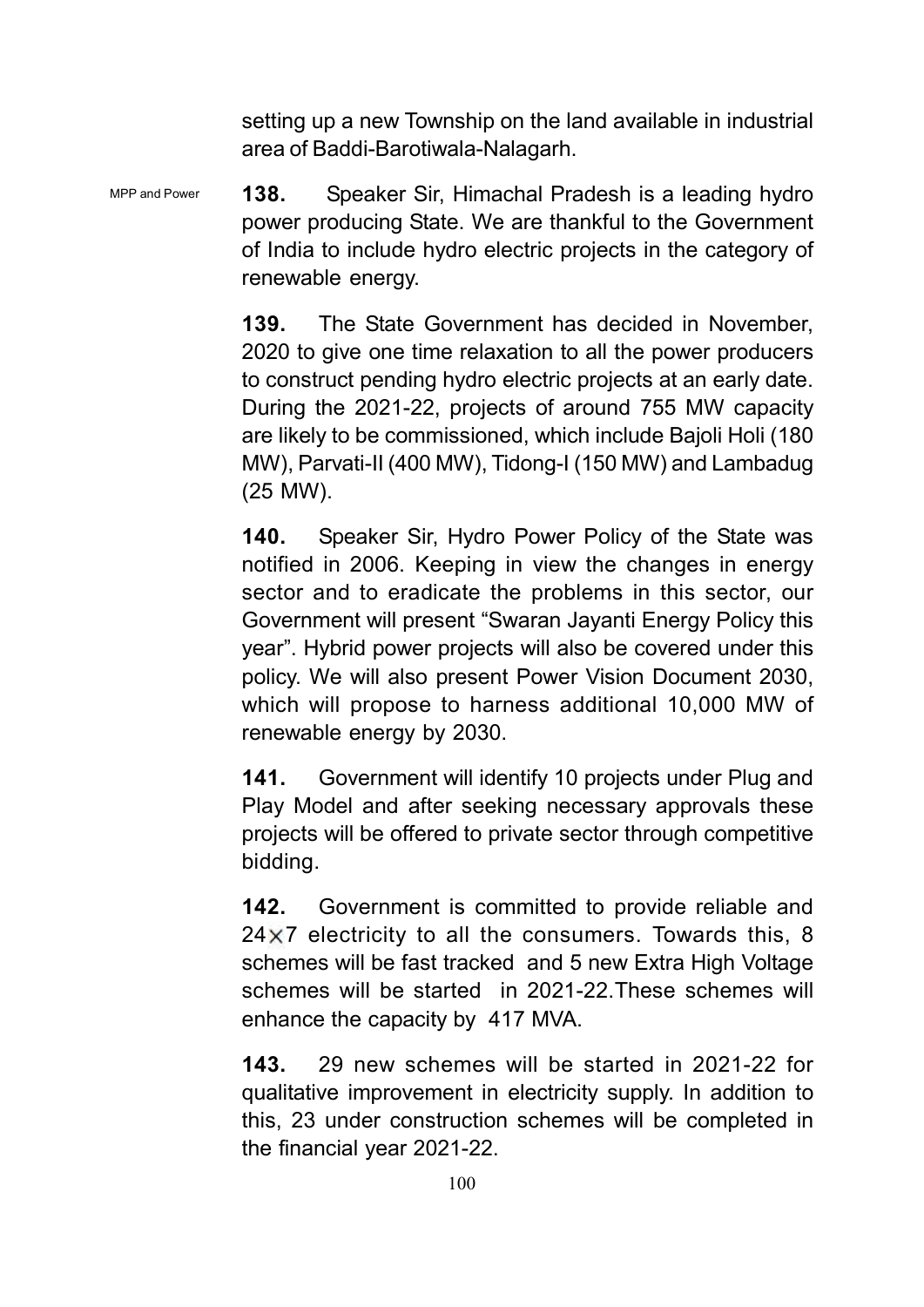144. A comprehensive plan to end low voltage problem is in its last stage of implementation. Thereafter, a survey will be conducted to identify areas still having low voltage problem and these left out areas will be covered in the second phase.

145. An online system for real time monitoring of electricity supply will be established so that information regarding problems in supply and voltage is received immediately. This will help in quick redressal of these problems.

146. All Electro-mechanical Meters will be replaced with Electronic Meters in 2021-22.

147. HP Electricity Board is trying hard to reduce the Aggregate Technical and Commercial Losses. These losses will be brought to single digit by 2024-25.

148. Proposal to modernize and energise micro hydro projects located in Pangi, Lahaul & Spiti will be finalized in the coming year to ensure reliable electricity supply.

149. It is proposed to distribute off-grid solar power plants of 250 W capacity each to 1500 BPL families during 2021- 22 in the far flung areas of Pangi valley and Lahaul & Spiti.

150. Comprehensive project report for strengthening electricity supply in 13 cities is being prepared. Under the scheme SCADA system, automation and strengthening of present distribution system will be undertaken. The scheme will be completed in a period of 5 years.

151. In 2021-22 under HP Clean Energy Transmission Investment Programme (HPCETIP) 10 new substations with 1,314 MVA capacity will be constructed. In addition, under state transmission network, 454 circuit Kilometres of transmission lines will be constructed. These works will be executed with an outlay of 413 crore. These schemes will be helpful in extraction of power from Ravi, Bias, Chenab, and Satluj river basins and strengthen the Intra State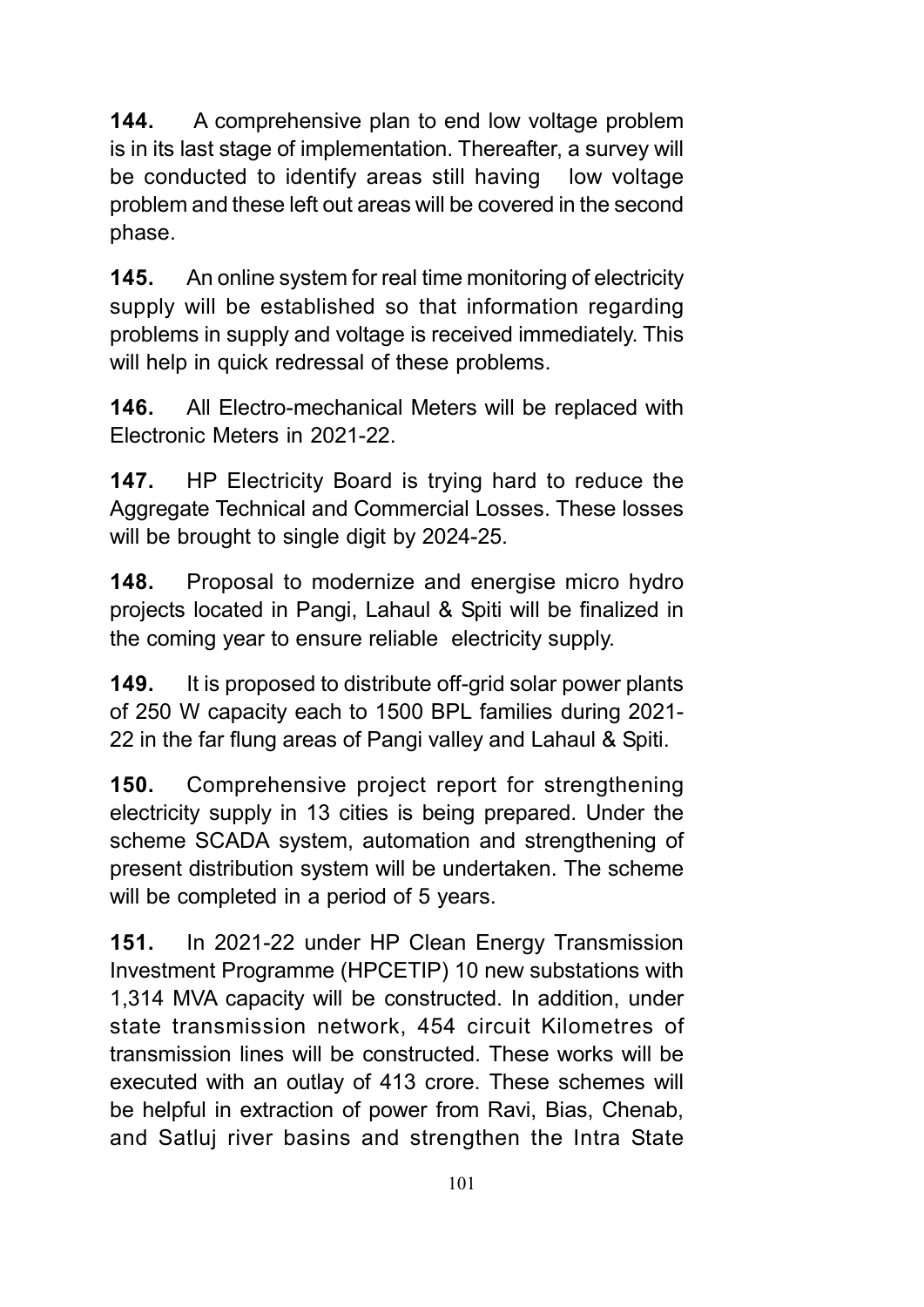Transmission System to improve reliability of electricity supply. Joint Command Centre will also be set up for remote monitoring of all EHV sub stations during 2021-22.

152. Under the "Green Goshala" concept, 5 big Goshalas will be adopted in 2021-22 to make them green and selfreliant.

153. My Government proposes to set up roof top solar energy plants in all health and education institutions in a phased manner which will be connected with the grid. Target of 2 MW is fixed for the year 2021-22 under this scheme.

154. In order to give relief to the businessmen associated with Tourism, a scheme for Interest Subvention is already in operation. After holding discussions with the stakeholders, the scheme will be suitably improved and amended so that most groups associated with Tourism get benefitted. As per the requirement, adequate budget provision will be made in this scheme.

Tourism

155. We have been hearing for a long time that Himachal has immense tourism potential. This is a fact but it is also true that the vision and confidence that was required to realise this dream remained lacking. This is the reason we could not develop new tourist destinations in the State for years. My Government has paved the way to develop new destinations though the scheme 'Nai Rahein Nai Manzilen'. Here it will be appropriate to say that:-

## हम भी दरिया हैं, हमें अपना हनर मालूम है, जिस तरफ भी चल पड़ेंगे, रास्ता हो जाएगा।

156. Expanding and adding new dimensions to 'Nai Rahen Nai Manjilen', I announce to implement the following schemes in 2021-21:

 Unprecedented tourist rush is seen since opening of the Atal Tunnel which was dedicated to the nation by Hon'ble Prime Minister on October 3, 2020. The Town and Country Planning Department will prepare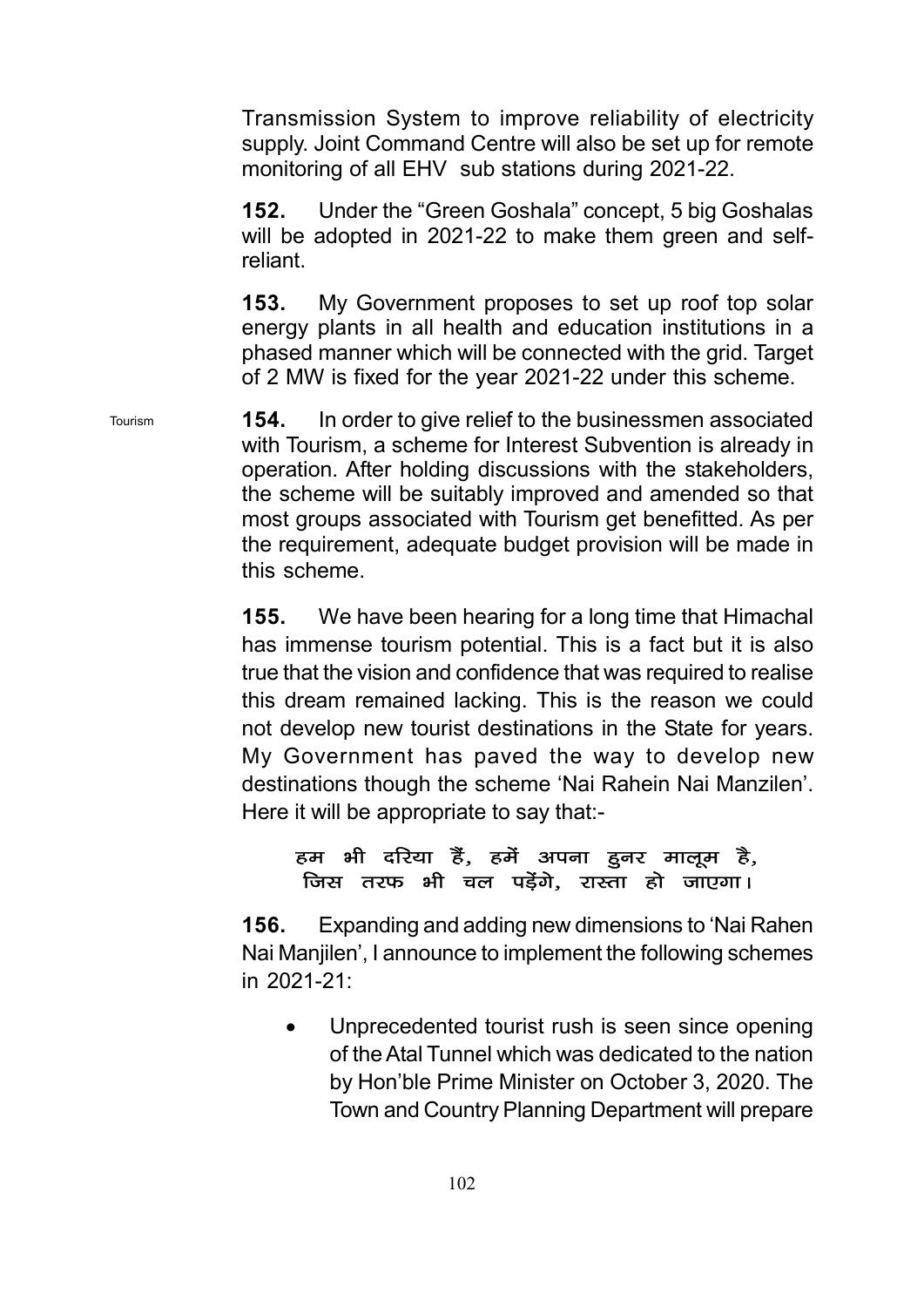a detailed plan to regulate adverse and unplanned development on either side of Atal Tunnel.

- Before June 2021, parking, way side amenities, sale centre of Himachali art & craft and traditional products and adequate accommodation will be developed to facilitate the tourists coming to see Rohtang Tunnel.
- To encourage Rural Tourism, 15 locations- one each in non tribal districts and one each in the five Integrated Tribal Development Project (ITDP) areas will be developed in the first phase as Tourist Attraction Hub 2020-21. These locations will be developed with local participation so that the youth and women of the area get employment.
- Selected roads will be developed as 'Tourist Roads' in a systematic and phased manner. On these roads, tourist friendly infrastructure will be developed at adequate distances with private participation.
- Keeping in view the immense potential for adventure tourism, cycle expeditions will be organized on selected roads to publicize these as mountain biking roads.
- One Hotel of HPTDC will be developed as Ayurvedic Wellness Centre and one Hotel will be developed as Destination Wedding Centre.

157. Lahaul & Spiti will be developed as Eco Tourism Destination. Following initiatives will be taken in this direction in 2020-21:-

- Tourist Information Centre and Art, Culture and Adventure Sport Centre at Sissu.
- Way Side Amenities at Udaipur, Jispa and Kaza.
- Selection of new skiing site in Lahaul valley.
- The Skating Rink in Lahaul Valley.
- All facilities will be provided to promote Ice Hockey in Spiti Valley.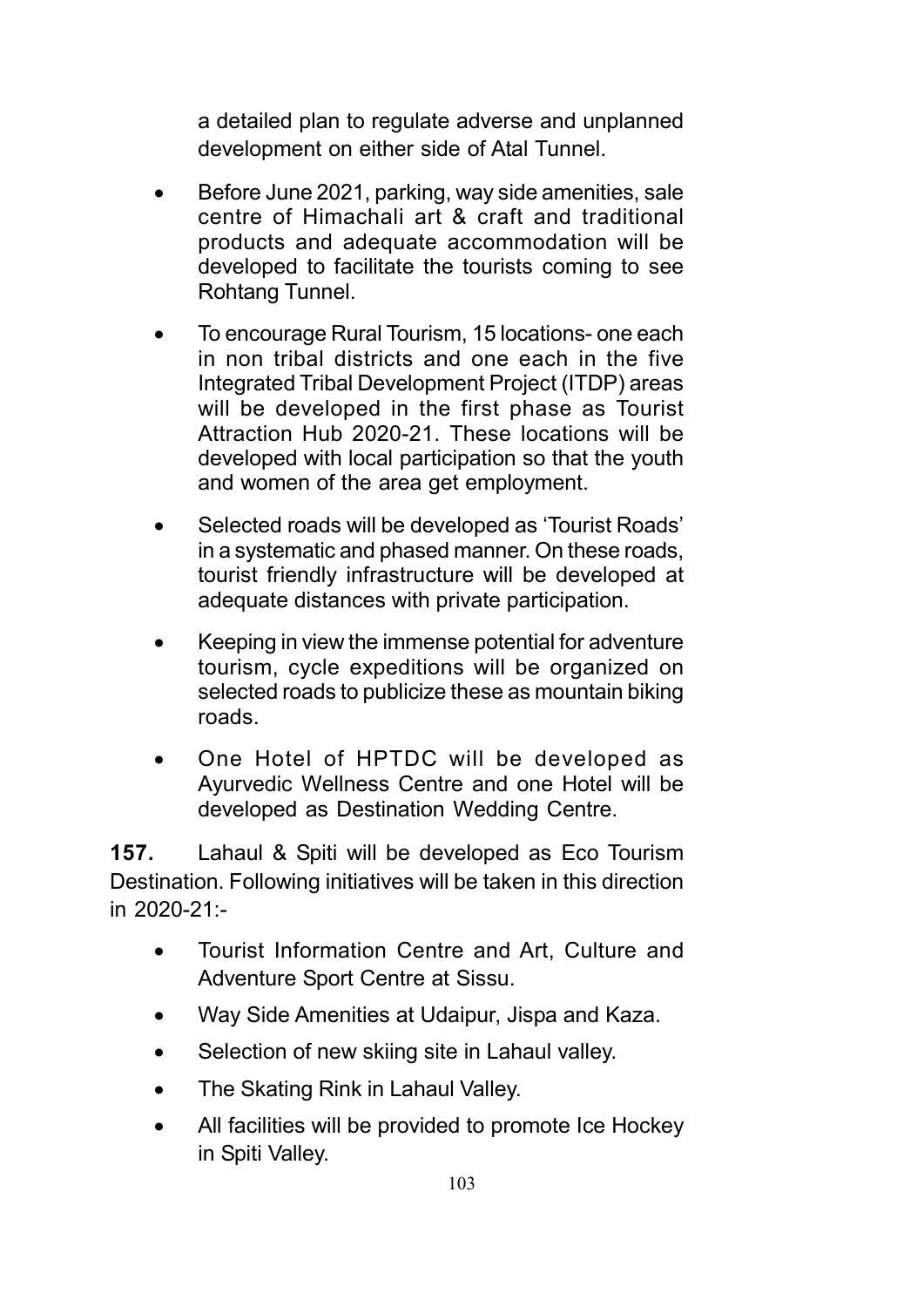Youth of Lahaul & Spiti will be trained for self employment in Tourism trade.

158. I had announced in 2019-20 to set up 'Shiv Dham' in Mandi to develop it as a new tourist destination. In coming year work on its second phase will be started which includes construction of 12 Jyotirlings, Administrative Block, road, and parking etc. Rs.150 crore will be spent on this project Rs.40 crore will be spent on this project in 2021-22.

159. All willing Home Stay units will be brought on board for online booking and publicity by linking them to the websites of HPTDC and Tourism Department.

**160.** I am happy to inform the House that the much awaited ropeway between Dharamshala and Mcleodganj will be made functional in the coming year before the start of tourist season. A new parking for the private tourist buses will be developed on the government land near Dharamshala town.

161. 1,000 youth will be trained as tourist guides and also in mountaineering, adventure sport activities so that they take up tourism as a self employment activity. Provision will also be made to train people working in private sector in tourism field.

162. A multi-media publicity campaign will be undertaken with the objective to bring tourism activity to the pre-COVID level. The campaign will focus on local attractions.

163. I am happy to announce that following important projects from the tourist point of view being constructed/ with an amount of Rs. 218 crore will be completed and dedicated to the people of the State in 2021-22:-

- $\checkmark$  Cultural Centre, Bara Gaon, Manali
- $\checkmark$  Cultural Centre, Janjehli
- $\checkmark$  Renovation of Vijay High School, Mandi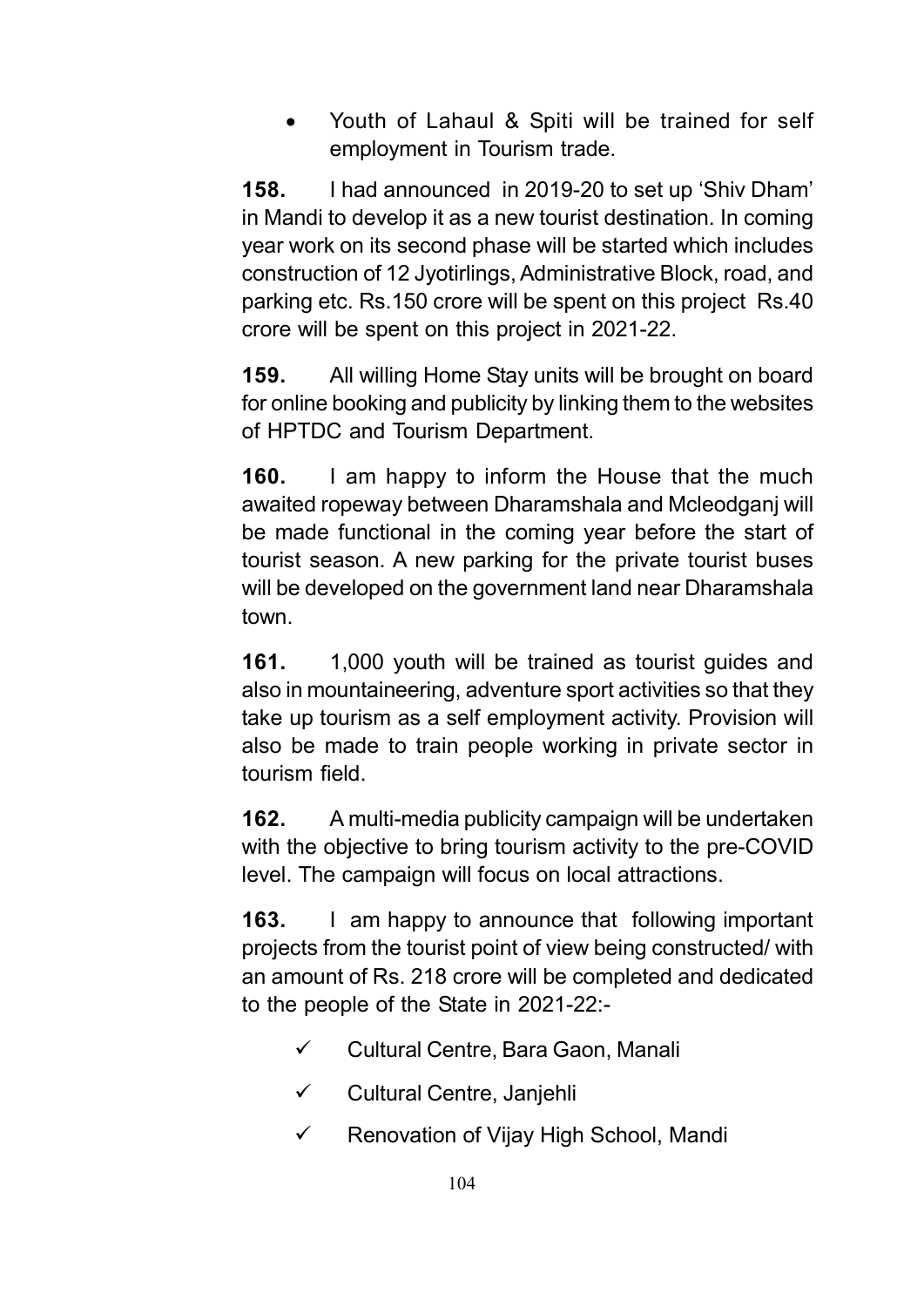- $\checkmark$  Convention Centres at Mandi, Dharamshala and Kiari Ghat
- $\checkmark$  Parking at Jawalamukhi
- $\checkmark$  Renovation of Chamunda Temple Complex
- $\checkmark$  Renovation of Bantony Castle Building, Shimla
- $\checkmark$  Art and Craft Centre, Kangra
- $\checkmark$  Artificial Climbing Wall, Manali
- $\checkmark$  Light and Sound Show, Shimla
- $\checkmark$  Art and Craft Centre, Bhalei Mata, Chamba
- $\checkmark$  Para Gliding Centre, Bir Billing
- $\checkmark$  Beautification of Hateshwari Temple, Hatkoti, Shimla
- $\checkmark$  Heliports at Shimla, Kangni Dhar, Rampur and Baddi

मंज़िल पर सफलता का निशान चाहिए. होंठों पर खिलती हुई मुस्कान चाहिए, बहलने वाले नहीं हम छोटे से ट्रकड़े से, हर्मे तो पूरा का पूरा आसमान चाहिए।

164. Speaker Sir, the Building and Other Construction Workers Welfare Board has supported the registered workers with its own resources during Corona time. MGNREGS workers who had completed required number of mandays have also been benefitted. The Board will enlarge its welfare measures in the coming year and eligible people will be given various facilities.

165. Our Government has taken many steps to improve "Ease of Doing Business". It is proposed to issue Himachal Pradesh Daily Wage Rules in this year.

166. The youth of the state can now register themselves online for Skill Development Allowance and Industrial Skill

Labour and Employment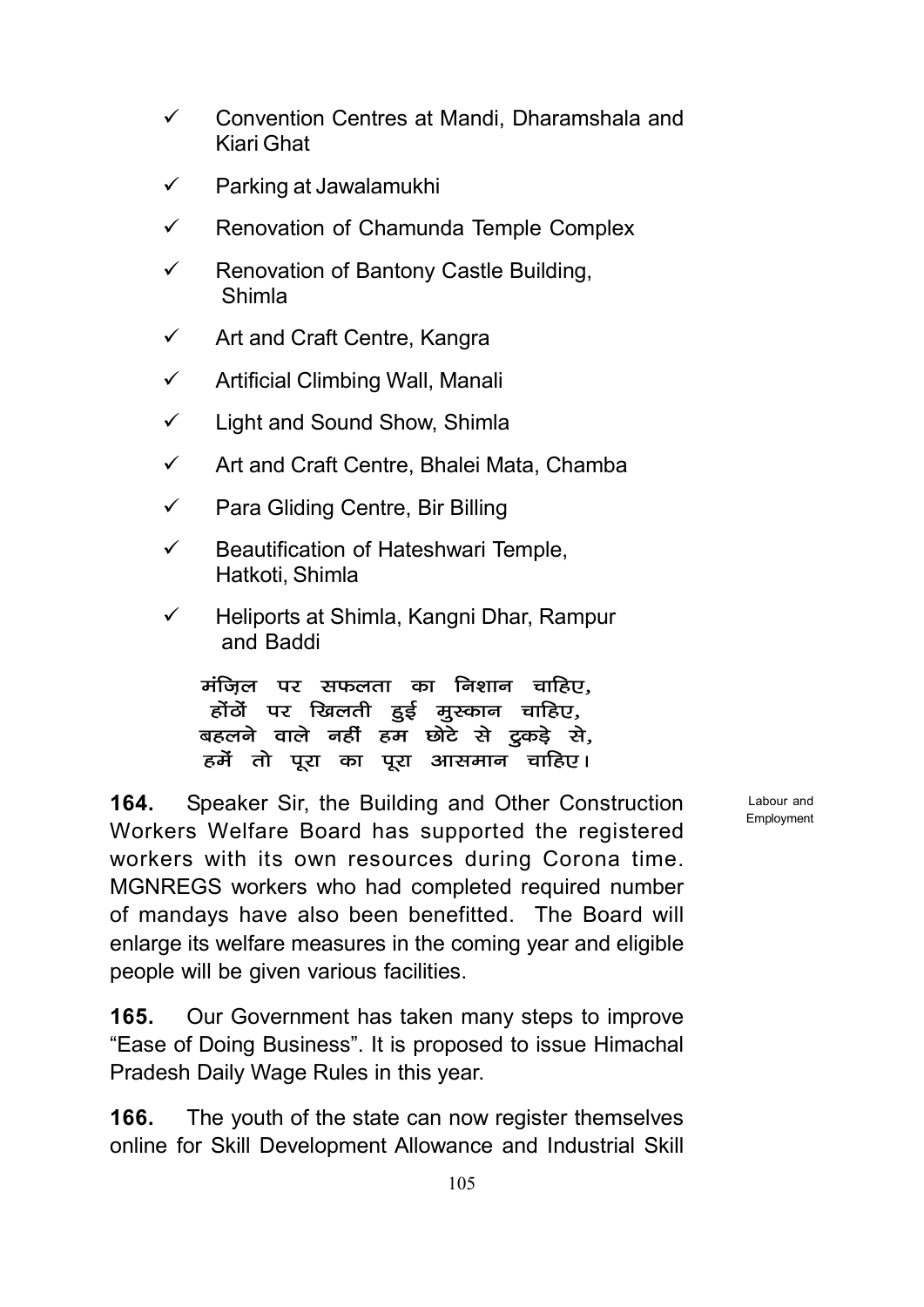Development Allowance Scheme 2018. Counselling programme for these beneficiaries will also be started. State Government will spend Rs.100 crore for these allowances.

167. Employment to 7,000 people will be provided in private sector through 'Rojgar Melas' and 'Campus Interviews'.

168. I would like to inform the august House that NITI Aayog has selected Himachal Pradesh as a Light House State for Electric Vehicle Policy which is a matter of pride for the State. **Transport** 

> 169. Transport department will take several steps for road safety and compliance of Motor Vehicle Rules in 2021-22. I would like to share these details with the august House.

- **EXEC** The administrative control of Passenger and Goods Tax has been transferred by the Government to the Transport Department which will rationalize all the vehicle related taxes under Single Motor Vehicle Tax System. With this system vehicle owner can pay taxes at one place.
- $\triangleright$  Transport Department will establish mobile automated testing centres at six identified places for testing fitness of vehicles in PPP mode.
- **F** Transport Department will start e-Challan system using modern technique which will enhance road safety.
- $\triangleright$  Driving test tracks with modern facilities will be established in district Bilaspur, Solan, Mandi and Kangra districts to provide quality training to drivers and to reduce human intervention in testing driving skills for issuing of driving license.
- The Location Tracking Devices and Panic Button System in public transport vehicles will be connected with the Command and Control Centre for safety of women and girls in emergency situation.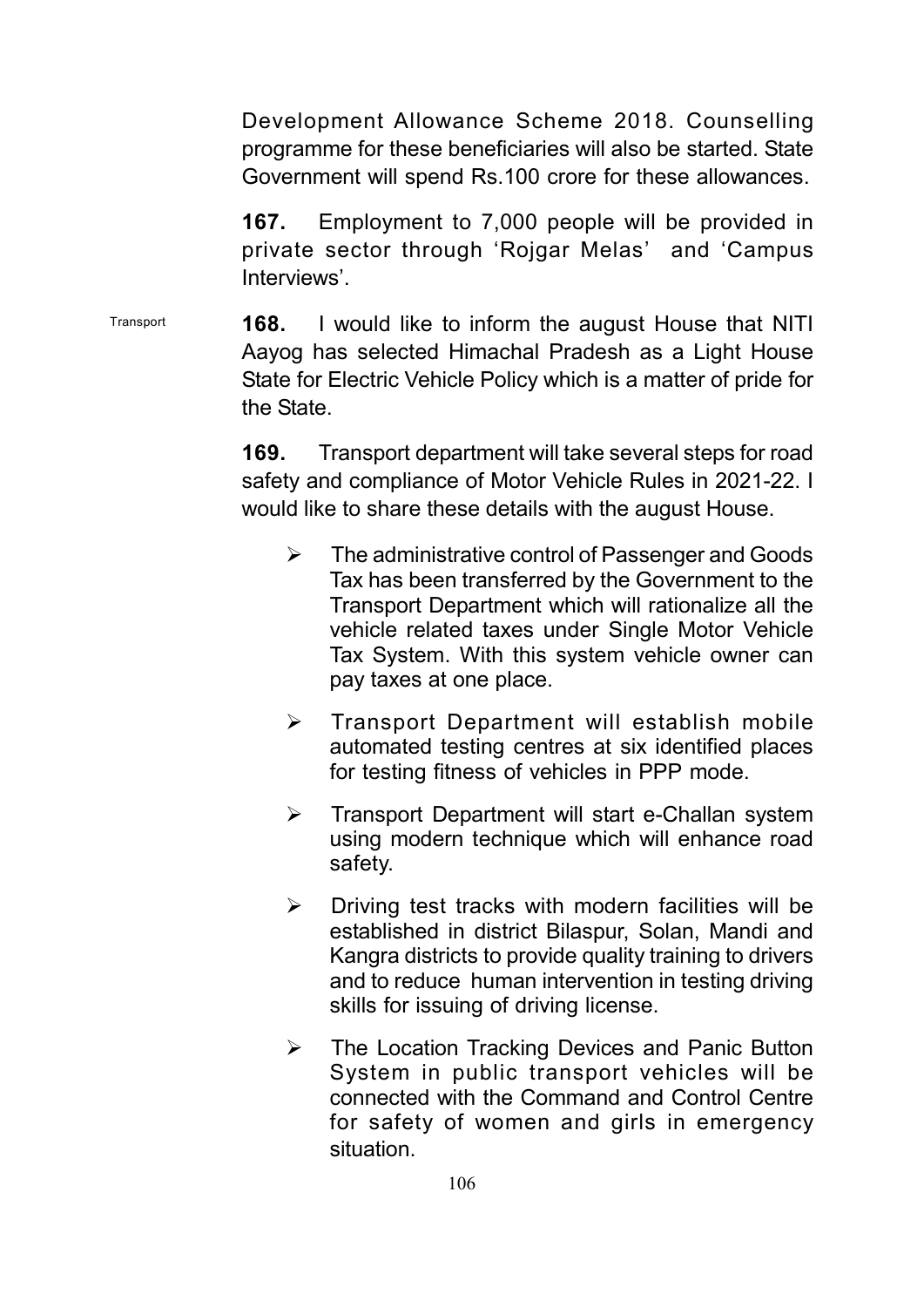170. There has been an expansion of road network in the State due to construction of new roads under various schemes of Union and State Government. As a result, there is an increase in demand for providing adequate bus services on these roads. I announce to start "Swarn Jayanti Gram Swarojgar (Parivahan) Yojana". Under the Yojana, it is proposed to ply upto 18 seater vehicles, on identified motorable routes, which do not have any bus service by giving route permits to the unemployed youth on concessional tax rates.

171. Our Government is committed to strengthen the Himachal Road Transport Corporation. I announce to purchase 200 new buses including Electric buses to replace old buses in 2021-22.

172. I announce to provide Rs.15 crore to Himachal Road Transport Corporation for providing better facilities and up gradation of bus stands and workshops.

173. Regional workshop at Dharamshala; and Dhali and Lakkar Bazar Bus stands in Shimla will be developed under Smart City Scheme in 2021-22.

I propose an outlay of Rs. 377 crore for Transport Corporation.

174. Speaker Sir, Pradhan Mantri Gram Sadak Yojana started by former Prime Minister of India, late Sh Atal Bihari Vajpayee, has proved a boon for the State. Till now 2,896 works involving 17,716 kilometres long road have been completed under the Yojana. An amount of Rs.5,378 crore has been spent so far. The remaining 787 works covering 4,143 kilometres of road sanctioned under the scheme with a cost of Rs.2,756 crore are in variouos stages of execution. It was not possible to expand the road network to this extent without this Yojana due to our limited financial resources. I express my loving gratitude to revered Sh. Atal Bihari Vajpayee

Roads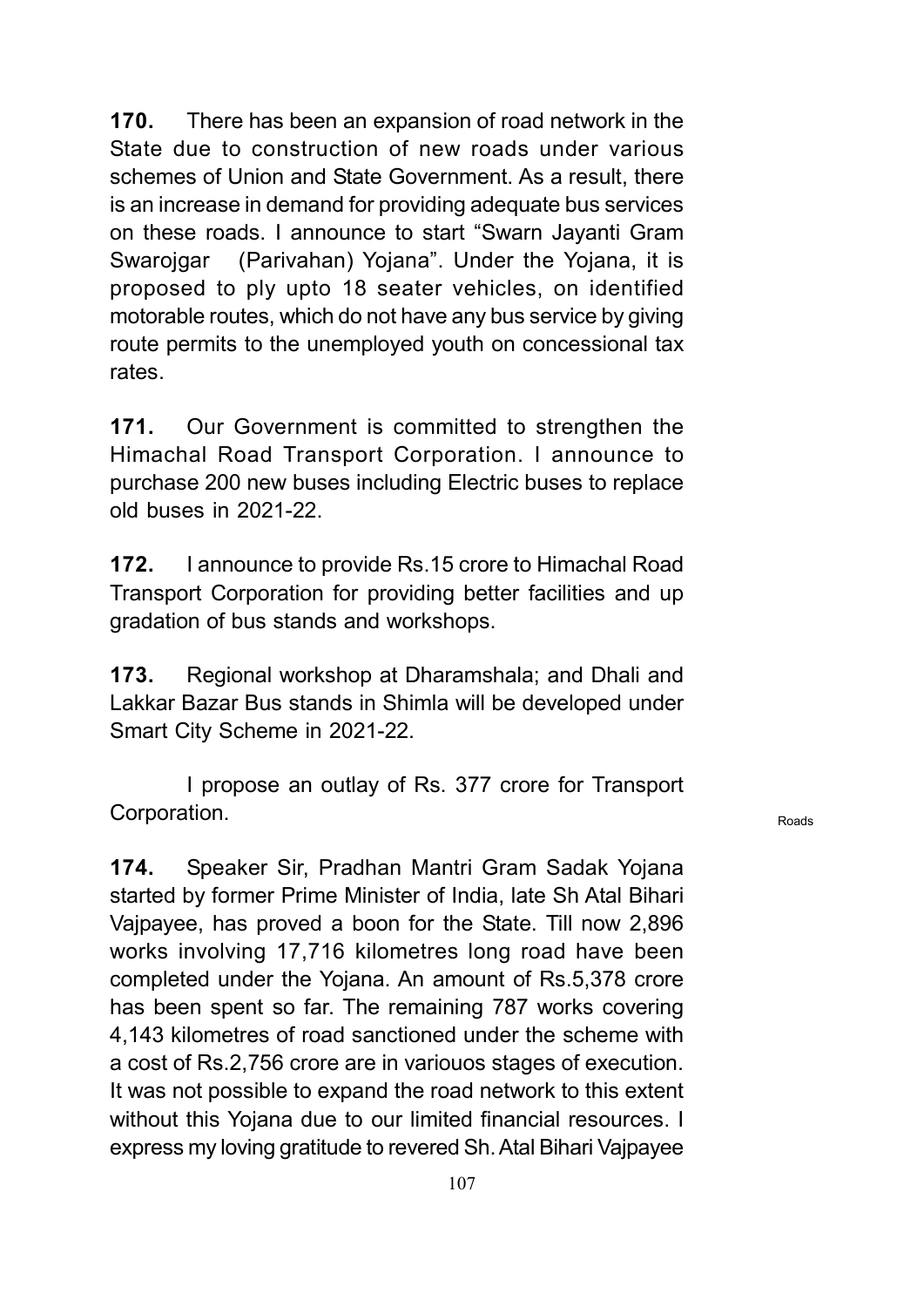ji on behalf of the indebted Himachal Pradesh.His following lines are inspiration for us:-

> धरती को बौनों की नहीं. ऊँचे कद के इन्सानों की जरूरत है। इतने ऊँचे कि आसमान छू लें, नये नक्षत्रों में प्रतिभा के बीज बो लें।

175. Work to up-grade 3,125 Kilometre long rural roads will be taken up under the Pradhan Mantri Gram Sadak Yojana-III immediately after getting approval of shelf from the Government of India.

176. I propose to cover about 5 thousand kilometres of roads in all the divisions of PWD in 2021-22 under Output and Performance Based Maintenance Contract (OPBMC)/ Performance Based Maintenance Contract (PBMC) to ensure improved surface quality of roads.

177. The DPR for exploring construction of 4 kilometre long tunnel under Jalori Pass will be finalised during 2021- 22 with an objective to provide all weather connectivity on Sainj-Luhri-Aut National Highway. A feasibility study is proposed to explore the possibility of tunnels and long span bridges on Satluj, Beas and Ravi rivers to reduce travel time and road distance.

178. Under the Green National Highway Project, tender process for 105 kilometre long Paonta Sahib-Gumma-Feedus Pul road will be completed and land acquisition award will be made for 110 kilometre long Hamirpur to Mandi road.

179. The NHAI has started the work of 4 laning of 785 kilometres road on 5 National Highways. Tenders have been invited for Jawalamukhi to Kangra section on Shimla-Mataur Highway and for the first package between Himachal-Punjab Border to Sihuni section on Pathankot-Chakki-Mandi road.

180. The work on 31 kilometre long stretch on Keeratpur-Nerchowk National Highway and 4 laning of 30 kilometres on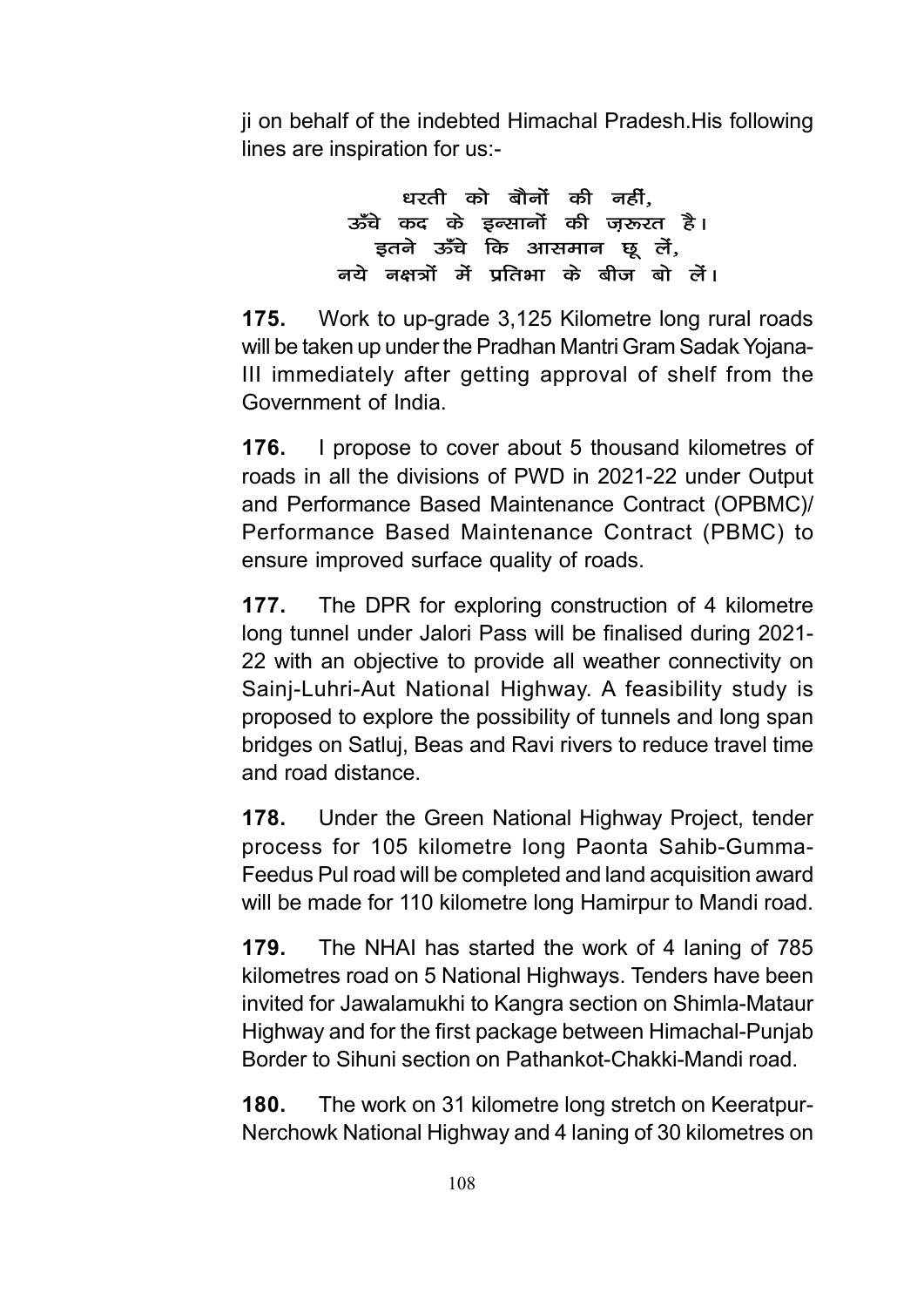Takoli-Kullu National Highway will be completed during 2021- 22. This will bring convenience to commuters on this important Highway.

181. Speaker Sir, I had expressed our Government's commitment to connect every panchayat with road in my last year's budget. The progress made in achieving this target is as under:-

- There were 87 Panchayats which were not connected with motorable road in the beginning of 2020-21.
- 29 Panchayats were connected with motorable road during 2020-21.
- DPRs have been approved for connecting 33 Panchayats, the work on which will be completed by 2023-24.
- Other 15 Panchayats are connected only with Jeepable roads.
- There are 10 Panchayats where there is a delay due to non-availability of land, forest and other environmental clearances.

182. Many new Panchayats have been created recently, some of them might be unconnected by a motorable road. I announce that newly notified unconnected Panchayats and remaining other 10 Panchayats will be connected in a time bound manner.

183. Our Government has prepared a shelf of 27 roads with the cost of Rs.641 crore and posed it for funding under Central Road Fund. The work on these roads will be started immediately after approved by the Government of India in 2021-22.

184. The World Bank funded Himachal Pradesh State Roads Transformation Project (HSRTP) envisages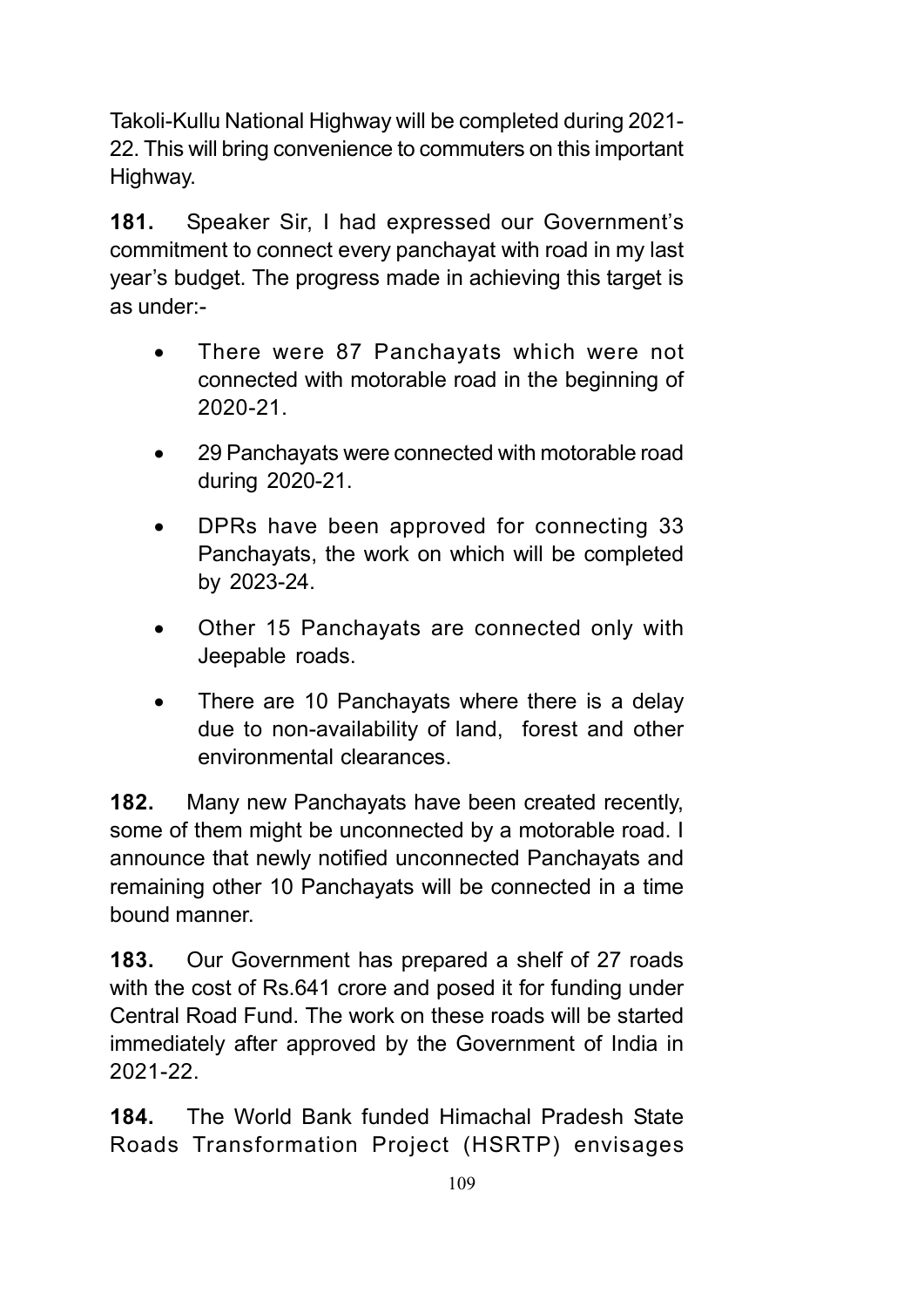up-gradation of approximately 650 kilometre road length to intermediate/ double lane in three tranches. 1,350 kilometre long roads will be maintained and improved under the project. First Tranche will be completed by June, 2026. In first tranche, Barotiwala-Baddi – Sai - Ramshehar Road; Dadhol - Ladraur Road; Raghunath Pura – Mandi - Har Pura - Bharari Road; and Mandi - Rewalsar - Kalkhar Road will be up-graded to intermediate / double lane roads.

185. I propose to spend an amount of Rs. 75 crore in 2021-22 under 'Mukhya Mantri Gram Sadak Yojna', This will accelerate the progress of road connectivity to the left out villages and habitations. The proposed expenditure is more than previous outlays by 50 percent.

186. Preventive maintenance of roads will be undertaken using micro surfacing, bitumen slurry and fog-seal techniques which will help keeping them free of pot holes and in good condition.

187. An amount of Rs.50 crore shall be spent on W-metal beam crash barriers to increase road safety. In addition, in future, the W-metal beam crash barriers shall also be proposed for NABARD and PMGSY works.

188. The HP Road and Infrastructure Development Corporation (HPRIDC) will work on Urban Road Improvement Plan in eight districts namely Bilaspur, Chamba, Hamirpur, Kullu, Mandi, Solan, Sirmour and Una. Works such as upgradation of roads, construction of bye-pass, beautification of streets and improvement of junctions will be taken up in these districts.

189. 'Swaran Jayanti Green Building Initiative' would be launched in collaboration with GRIHA Council, a green building rating body in India to rate 200 existing government buildings on GRIHA rating system during 2021-22. In addition, programme to retrofit energy efficient lighting, heating and cooling appliances in 1,000 buildings will be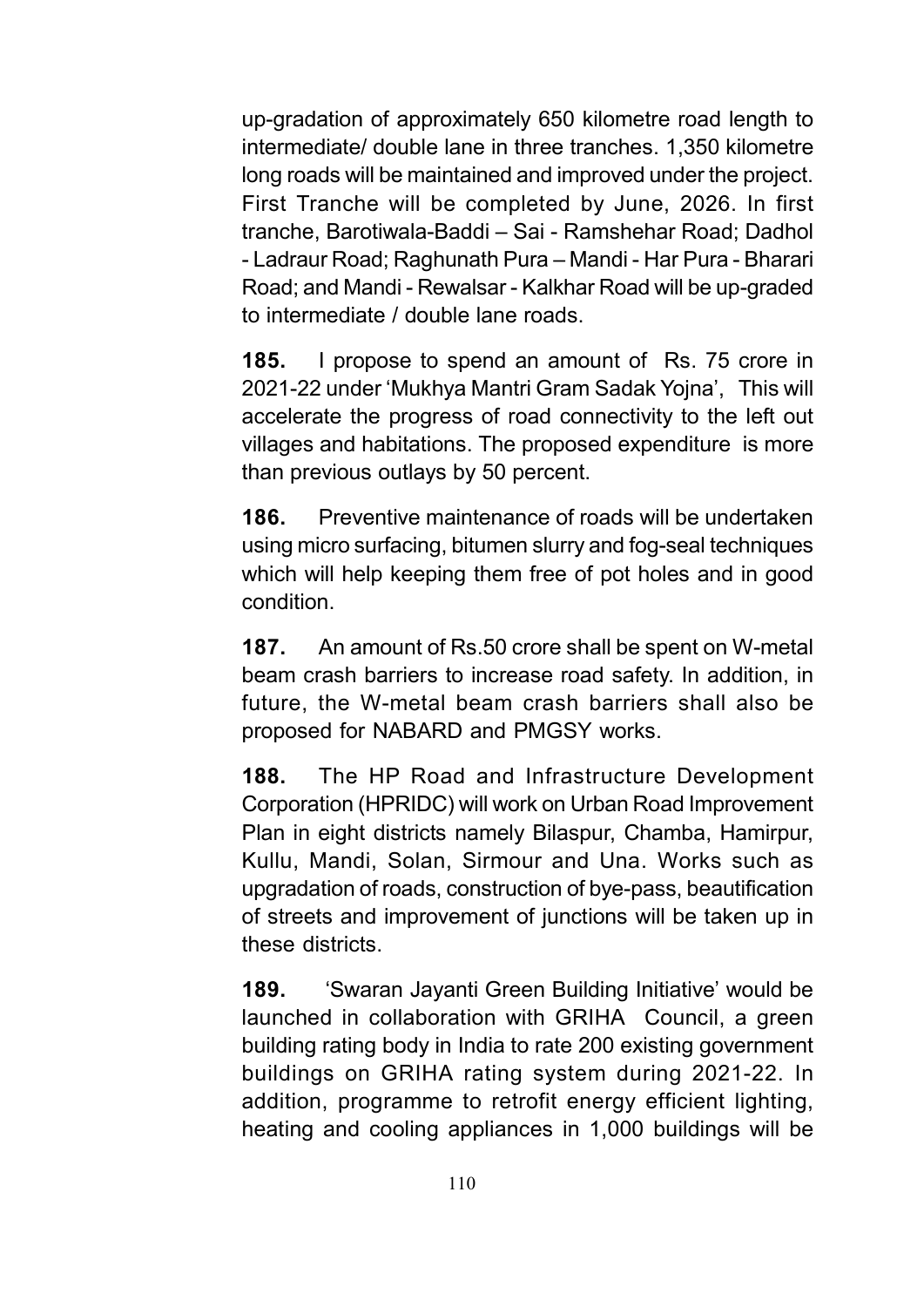started in collaboration with Energy Efficiency Service Ltd (EESL).

190. I propose to restructure the Public Works Department in view of changes in road construction technology to improve the functioning of the Department.

191. In our journey to provide road connectivity, we are at the cusp of attaining new milestone. Presently, the State has 38,470 Kilometre long motorable roads. We aim to have total road length of 40,000 kilometres by 2022. Similarly, the length of black-top roads will be increased from 30,244 kilometres to 34,000 kilometres by 2022.

192. The huge expansion in the road network calls for expansion in the maintenance crew for the roads. It also needs involvement of the local youth. I, therefore, propose to engage 5,000 local youths as Part Time Multi Task Workers for maintenance and allied tasks of the department.

193. Speaker Sir, in brief, I present the following targets for PWD Department in 2021-22:-

- Metalling and Tarring : 2,000 Kilometres
- Construction of Motorable Roads : 1,000 Kilometres
- ❖ Cross Drainage : on 945 Kilometre roads
- $\div$  Bridges to be constructed : 80
- $\cdot$  Villages to be connected with roads : 90
- ❖ Road up-gradation : 800 Kilometres
- Periodic Renewal : 2,200 Kilometres

I propose an outlay of Rs.4,502 crore for the PWD in 2021-22.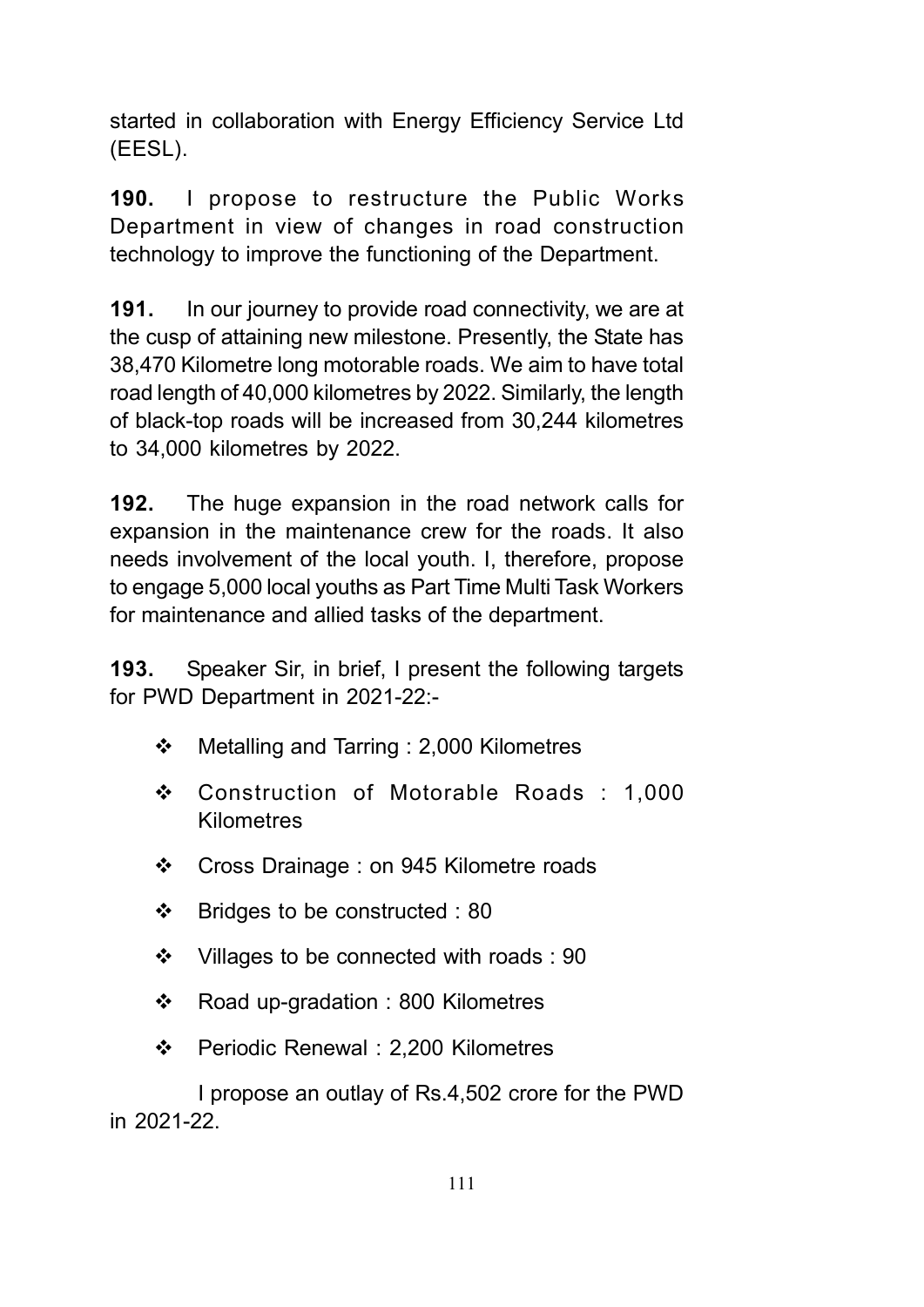194. Our Government will start Tax Haat program for providing information to stakeholders especially, trader community and to establish better communication. "Traders' Facilitation Cell" will also be established to address problems faced by the traders. Taxes and Excise

> 195. I propose to re-organize the GST and excise wing of the State Taxes amd Excise department for better management.

> 196. Speaker Sir, commercial hemp cultivation is permitted & regulated in many countries and in some States in India. This creates investment and employment opportunities. State Government proposes to frame a policy to permit commercial hemp cultivation with proper regulatory framework.

197. I announce to enhance the assistance given for organizing fairs. Assistance to international level fairs will be enhanced from present Rs.3 lakhs to Rs.5 lakhs, to national level fairs from present Rs.2 lakh to Rs.3 lakh and to state level fairs from present Rs.1 lakh to Rs.1.5 lakh. Language Art and **Culture** 

> 198. In all the international, national and state level fairs to be organised in the coming year one day will be dedicated to the celebration of 50 years of Statehood.

> 199. Gram Shilp Melas will be organized in Chamba, Kangra, Mandi and Shimla districts in 2021-22.

200. Speaker sir, sports help in giving physical and mental strength to human beings. The sports facilities at the local level keep the youth busy and help in channelizing their energies in constructive activities while keeping them away from bad habits. Our Government has been making every effort to promote sports in the State. Youth Services and

> I call upon the youth of the State to join me with the following lines $:-$

> > जब हौसला कर लिया ऊँची उड़ान का, फिर देख फिजूल है कद आसमान का।

Sports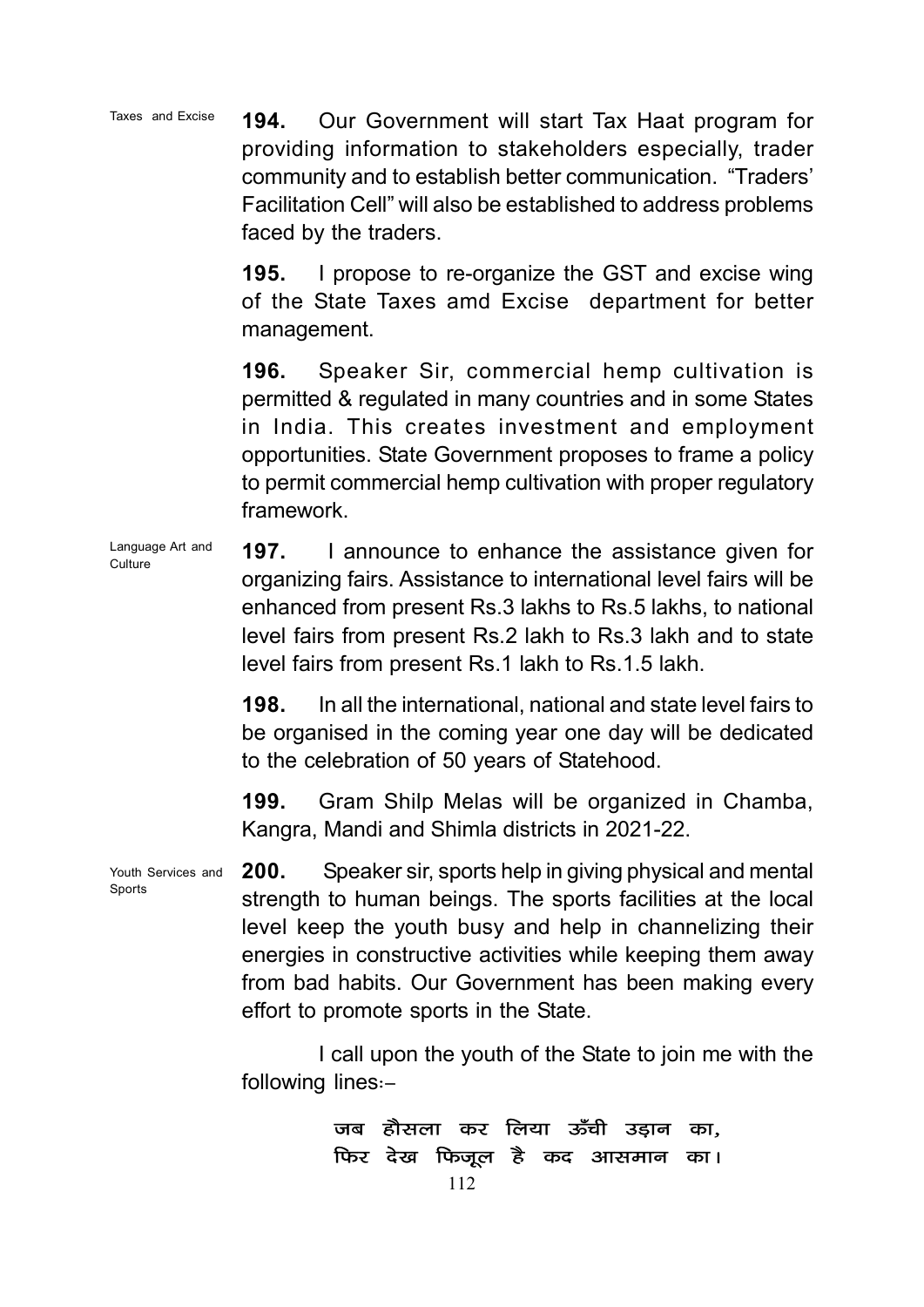201. I would like to request the elected representatives of the Panchayats also to consider utilizing the  $15<sup>th</sup>$  Finance Commission grants for construction of Open Air Gyms and Re-creation Centres in the Panchayats.

202. There is a need to improve sports training modules. An Integrated Training Programme will be started to see that Himachali youth perform well in the National and International competitions. Summer Season Training Camps and Off-Season Training Camps will be organized to promote competition among youth.

203. I propose to continue implementation of 'Mukhya Mantri Yuva Khel Protsahan Yojana' during 2021-22 also and propose an expenditure of Rs.10.22 crore on its implementation.

204. Sports infrastructure projects at Duttnagar, Bilaspur & Kandaghat will be made functional this year which will encourage sports like Volleyball, Boxing, Athletics, Football, Hockey and Kabbadi.

205. In 2021-22, the construction work of indoor stadia in Sundernagar and Solan; Hockey Astroturf at Majra will be started with a cost of Rs.14.50 crore. In addition to this, construction work of Indoor Sports Complexes at Nurpur, Chamba and Janjheli will be started.

206. Speaker Sir, our daughters are our pride. Our Government has been working to empower girls to ensure them respectful place in the society through implementation of various schemes and awareness campaigns. Our Government has also been making all efforts to improve sex ratio in the State.

207. Two girl children of the families living below poverty line are getting a post birth grant of Rs.12,000 each, presently. They are being provided scholarships also. I announce to provide post birth grant of Rs.21,000 in the shape of fixed deposit at the time of birth by rationalizing and unifying the

Women and Child **Development** Welfare of the Weaker Sections/ Social Security Pension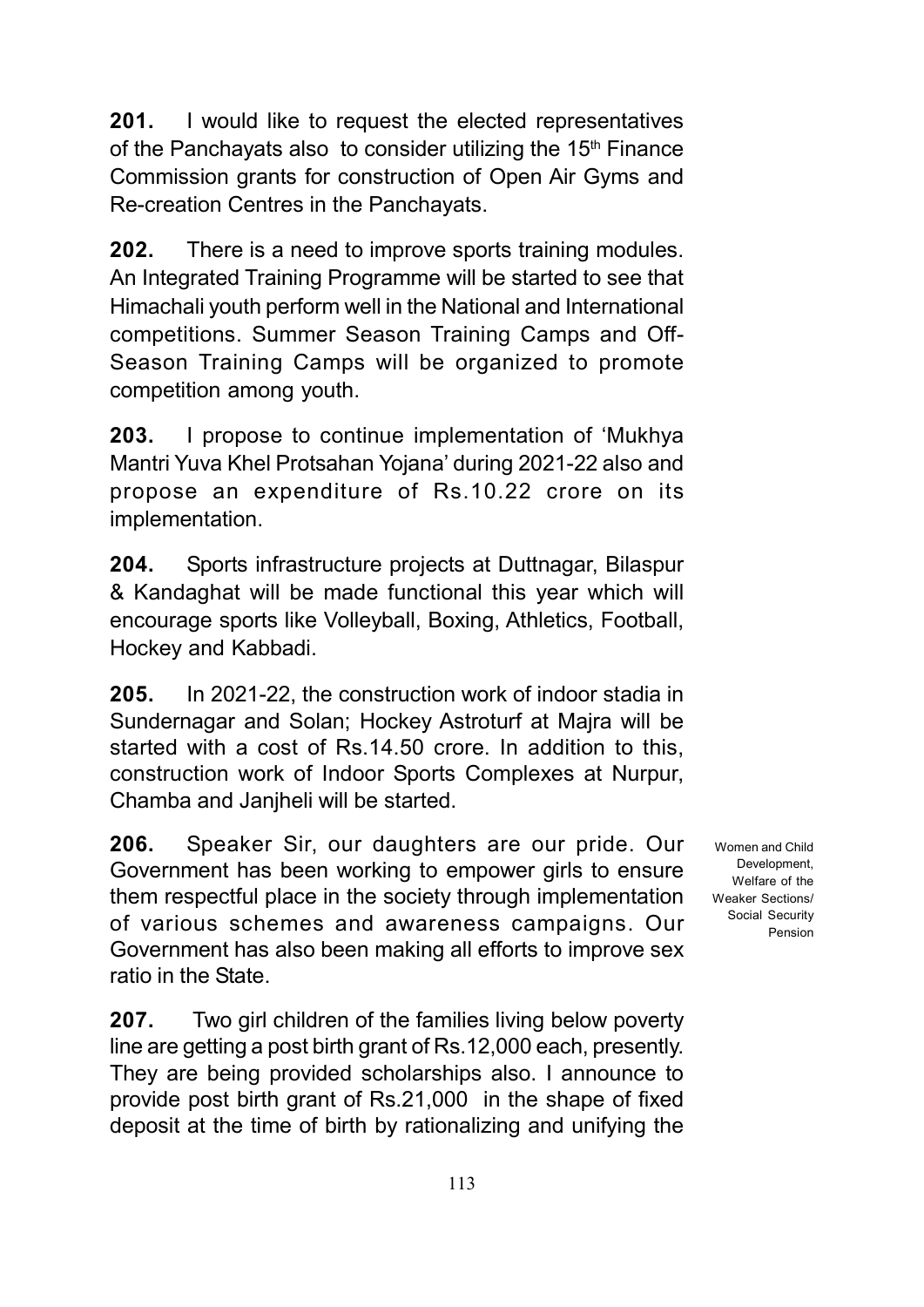two schemes. This will help in making the girl children self reliant.

208. A woman's life house changes drastically after marriage. She adopts her husband's after leaving her parents' house as is the established social practice. It is important that the family members and society give respect to women. I announce to introduce a new scheme "Shagun" in 2021- 22. The young girls belonging to Scheduled Caste, Scheduled Tribe and Other Backward Classes of BPL families will be provided a grant of Rs.31,000 at the time to their marriage. An expenditure of Rs.50 crore is proposed to be incurred during 2021-22 under this scheme.

209. Speaker Sir, our Government highly appreciates the importance of social security and it has expanded the social security net immensely. The total expenditure incurred on providing social security pensions was just Rs.410 crore in 2017-18. 4,13,000 persons were getting social security pension at that time. Currently, this number has increased to about 5,77,000 and an amount of Rs.875 crore is being spent.

210. I am happy to announce that 40,000 additional beneficiaries will be provided social security pension during 2021-22 with an additional expenditure of Rs.60 crore.

211. Speaker Sir, all civilized societies have a special place and respect for elderly persons. We owe our existence to them and we are highly indebted to them for making us what we are today. It is our duty to support them at this critical juncture of their lives to avoid any hardships to them.

212. Speaker Sir, I announce a new scheme 'Swaran Jayanti Naari Sambal Yojana' from 2021-22 with an objective to expand social security net for elderly women of Himachal Pradesh. All the eligible elderly women in the age group of 65-69 years, irrespective of any income criteria, will be provided social security pension of Rs.1,000 per month. This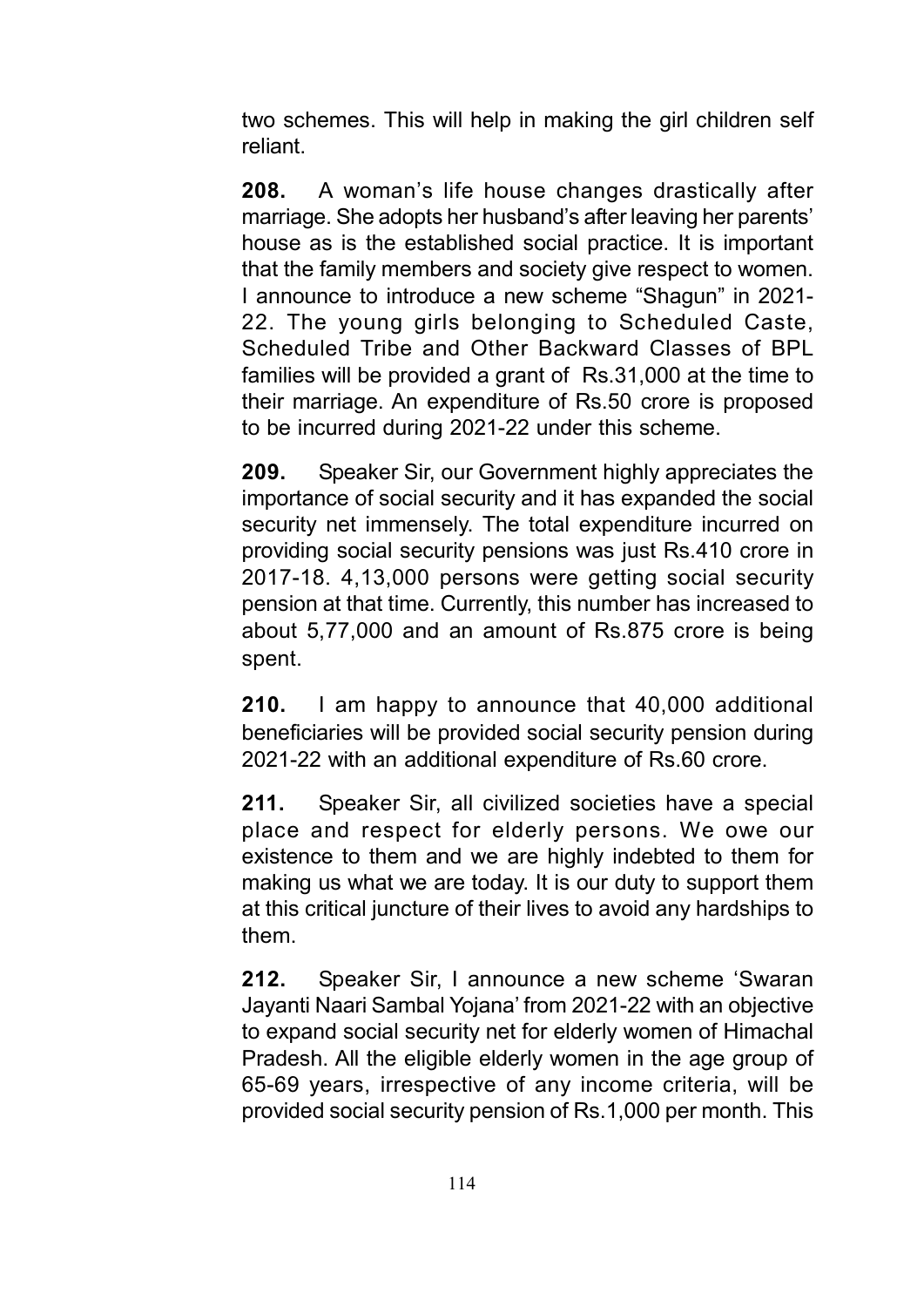will benefit about 60,000 elderly women and an amount of Rs.55 crore is proposed to be spent on it.

213. The benefit of old age pension will be given to the senior citizens having no other Government pensioner in their family or who do not belong to a well off family. This will ensure that only the deserving get the benefit. Necessary guidelines will be issued separately in this regard.

214. Approximately, 6.60 lakh persons will be covered under different social security pension schemes with the implementation of these announcements. This will entail an expenditure of about Rs.1,050 crore.

215. Our Government had extended the period for contribution of 50 percent of the share, limited to maximum of Rs.2,000 by the beneficiaries belonging to unorganized sector under 'Atal Pension Yojana' upto 31-3-2021. I am happy to announce the extension of this assistance upto 31-3-2022 for the benefit of existing and new beneficiaries. An outlay of Rs.15 crore is proposed for the purpose.

216. Our Government will encourage establishment of crèches at all the district headquarters by the involvement of local community and Anganwari workers for the benefit of working women.

217. An 'Adarash Varisht Naagrik Home' will be made functional in Mashobra during 2021-22 for senior citizens on pay and stay basis.

218. Speaker Sir, I announce to increase the honorarium being given to Aanganwari Workers by Rs.500 per month, to Mini Aanganwari Workers by Rs.300 per month and to Aanganwari Helpers by Rs.300 per month.

219. Evidently, our Government is sensitive to the needs of all sections of the society and is committed to help and assist them for their upliftment. Speaker Sir, I believe that the thoughts should be strong rather than the voice being loud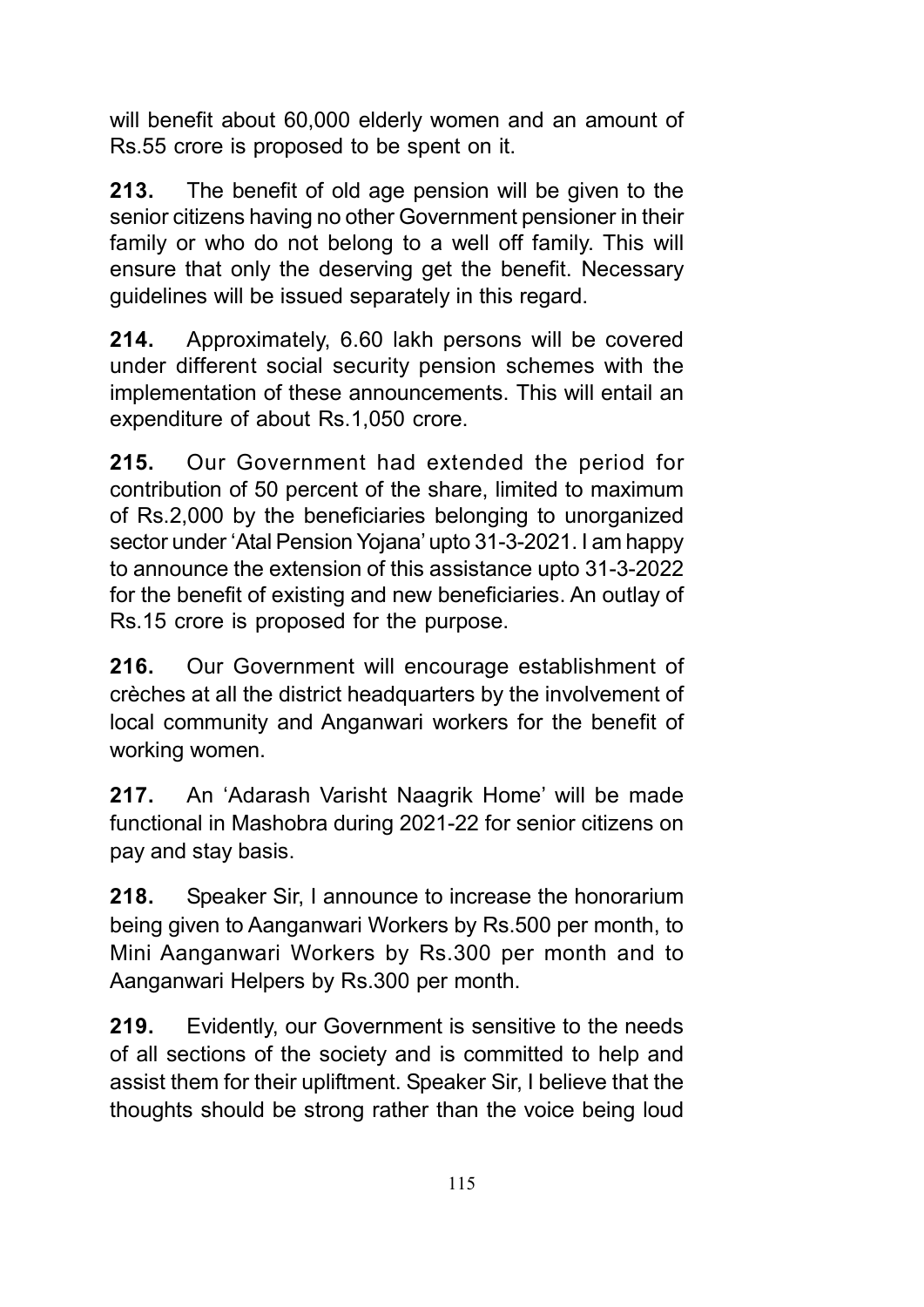and one should have courage and determination to see that the strong thoughts are brought to practice.

## रखते हैं जो औरों के लिए प्यार का जज़्बा, वो लोग कभी ट्रूट कर बिखरा नहीं करते।

220. Tribal areas of the State are considered a model for development in entire country. My Government is committed to the continued development of these areas. Necessary posts will be created to strengthen the administrative set-up of Lahaul & Spiti District. 221. Tribal Development

> Indoor Stadium in Kaza will be upgraded as High Altitude Mountain Training Centre.

> 222. Anti freeze water supply system will be established in Keylong to ease life of locals and also to boost tourism even during extreme winters.

> **223.** On the occasion of  $50<sup>th</sup>$  Statehood year, National Tribal Festival will be organized in Lahaul valley in August, 2021.

224. Himachal Pradesh is known for the valour and patriotism of our soldiers. We are proud of our soldiers and ex- serviceman. Welfare of Ex-Servicemen

## लहू देकर तिरंगे की, बुलंदी को संवारा है। फरिश्ते तुम वतन के हो, तुम्हें सजदा हमारा है।।

225. A War Museum was constructed near the War Memorial, Dharamshala. However, it was not being put to use for some years. This museum will be fully equipped and dedicated to public in the coming year.

226. Construction of War Memorial at Nurpur will be started in 2021-22.

227. Work to set up pre-coaching Sainik Academy at Barchhwad, Mandi to train youth to get into armed forces will be speeded up. In 2020-21 Rs.5 crore will be spent on this.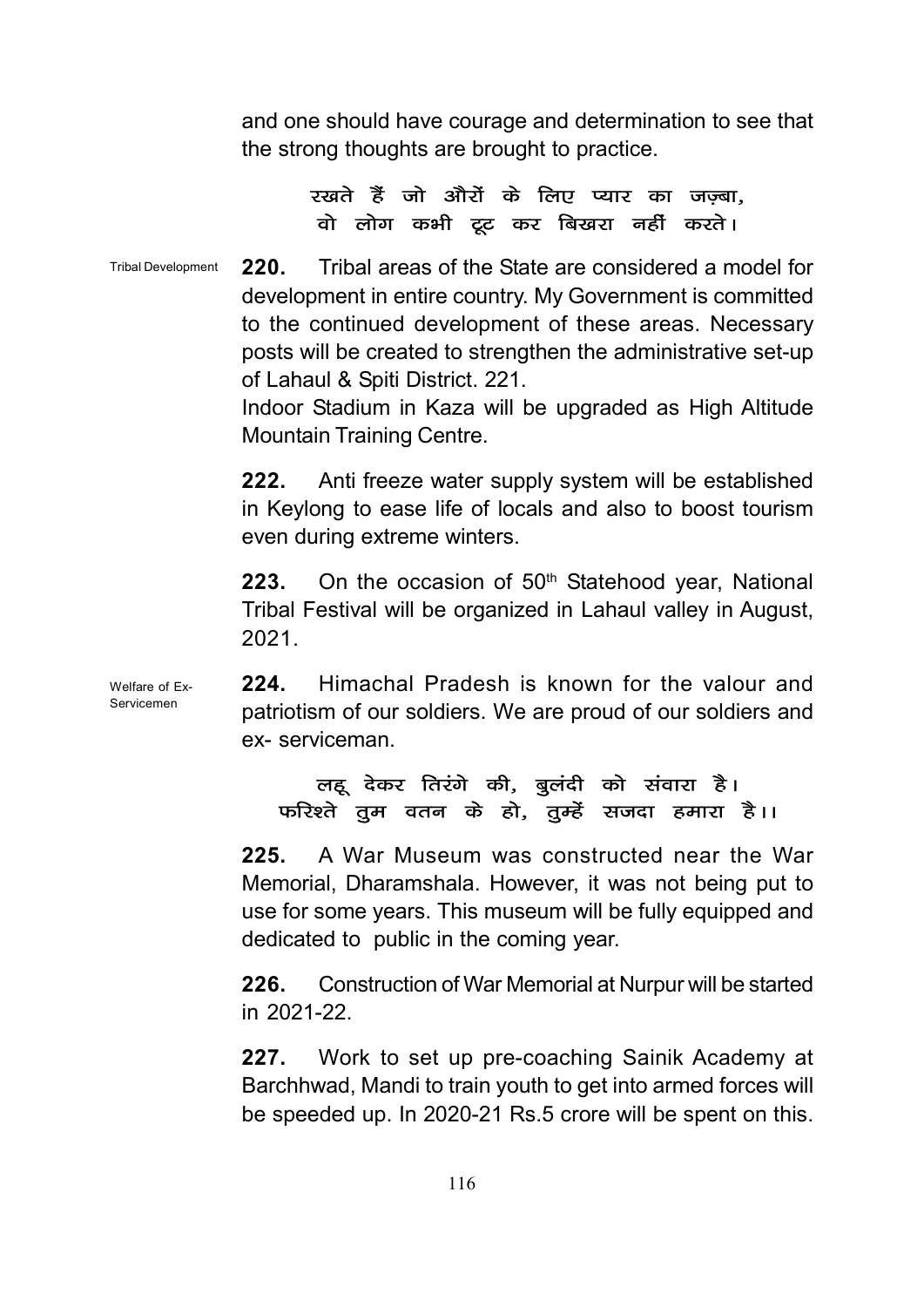Home/ Law and Order

228. Women Help Desks will be established in 136 Police Stations under Nirbhaya Fund in 2021-22. These will be the first point of contact for women visiting the Police Stations. It will be appropriate to say here that:-

## दिल और दिमाग में हमेशा यह बात रखिये, दूसरों की मदद के लिए जज़्बात रखिये।

229. Speaker Sir, in the last Budget I had made several important announcements concerning women welfare. Moving forward in this direction I announce that reservation for women in direct recruitment for the posts of Constables and Sub-Inspectors in the Police Department will be increased up to 25 percent in a phased manner.

230. All condemned and condemnable vehicles of the Police Department will be replaced in 2021-22 to improve response time of police in emergencies and to better manage the law and order situation. Rs.13 crore will be spent on this.

231. It is essential to continuously upgrade cyber investigation and forensic services for reliable investigation. Adequate budget will be provided for this purpose.

232. 757 new CCTV Cameras will be installed and existing 651 CCTV Cameras will be upgraded in all the Police Stations of the State to check crimes and to do better monitoring. All district control rooms will be modernized and will be linked to each other and State Headquarters. Police Department will work on the Intelligent Traffic Management System. I propose an outlay of Rs.9 crore to meet these objectives.

233. A comprehensive 'Nasha Nivaran Policy' will be brought in 2021-22 to support the resolve of the State government to eradicate drug abuse. A state level "Nasha Nivaran Fund" will be established.

234. I propose an outlay of Rs. 50 crore for police housing, police posts, police stations, for improving infrastructural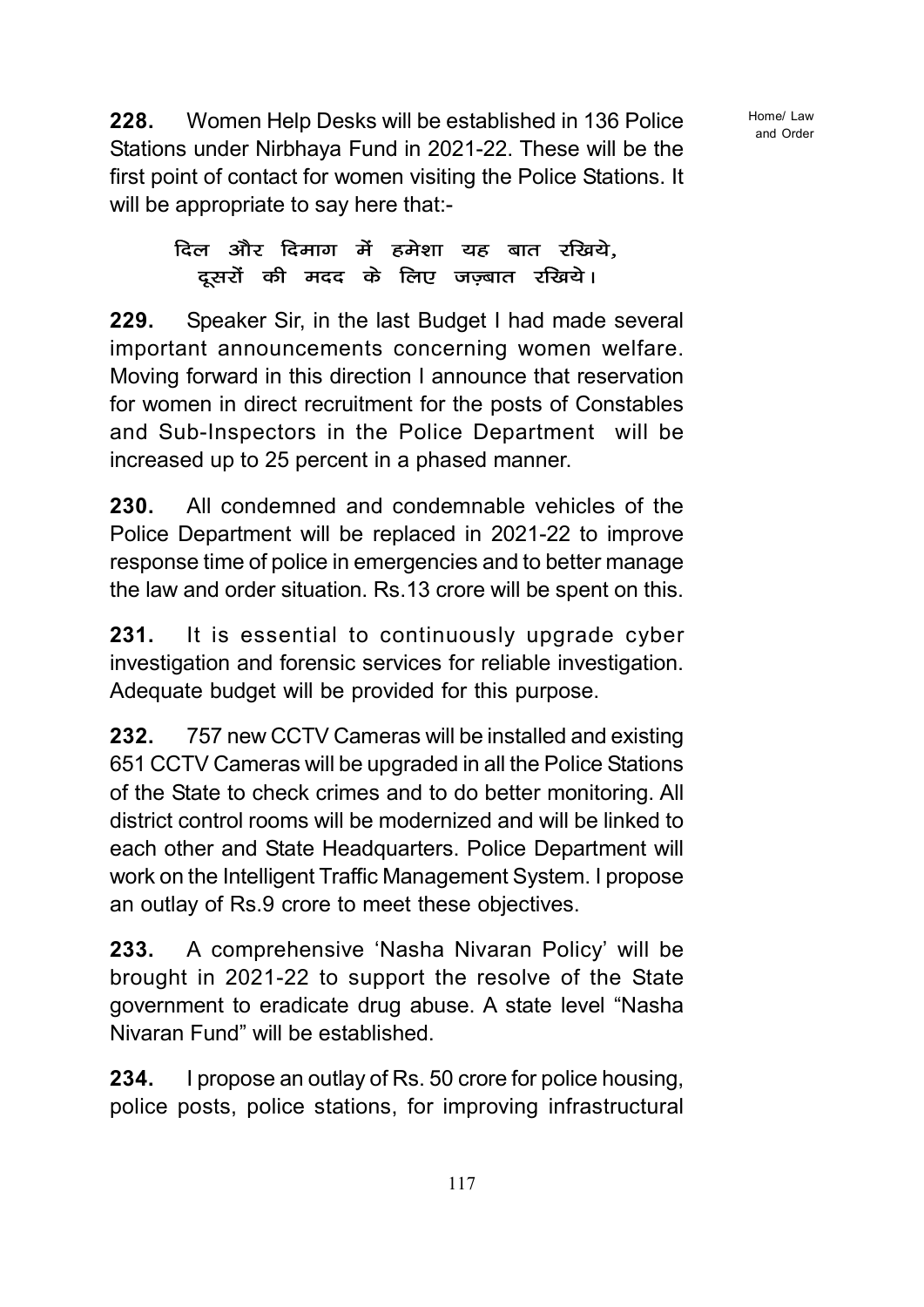facilities at Police Training Centre, Daroh and other capital works.

235. Three new sub Fire Stations and 4 new Fire Posts will be established to strengthen fire fighting services. In addition 17 new fire vehicles will be purchased.

236. Speaker Sir, Government will open new institutions & offices on need basis in order to enhance pace of development and to remove regional disparities. For this, New Colleges, Divisional Offices of Jal Shakti & PWD, Pharmacy College, Development Blocks, Tehsils, Sub-Tehsils, Police Stations, Police Posts, and Fire Stations etc. will be opened. For this, wherever possible existing resources will be used appropriately. New Office/

> 237. It is important to fill up functional posts in a phased manner despite difficult fiscal situation to ensure quality service delivery to people of the State. I have made a mention of strengthening various departments at different places in my Budget Speech.

238. Our Government will fill 4,000 (four thousand) posts of different categories in Health Department, 4,000 posts of different category teachers in Education Department; 8,000 posts of Multi Task Part Time Workers in Education Department; 5,000 posts of Multi Task Part Time Workers in PWD and 5,000 posts of Para Fitters, Pump Operators & Multi Task Part Time Workers in Jal Shakti Department. In addition to this, functional posts of Police Personnel, Technical Posts in State Electricity Board, Drivers & Conductors in HRTC, Junior Engineers, Assistant Engineers, Officials in Revenue Department, Doctors & Officials in Animal Husbandry, staff for Urban Local Bodies, Technical Assistants and gram Rojgar Sahayaks in Panchayats, JOA (IT), Teachers & Instructors in Technical Education Department and class-IV employees, etc. will also be filled up. Our Government has, therefore, kept a target of filling up 30,000 functional posts in 2021-22.

Employment Generation

Institutions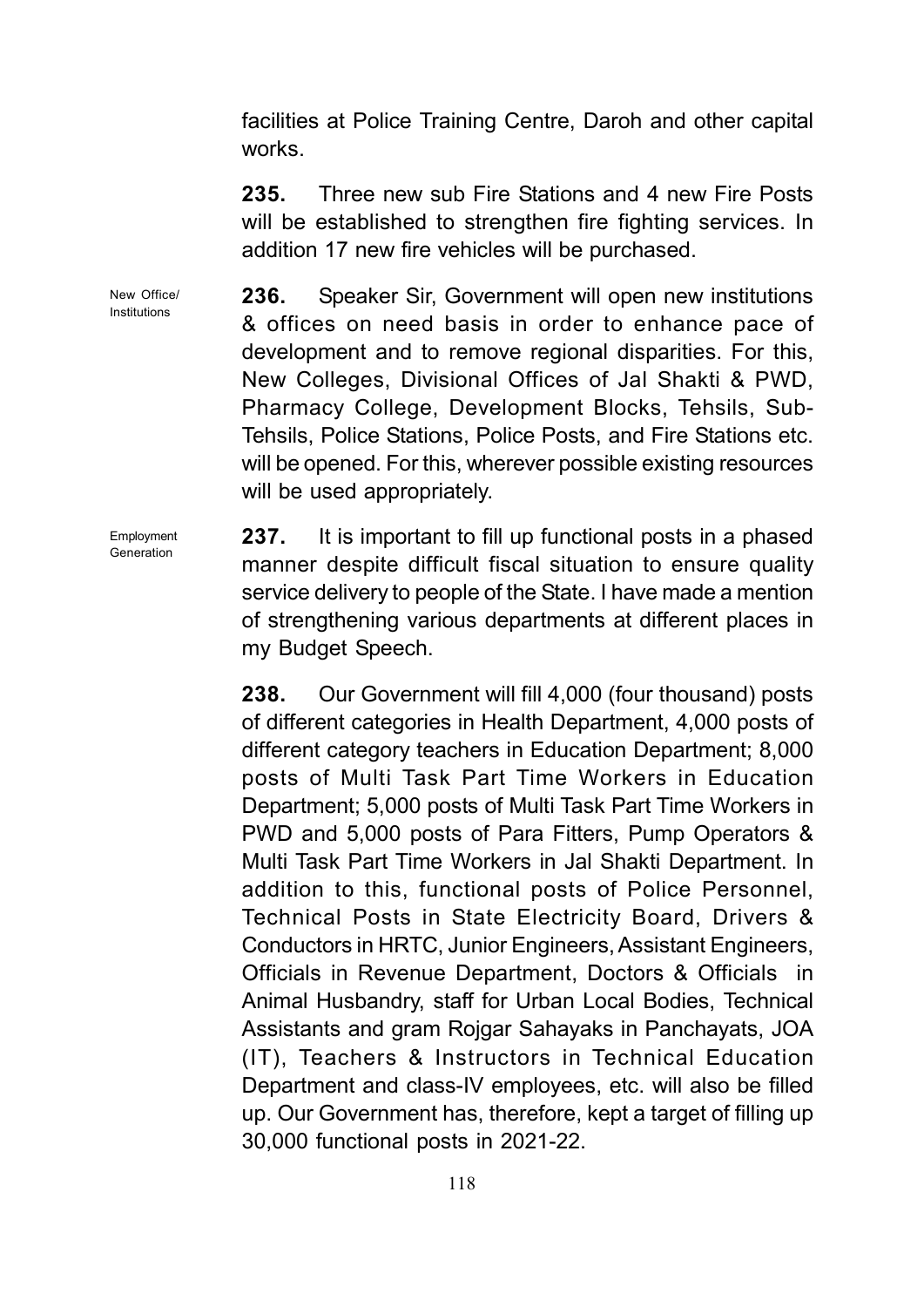Alternative modes of transport

239. Development of alternative modes of transport is need of the hour in Himachal Pradesh. Civil aviation and railways are two such areas where benefits can be reaped with some extra effort.

240. Chandigarh- Baddi rail line is important from the view point of the industrial development. The required land acquisition process will be completed along the rail line in 2021-22. The land acquisition process along the last 20 Kilometres on Bhanupalli-Bilaspur rail line will be completed in 2021-22. The work on execution of 7 tunnels and 18 bridges along first 20 kilometres has already started and the pace of its execution will be increased. An expenditure of Rs.200 crore will be incurred on this.

241. My Government has stood by its commitment to develop inland water transport in the State. The inland water transport service between Kasol (Bilaspur) and Tattapani in Sutlej River has started recently. The possibilities to introduce passenger and freight inland transport services will be explored on Beas, Chenab, Ravi and Sutlej rivers and in big water reservoirs.

242. Our Government has focused on the development of rope-ways in the State in the wake of difficulties being faced in getting forest and other environmental clearances for construction of roads. The pace of execution of Bagla Mukhi rope-way will be increased. The State Ropeways Development Corporation will work for development of composite ropeways to enable passenger and freight transport catering to the requirements of people living in remote areas of the State. I propose an outlay of Rs.25 crore for development of Ropeways during 2021-22.

243. Our Government has been working relentlessly to give a prominent place to Himachal Pradesh on the civil aviation map of the country. All the necessary steps will be taken to ensure construction of Mandi Airport and expansion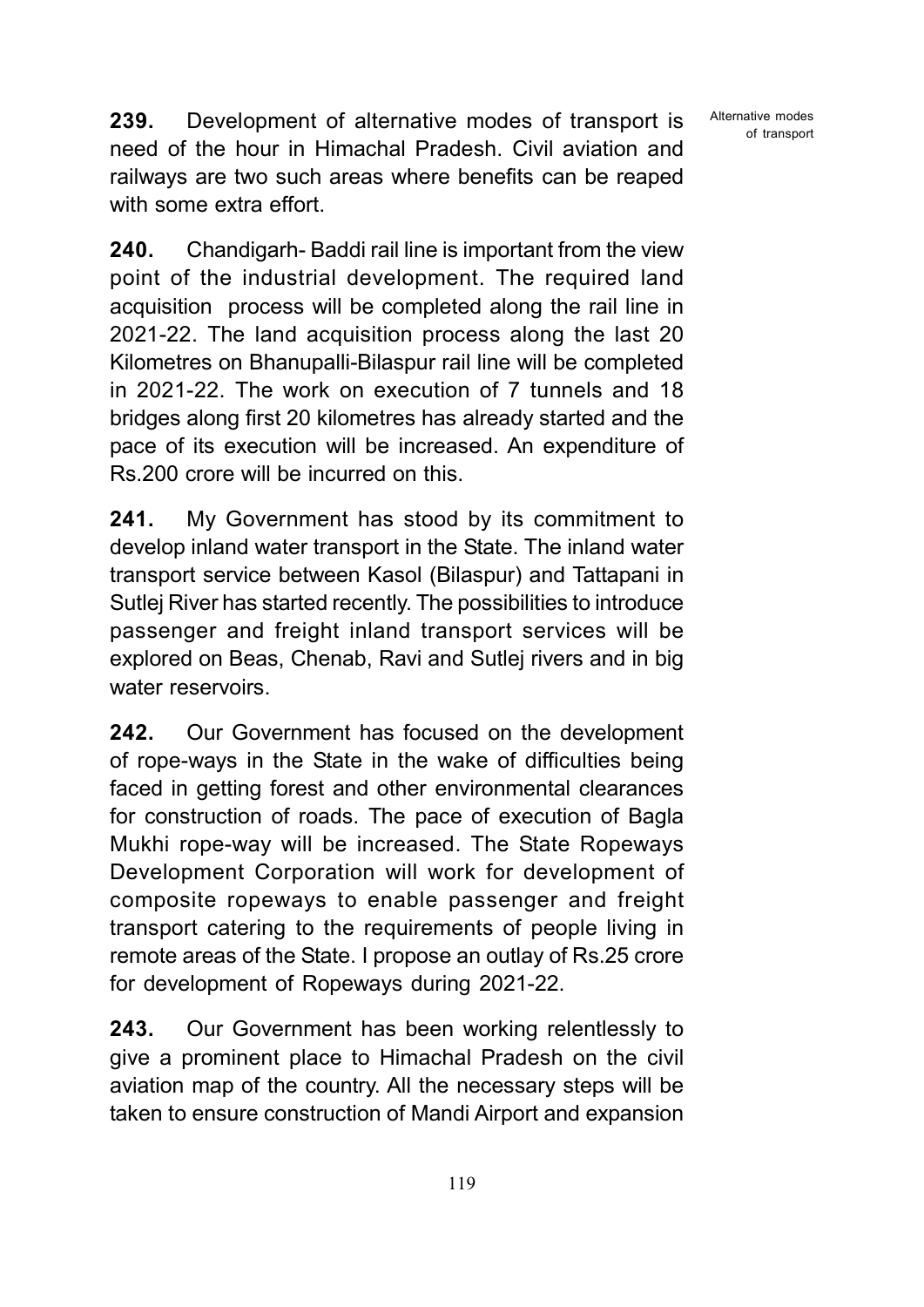of airports at Kangra, Kullu and Shimla. Considering importance of these airports, I propose an outlay of Rs.1,016 crore for civil aviation during 2021-22.

244. Speaker Sir, my Government has taken several positive steps to improve standard of living besides providing basic amenities to the people of the State. In my last year's budget speech, I had announced 'Swaran Jayanti Ashraya Yojana'. This was widely appreciated. Due to COVID, implementation of scheme got delayed. Reaffirming the commitment of my Government, I propose to sanction 12 thousand houses with basic amenities during 2021-22. Last year, this number was 10 thousand. Here I would like to say that:- Swaran Jayanti Ashray Yojana

# सब चाहते हैं कि उनका अपना एक घर हो. मैं चाहता हूँ सबका ये सपना सच हो।

245. Re-iterating the resolve expressed during last year's budget speech, my Government shall ensure the all eligible Scheduled Castes beneficiaries get their own housing unit by the end of 2022. An amount of 180 crore will be spent in 2021-22 for this purpose which is more than the previous year's outlay by Rs. 20 crore.

246. Speaker Sir, I propose an outlay of Rs.36 crore to repair and maintain residential accommodation at the district level to meet the long standing demand of officers and officials posted at the district level. I propose an outlay of Rs.115 crore to maintain Government offices and an outlay of Rs.42 crore for maintenance of Government residential buildings. Employees Welfare

> 247. Speaker Sir, the pay anomaly in respect of some categories of Class IV employees on completing 20 years of service will be removed.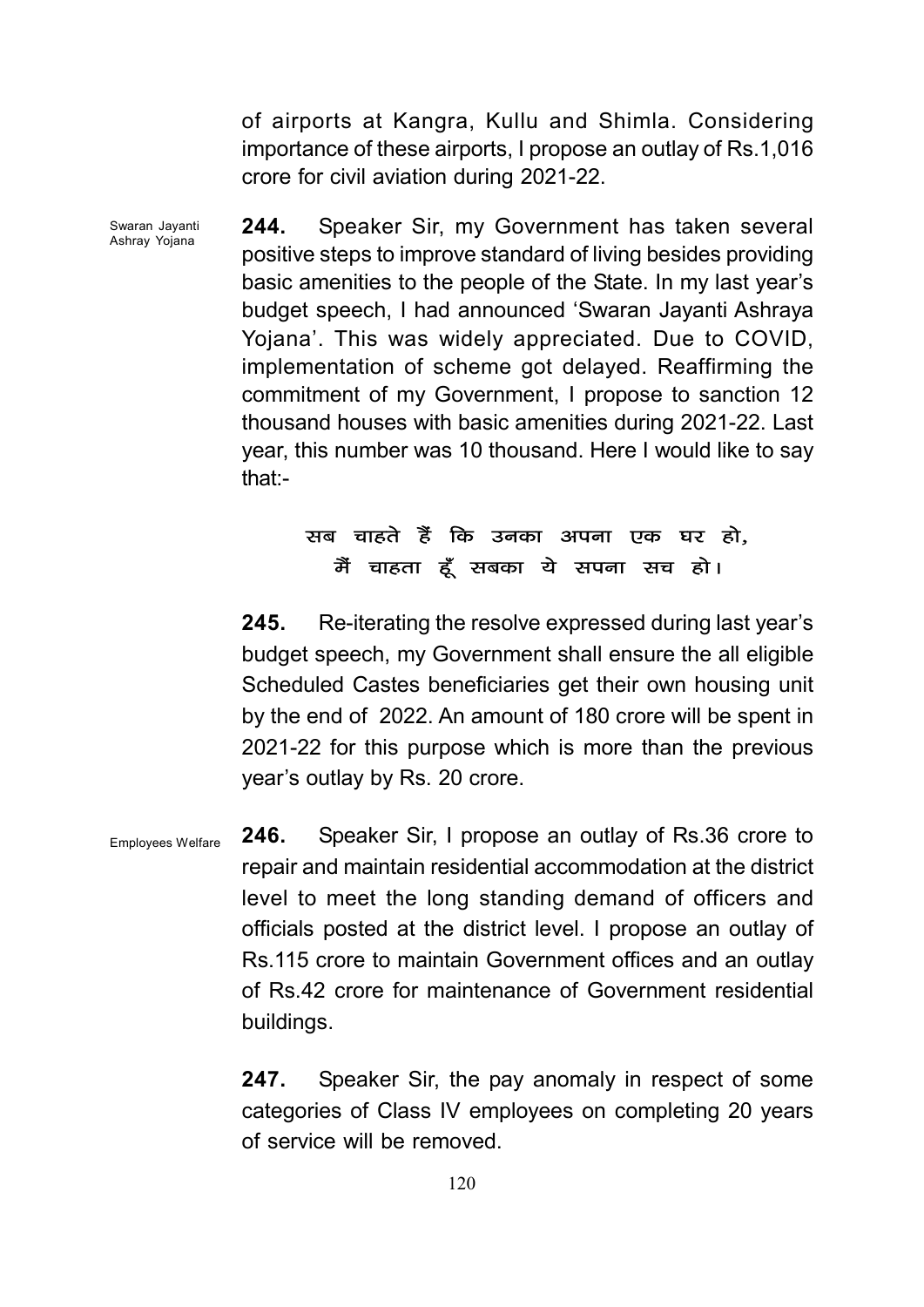248. Class-IV employees are eligible to be promoted to the ministerial posts through two channels namely Limited Direct Recruitment and promotion, on turn. I announce that henceforth, they will also be eligible for promotion to the post of Junior Office Assistant (IT).

249. Keeping in view the pendency of medical reimbursement claims of retired Government servants, I propose to increase the allocation to Rs.100 crore.

**250.** I announce to increase minimum daily wage from Rs.275 to Rs. 300 per day. Other daily wagers will also get proportionate increase. The hourly wage rate of Part Time workers will also be enhanced accordingly.

251. This august House has discussed the matter of exploitation of outsource employees by the service providers on several occasions. I propose to finalise a Model Tender Document and circulate it to all the departments so that a uniform policy is followed and their interests are protected.

252. I would like to inform the house that in the last 3 years, the per month wages/rates being paid to the daily wagers and outsource employees have been increased by Rs.2700 per month which is more than 42 per cent.

253. Our Government had issued amended detailed guidelines with regard to appointments on compassionate grounds increasing the income limit and also the age limit for determining eligibility. This policy will be reviewed to see that its benefit reaches the needy members of families.

254. The National Pension Schemes (NPS) was introduced in the year 2003 but it is my Government, which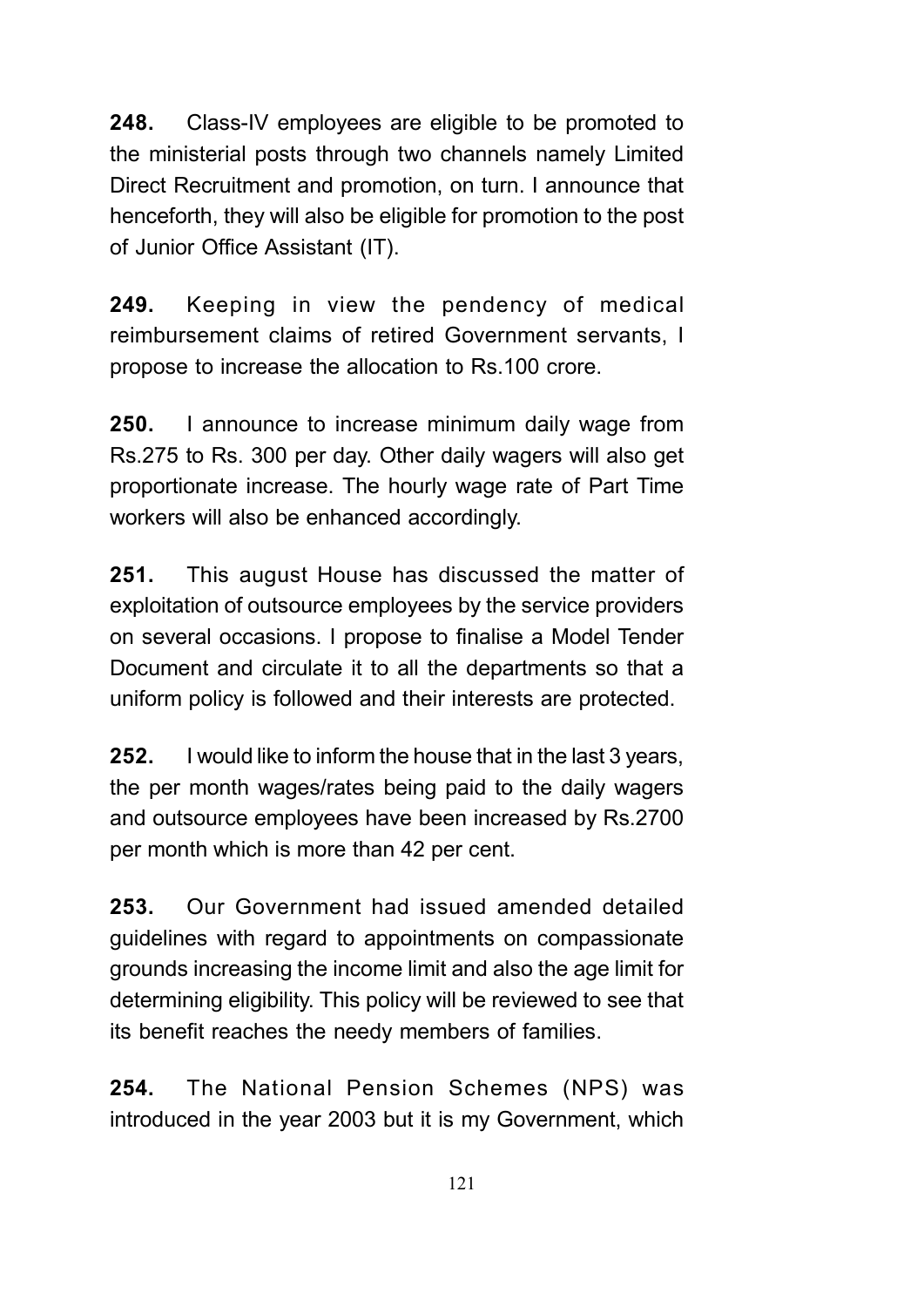in last 3 years, has extended additional benefits. Firstly, in 2019, we increased the Government contribution to the NPS subscribers from 10 percent to 14 percent. This entails additional expenditure of Rs.200 crore every year. Secondly, in 2020, death and retirement gratuity benefits were allowed to NPS employees, retired or died prior to September, 2017, resulting in an additional expenditure of Rs.110 crore. We are sympathetically considering further demands of NPS employees.

**255.** My Government is committed to give revised pay scale/pension to employees/pensioners of the state.

**256.** Speaker Sir, in 51<sup>st</sup> year of our Statehood, I would like to share interesting information symbolizing the progress of the State. In 1971-72, the budget size of the State was Rs.80.18 crore only. Today I am presenting a budget of Rs. 50,192 crore for the year 2021-22. Speaker Sir, it is a matter of pride for the august House and people of the State that our Government is presenting a budget of more than Rs. 50,000 crore on the completion of 50 years of Statehood of Himachal Pradesh.

257. Speaker Sir, now I present the revised estimates for 2020-21. As per the revised estimates for 2020-21, total revenue receipts are expected to be Rs. 35,588 crore. Total revenue expenditure as per revised estimates for 2020-21 is expected to be Rs. 36,011 crore. Thus the total revenue deficit is expected to be Rs. 423 crore as per revised estimates.

258. The total budget of the State for 2021-22 is Rs. 50,192 crore. During 2021-22, total revenue receipts are estimated at Rs. 37,028 crore whereas, total revenue

Budget Estimates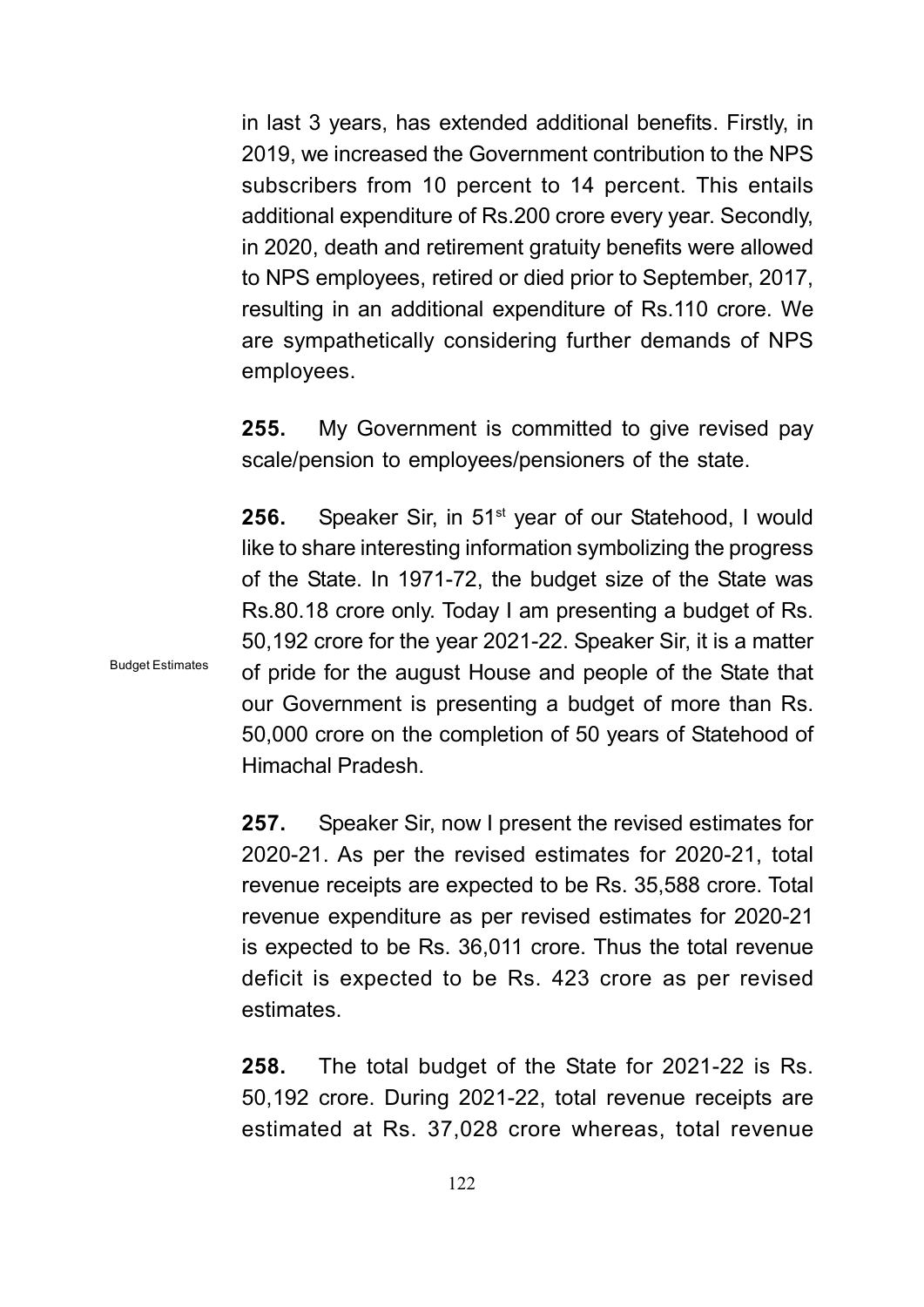expenditure is estimated to be Rs. 38,491 crore. Thus total revenue deficit is estimated at Rs. 1,463 crore. Fiscal deficit is estimated to be Rs. 7,789 crore which is 4.52 percent of the Gross State Domestic Product.

259. Speaker Sir, no new taxes are proposed in the budget estimates for 2021-22. I believe that necessary resources will be mobilized through effective tax administration, funding from international funding agencies, continued support from Government of India and prudence in fiscal management.

260. Out of every hundred rupees to be spent by the Government in 2021-22, Rs.25.31 will be spent on salaries, Rs.14.11 on pension, Rs.10 on interest payment, Rs.6.64 on loan repayment and Rs.43.94 will be spent on development works and other activities. The detailed budget estimates for the financial year 2021-22 are contained in the budget documents which are being presented to this august House.

261. The Corona has impacted the revenue receipts adversely during 2020-21. Its impact on State's own revenue cannot be ruled out during 2021-22. This might come in the way of achieving the targets fixed under FRBM Act. There is a provision for granting relaxations in the conditions of the FRBM Act in the eventuality of a natural calamity. The details of FRBM Act are being presented accordingly.

Speaker Sir, We are guided by the values of welfare of the masses in our commitment towards public welfare, therefore, the Budget is not just an estimate of anticipated income and expenditure for the coming financial year. For us this is a living document to fulfil public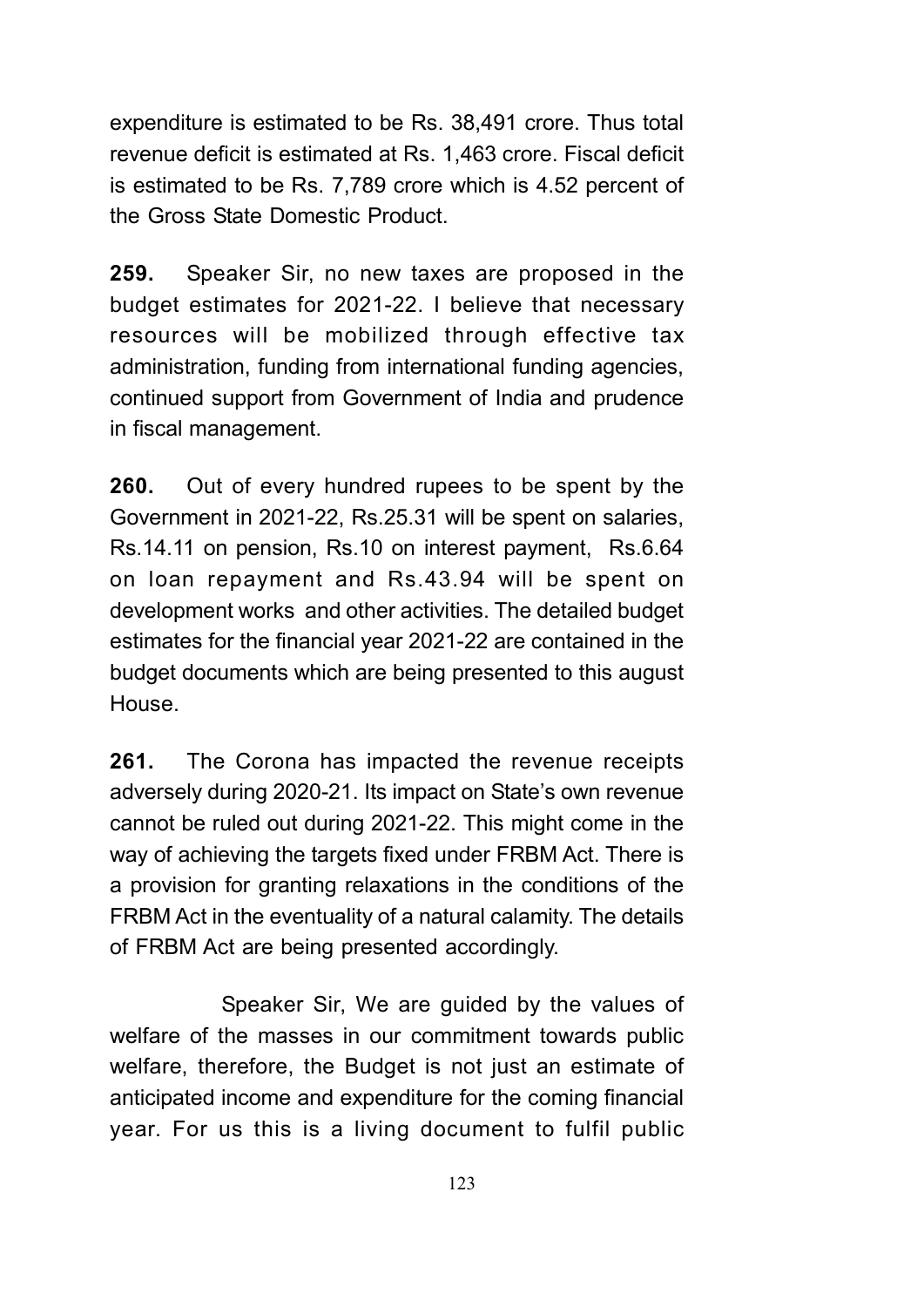expectations.Social security, health, women welfare, housing for all, farmers welfare, quality education, connectivity (physical and digital both) and employment generation are the focal points of this budget. As always our priority has been welfare of the schedule castes, schedule tribes, economically weaker sections and other needy groups. This budget shall give fillip to economic growth by strengthening initiatives of entrepreneurship and skill development; tourism and basic infrastructure. My government is tirelessly working very hard to meet the expectations of each and every Himachali. Sabka Sath, Sabka Vikas and Sabka Vishwas is our guiding principle.

```
हयात ले के चलो, कायनात ले के चलो।
चलो तो सारे जमाने को साथ ले के चलो।।
```
Speaker Sir, I would like to commend this budget to this august House.

## Jai Hind – Jai Himachal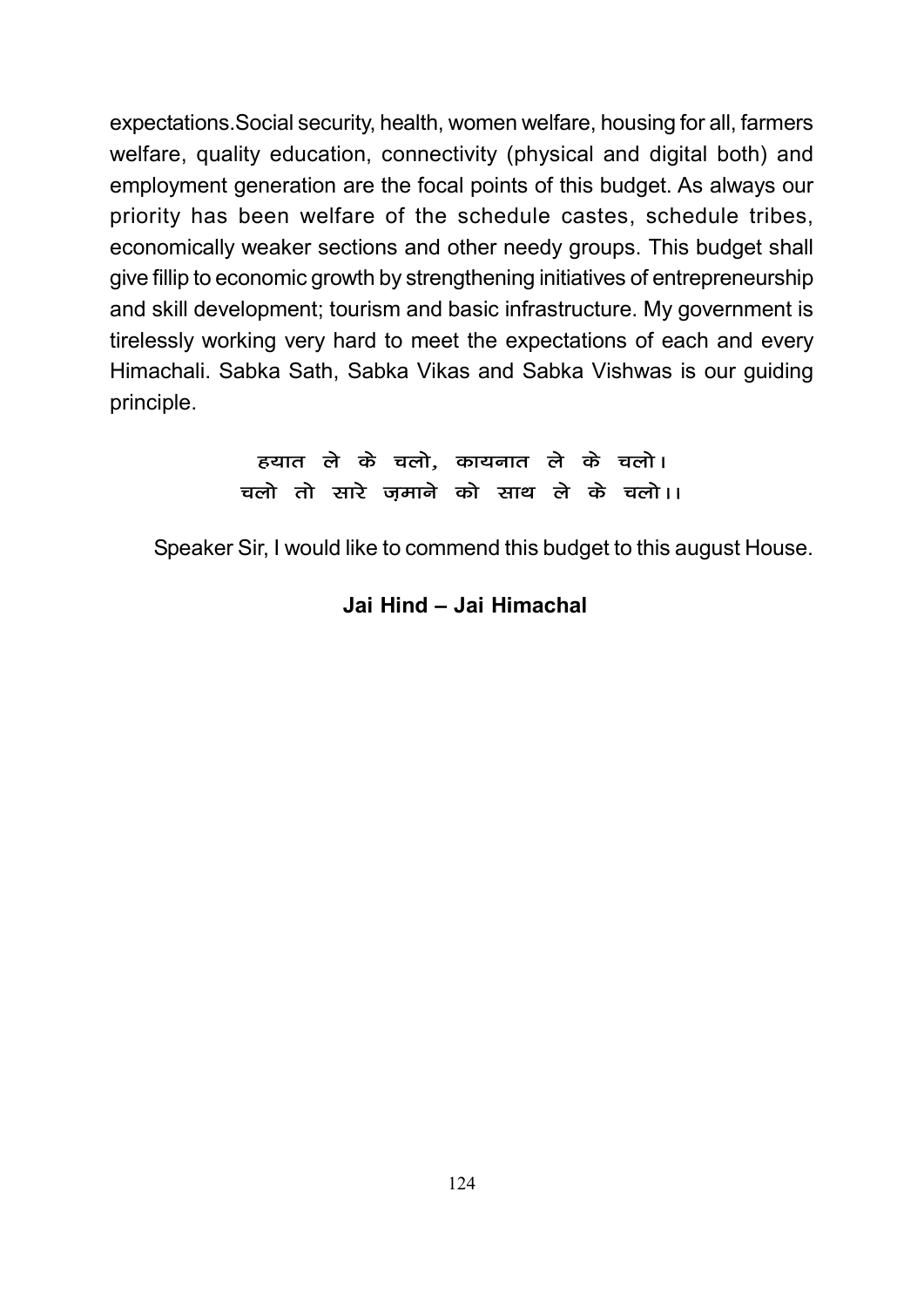# Budget Highlights

- A Budget of Rs. 50,192 crore, which is more than the budget of the previous year despite Corona epidemic.
- V-shaped recovery in economy.
- Several programmes to celebrate 50 years of Statehood.

# This budget is based on the following:-

- 1. Women welfare and empowerment
- 2. Expansion of social security net
- 3. Strengthening and expansion of health services
- 4. Increasing income of farmers
- 5. Swaran Jayanti Aashray Yojana
- 6. Employment creation
- 7. Infrastructure and industrial development
- 8. Quality education

# 1. Women welfare and empowerment

- Social security pension of Rs. 1,000 per month to elderly women in the age group of 65-69 years under "Swaran Jayanti Nari Sambal Yojana". Additional amount of Rs. 55 crore will be spent.
- The new scheme 'Shagun' started. Under this scheme, a grant of Rs. 31,000 at the time of marriage to the daughters of Scheduled Caste, Scheduled Tribe and Other Backward Classes from BPL families will be given. Rs. 50 crore will be spent on the scheme.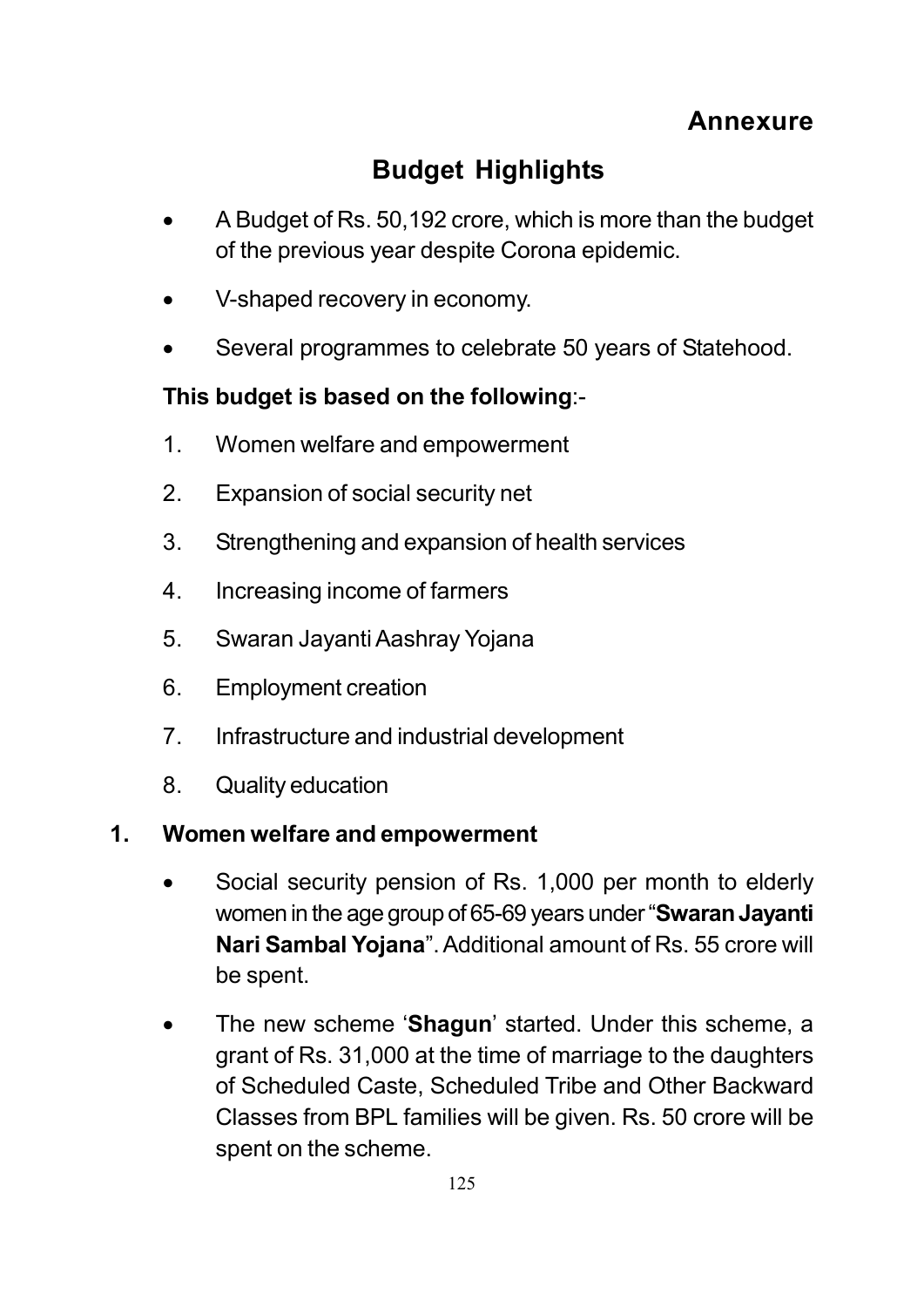- Two girls of BPL families will now be given Post-Birth grant of Rs. 21,000 as fix deposit.
- Several initiatives and schemes announced for Self Help Groups.
- Gas cylinder refill to 3 lakh families under 'Himachal Grihani Suvidha Yojana', in the next year.
- Women Help Desk will be established in 136 police stations.
- 25% reservation to women for recruitment as constables and sub-inspector in police in a phased manner.
- 250 "Bank Correspondent Sakhi" to be designated by the banks.

# 2. Expansion of social security net

- 40,000 new beneficiaries to be brought under Social Security Pension Schemes. Additional amount of Rs. 60 crore will be spent.
- 6,60,000 beneficiaries to get Social Security Pension. Total expenditure of Rs. 1,050 crore will be incurred.

# 3. Expansion of Health Services

- PET scan in IGMC, CT scan and MRI machines in RPMC Tanda and CT scan machines in medical colleges in Hamirpur and Nahan will be installed at a cost of Rs. 70 crore.
- Super Speciality Hospital in Chamyana, New OPD Block and Trauma Centre in IGMC will be dedicated to the people.
- All persons above the age of 70 years and orphans living in Bal Ashrams will be covered free of cost under HIMCARE.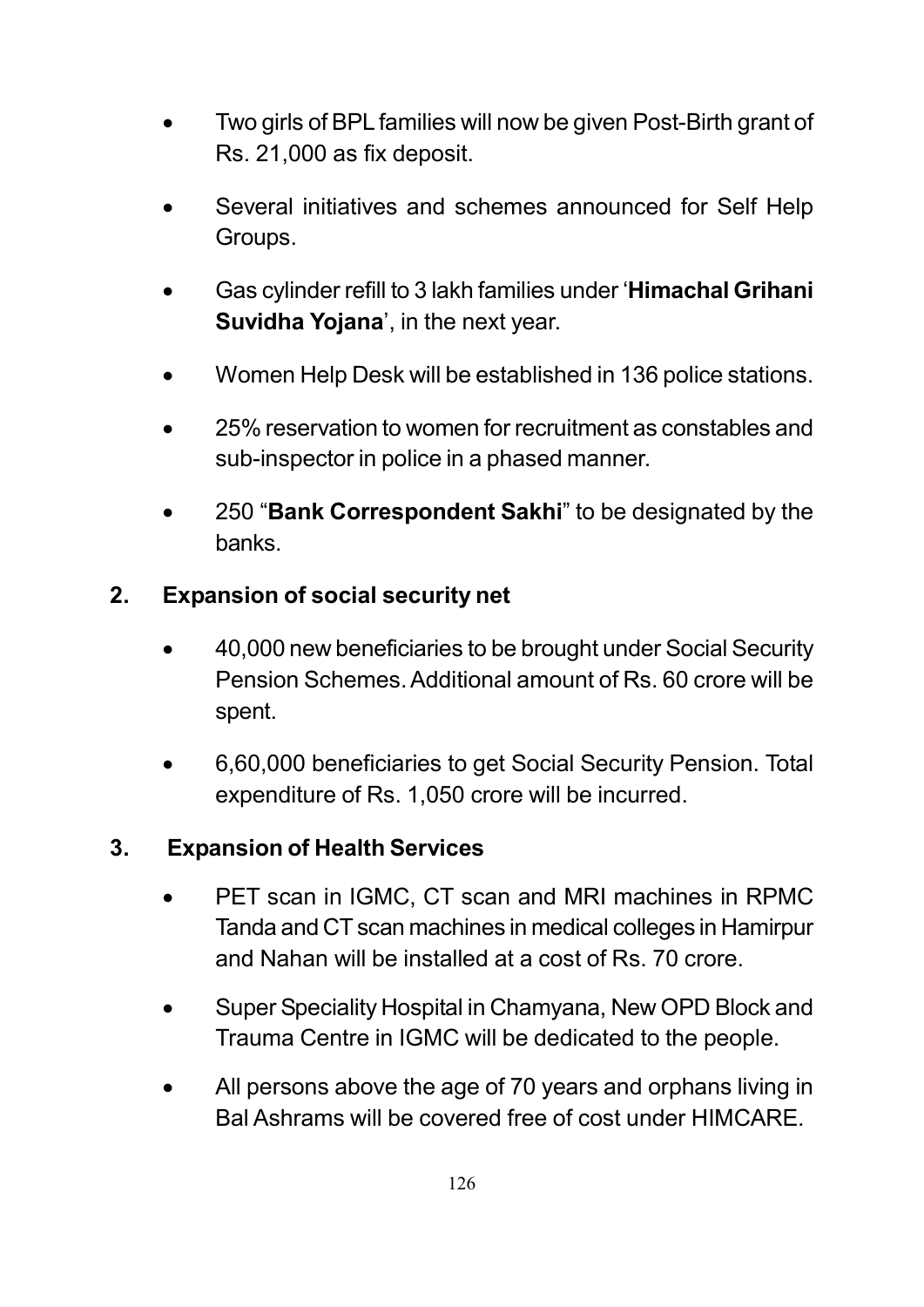- Mission "Drishti" will be started for free eye check up and providing of free spectacles to the students of class 6 to 10 in Government schools.
- A detailed study to be conducted in collaboration with NITI Aayog to tackle the problem of malnutrition among children and women in the State.
- An amount of Rs. 250 crore will be spent for providing health related services under Ayushmaan Bharat, HIMCARE, Mukhya Mantri Chikitsa Sahayta Kosh, free medicines, Sahara, Sammaan etc.

# 4. Increasing income of farmers

- For making available the high density fruit plants at reasonable prices, the "Swaran Jayanti Smridh Bagwan Yojana" will be started.
- Agriculture Produce Protection (Anti-hail net) scheme (KUSHY) will continue in 2021-22 with an outlay of Rs. 60 crore.
- For promoting research in horticulture and agriculture, a research fund of Rs 5 crore will be set up for both the Universities.
- Under Word Bank funded Horticulture Development Scheme, five lakh fruit plants will be imported, small irrigation schemes for 8000 hectare command area will be developed, Gene Repository will be established in Horticulture University Nauni and Apple Juice Concentrate line will be established in Parala plant of Shimla district.
- 50,000 new farmers will be brought under "Prakritik Kheti Khushhaal Kisaan Yojana".
- Milk procurement price increased by Rs. 2 per litre.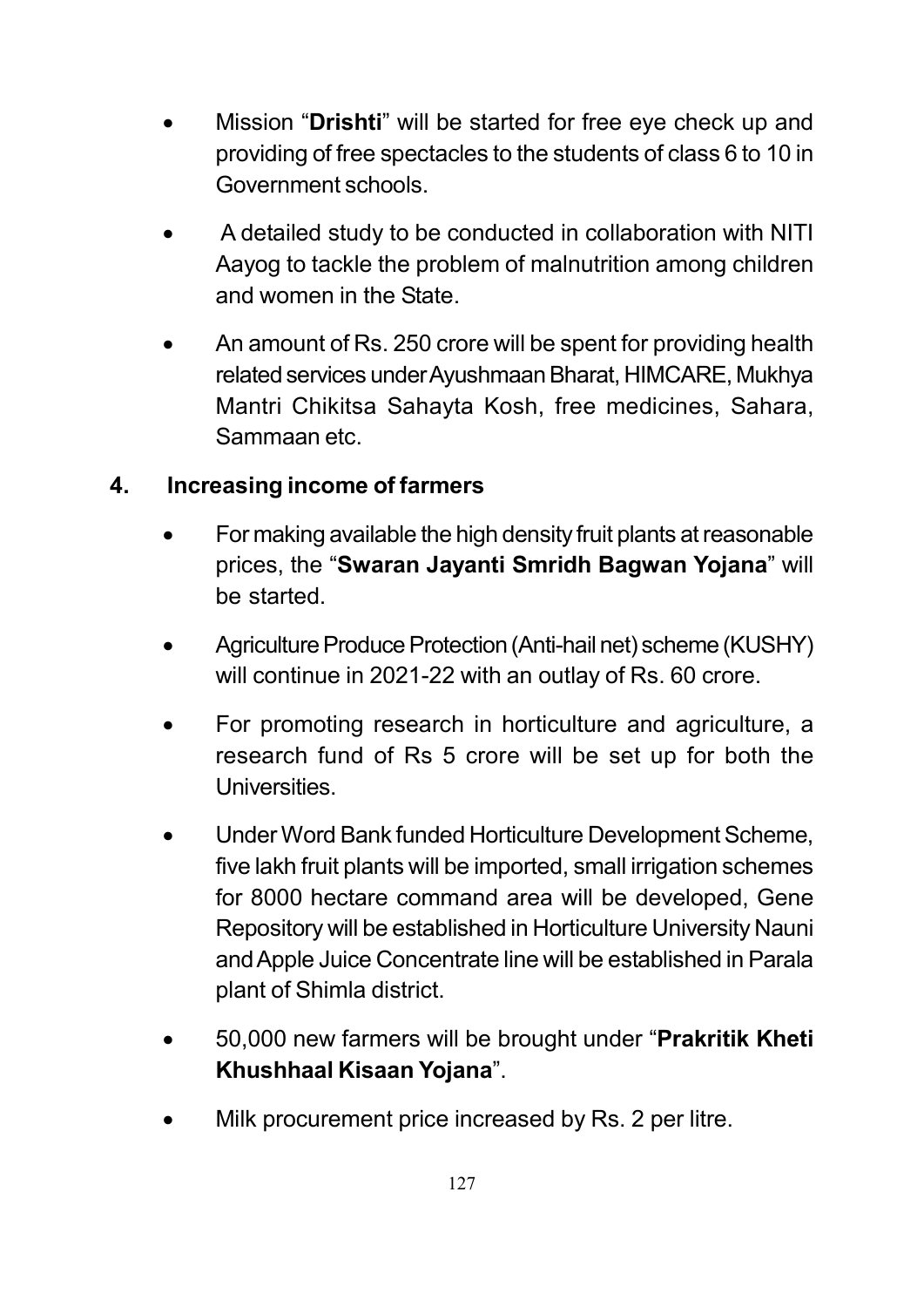Constitution of an Expert Group to restructure various schemes and enhancing income of the farmers.

# 5. Swaran Jayanti Aashray Yojana

- Under "Swaran Jayanti Ashraya Yojana" 12000 beneficiaries will be provided houses equipped with all basic facilities.
- By 2022 all eligible applicants of SC category will be provided house

# 6. Employment Creation

- Expansion in the scope of "Mukhya Manti Swavlamban Yojna. An amount of Rs. 100 crore will be spent.
- 7,000 unemployed youth will be provided employment in private sector through Rozgar Melas and campus interviews.
- Building and Other Construction Workers Welfare Board to extend increased assistance to more workers.
- Our Government has kept a target of filling up 30,000 functional posts in 2021-22: 4,000 posts in different categories in Health Department, 4,000 posts of different category teachers in Education Department; 8,000 posts of Multi task Part Time Workers in Education Department; 5,000 posts of Multi Task Part Time Workers in PWD and 4,000 posts of Para Fitter, Pump Operator & Multi Task Part Time Workers in Jal Shakti Department. In addition to this functional posts of Police Personnel, Technical Posts in State Electricity Board, Drivers & Conductors in HRTC, Junior Engineer, Assistant Engineer, Officials in Revenue Department, Doctors & Officials in Animal Husbandry, staff for Urban Local Bodies, Technical Assistant and gram Rojgar Sahayak in Panchayats, JOA (IT), Teachers & Instructors in Technical Education Department and class-IV employees, etc. will also be filled.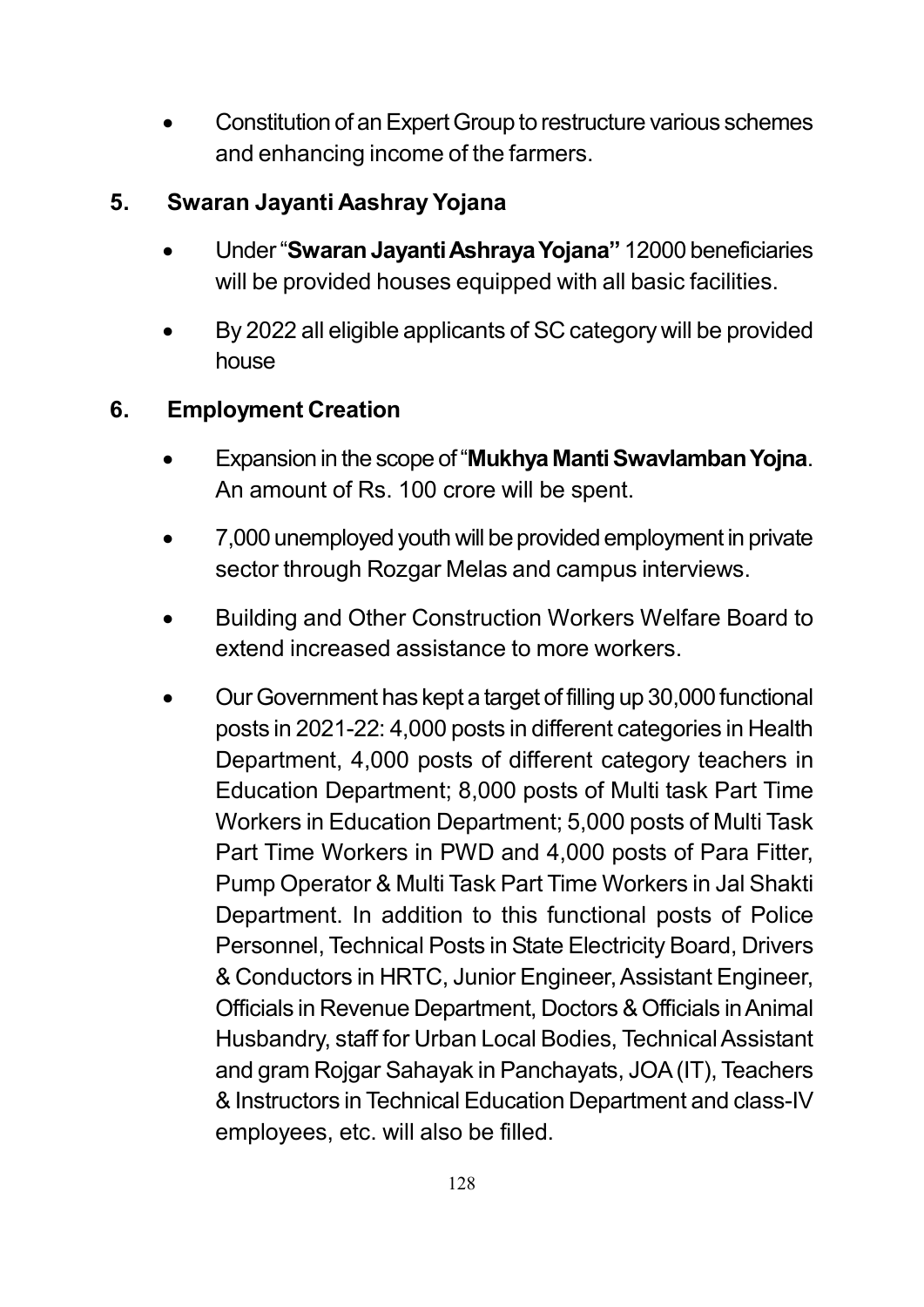Online registration for Skill Development Allowance and Industrial Skill Development Allowance.

# 7. Infrastructure and Industrial Development

- Wayside amenities, Himachali Handicraft and traditional products sale centres will be developed near Atal Tunnel (on both sides) for convenience of the tourists.
- 5,000 Part Time Multi Task Workers will be engaged for maintenance of road.
- Ground breaking of MoUs worth Rs. 10,000 crore soon.
- Bulk Drug Park to be established in district Una.
- Electronics and Power Equipment manufacturing hub in Nalagarh.
- Toy manufacturing clusters to be established.
- Under PMGSY, 3125 major rural road will be upgraded.
- W-metal beam crash barriers will be installed on140 km road.
- Target of bringing total road length to 40,000 Kilometers and 34,000 Kilometers of road with Black Top by 2022.
- During 2021-22 the Public Works department will carry out metalling and tarring of 2000 kms road, construction of 1000 kms motorable road, cross drainage on 945 km road, construction of 80 bridges, road linkage to 90 villages, upgradation of 800 km road and increasing the life span by renewal of 2200 km road.
- Large numbers of projects to be started in Shimla and Dharamshala under Smart City Project and those completed to be dedicated.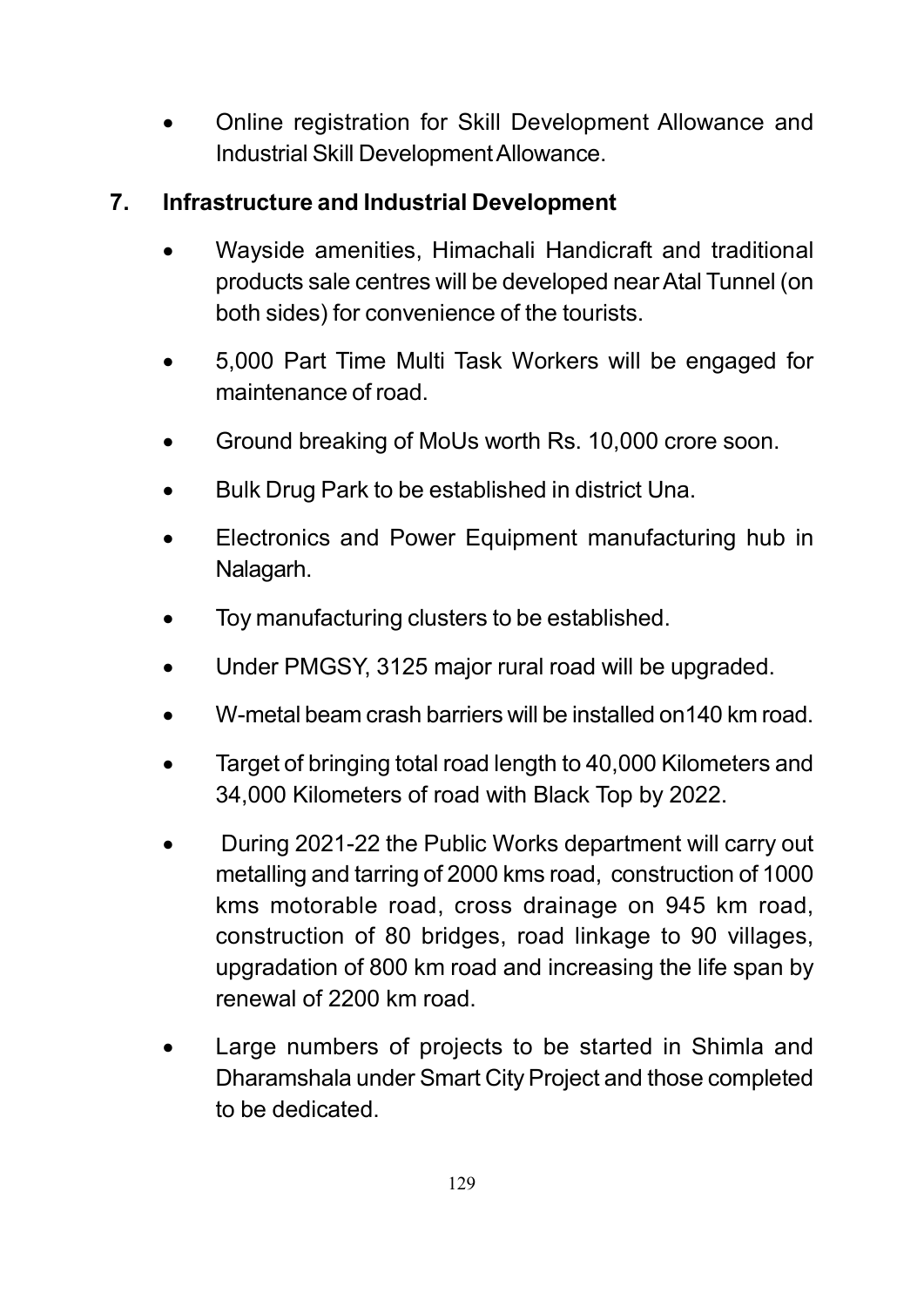- Newly formed Municipal Corporations in Solan, Palampur and Mandi will be given Special Grant of Rs one crore each and each of the newly constituted Nagar Panchayats will be given a Special Grant of Rs 20 lakhs.
- Completed Sewage Schemes and Sewage Treatment plants will be dedicated to people and worm new schemes will be started.
- Swaran Jayanti Urja Neeti to be brought out and Power Vision Document-2030 to be prepared.
- Initiatives to improve the quality of power supply.
- Multimedia publicity campaign highlighting local attractions for revival of tourism.
- 19 tourism schemes in Manali, Janjehli, Mandi, Dharamshala, Kyarighat, Jwalamukhi, Kangra, Shimla, Chamba, Bir-billing etc. with a cost of Rs. 218 crore to be dedicated.
- 3 more districts i.e. Solan, Hamirpur and Bilaspur to be covered completely under Jal Jeevan Mission.
- Budget of Rs. 1,016 Crore for construction of Mandi Airport and expansion of Shimla, Kullu and Dharamsala Airports.
- Urban areas will be brought to the ODF standard through effective waste management.
- 200 old buses will be replaced by new buses, including electric buses.
- Rs. 200 crore will be spent for expansion of Rail lines

# 8. Quality of education.

 Government welcomes "National Education Policy 2020" and resolves to implement it.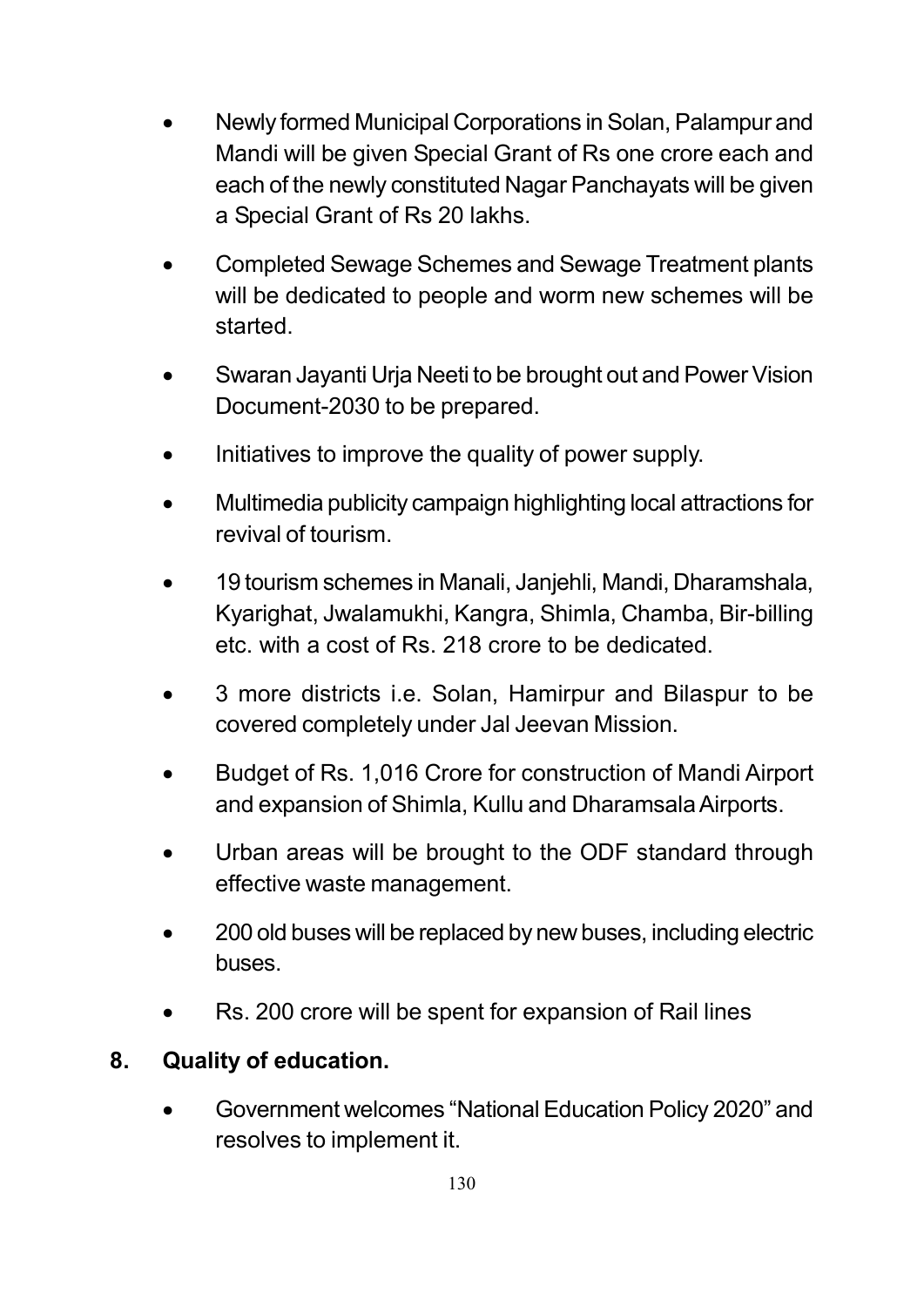- "Top 100 Scholarship Scheme" will be started.
- Establishment of 100 Math Labs in schools.
- Coaching and career counseling classes for Government school students.
- "Him Darpan Shiksha Ekikrit Portal" to be established for making education system more effective.
- The diet money for participants in different tournaments doubled.
- 100 cluster schools, 68 senior secondary schools and 9 colleges will be brought under "Swaran Jayanti Gyanoday Cluster Utkrisht Vidyalaya Yojana".
- 8 Technical Education institutions in Jeori, Sundernagar, Kumarsain, Arki, Gangath, Karsog, Rehan and Bandla with a cost of Rs. 400 crore will be completed and dedicated.
- Honorarium to SMC teachers and IT teachers enhanced.

# 9. Others

- Increase in the honorarium of Asha Workers, Aanganwari Workers, Mini Aanganwari Workers, Aanganwari Sahayikas, Silai Teachers, Panchayat Chowkidars, Part Time Water Carriers and Mid Day Meal Workers of Education Department, Part Time Workers and Namberdars of Revenue Department, Water Guards, Para Fitters and Pump Operators.
- To bridge the regional inequalities new colleges, regional offices of Jal Shakti and Public Works Departments, Pharmacy Colleges, Development Blocks, Tehsils, Sub-Tehsils, Police Stations, Police Posts, Fire Stations etc. will be opened. The available resources will also be utilized as far as possible.